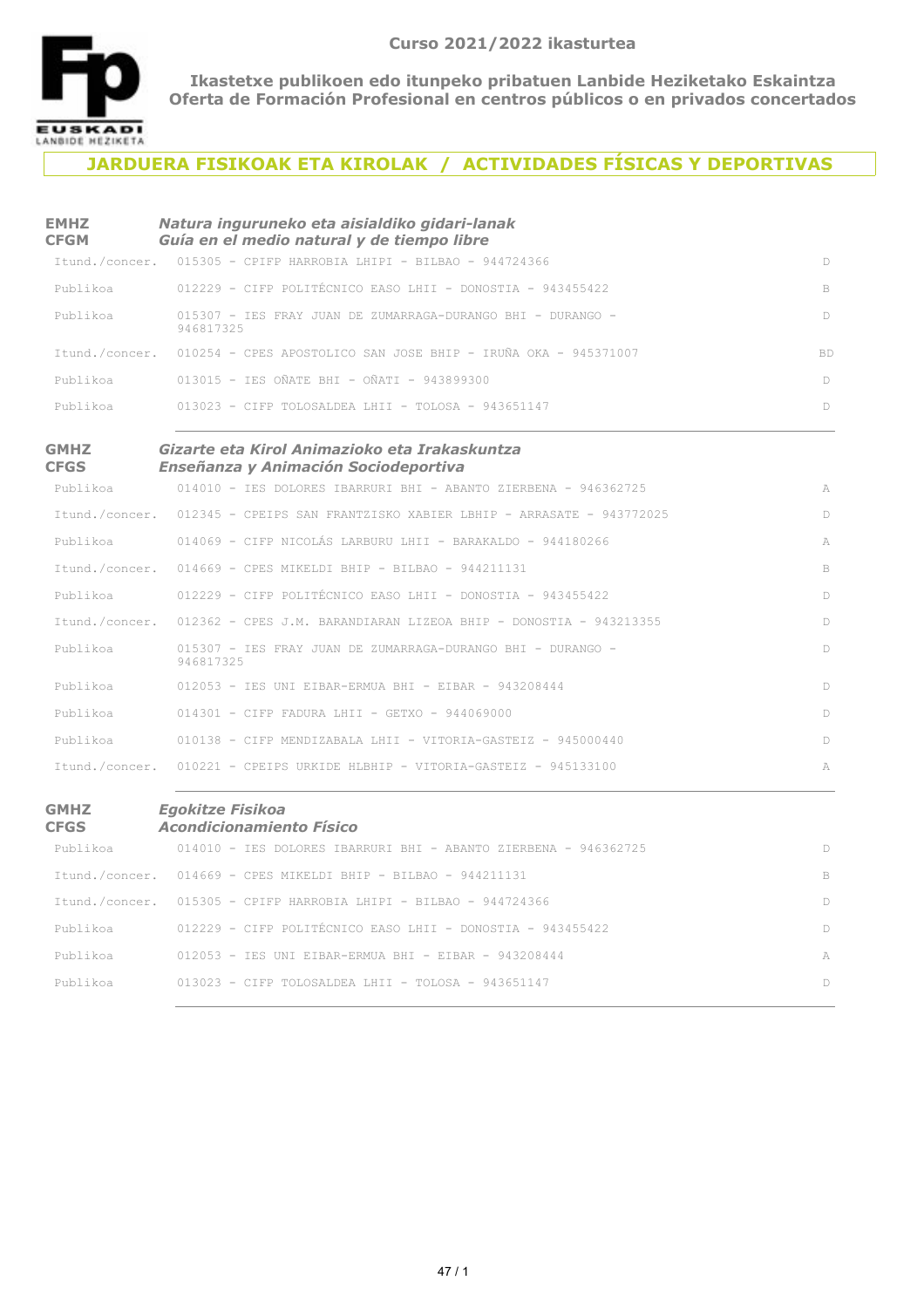

### **ADMINISTRAZIOA ETA KUDEAKETA / ADMINISTRACIÓN y GESTIÓN**

# **EMHZ CFGM** *Administrazio kudeaketa Gestión administrativa* 014069 - CIFP NICOLÁS LARBURU LHII - BARAKALDO - 944180266 APublikoa 014088 - CIFP BIDEBIETA LHII - BASAURI - 944262777 ADPublikoa 013020 - CIFP MIGUEL ALTUNA LHII - BERGARA - 943762491 DPublikoa  $I$ tund./concer. 014696 - CPES SAN LUIS BHIP - BILBAO - 944395062 A 014704 - CPES STA. MARIA DE ARTAGAN BHIP - BILBAO - 944450650 AItund./concer. Itund./concer. 014635 - CPES SOPEÑA BILBAO BHIP - BILBAO - 944221875 Itund./concer. 014615 - CPES ALMI BHIP - BILBAO - 944232089 B 012982 - IES XABIER ZUBIRI-MANTEO BHI - DONOSTIA - 943278700 ADPublikoa Itund./concer. 012544 - CPES ELIZARAN IKASTETXEA BHIP - DONOSTIA - 943422427 A Itund./concer. 012497 - CPIFP CEBANC LHIPI - DONOSTIA - 943316900 A 014728 - CPIFP MARISTAK DURANGO LHIPI - DURANGO - 946810058 BItund./concer. 012053 - IES UNI EIBAR-ERMUA BHI - EIBAR - 943208444 APublikoa blikoa 013432 - CIFP MEKA LHII - ELGOIBAR - 943748019 DPu 015630 - CIFP TARTANGA LHII - ERANDIO - 944675311 ABDPublikoa 014279 - CIFP ANDRA MARI LHII - GALDAKAO - 944562720 APublikoa tund./concer. 014747 - CPES IBAIONDO BHIP - GETXO - 944636507 AI ublikoa 012108 - IES PLAIAUNDI BHI - IRUN - 943617547 ABDP 014950 - CIFP IURRETA LHII - IURRETA - 944668800 ABDPublikoa 010201 - IES LAUDIOALDE LANBIDE ESKOLA BHI - LAUDIO - 946720505 ABDPublikoa Publikoa 015624 - IES LEKEITIO BHI - LEKEITIO - 946840910 D blikoa 015108 - IES MUNGIA BHI - MUNGIA - 946740600 ABDPu Itund./concer. 014779 - CPIFP SOMORROSTRO LHIPI - MUSKIZ - 946706045 A 015666 - CIFP REPELEGA LHII - PORTUGALETE - 944955903 ABDPublikoa Itund./concer. 014810 - CPIFP CALASANZ LANBIDE IKASTEGIA LHIPI - SANTURTZI - TANTORIA A 944837811 Publikoa  $013022$  - CIFP USURBIL LHII - USURBIL - 943364600  $ABD$ 010137 - CIFP CIUDAD JARDÍN LHII - VITORIA-GASTEIZ - 945233714 ABDPublikoa 010248 - CPIFP EGIBIDE LHIPI - VITORIA-GASTEIZ - 945000333 ADItund./concer.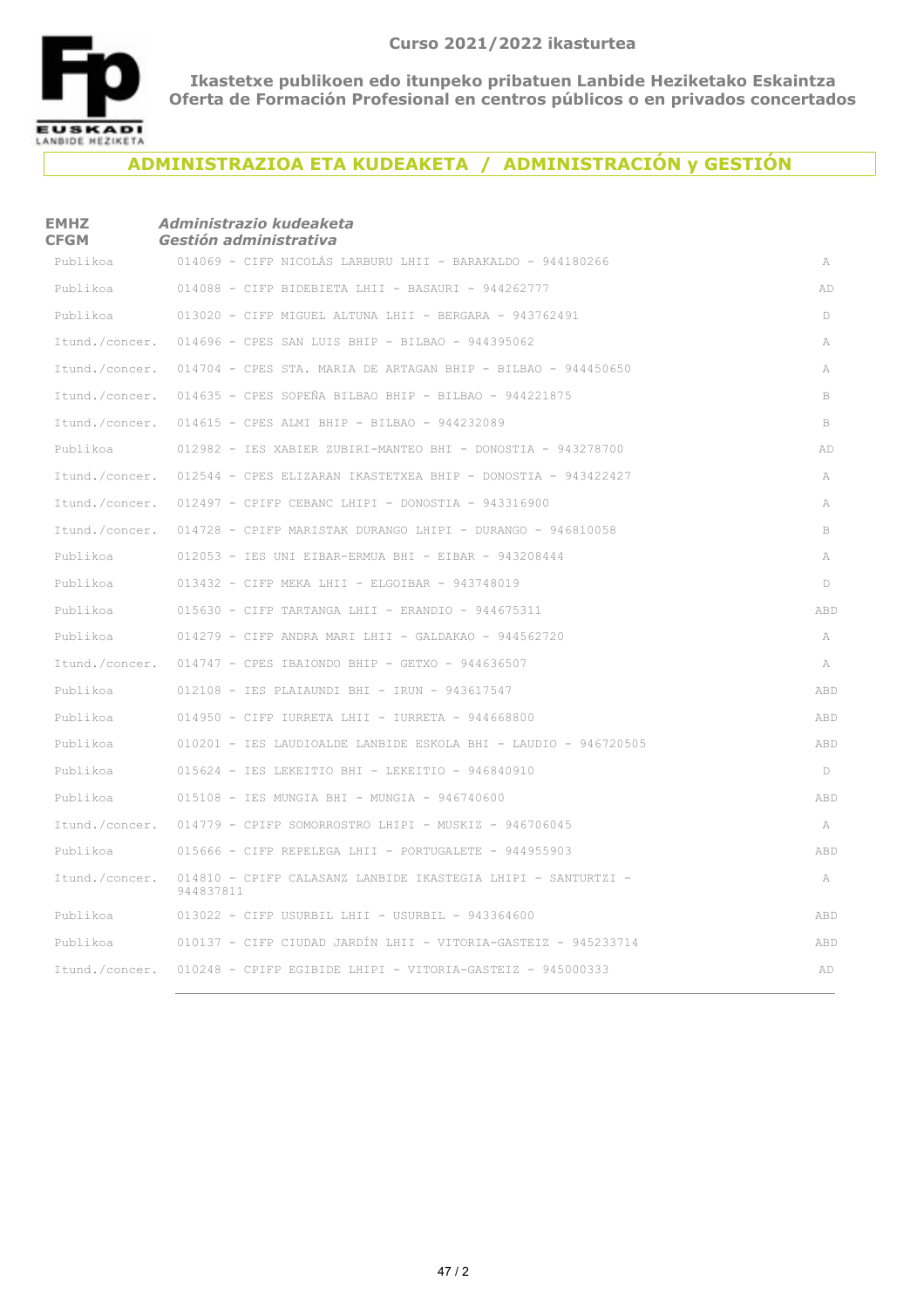

### **ADMINISTRAZIOA ETA KUDEAKETA / ADMINISTRACIÓN y GESTIÓN**

#### **GMHZ CFGS** *Administrazioa eta finantzak Administración y Finanzas*

|                | Itund./concer. 012746 - CPIFP LA SALLE-BERROZPE LHIPI - ANDOAIN - 943590557         |          | B   |
|----------------|-------------------------------------------------------------------------------------|----------|-----|
| Publikoa       | 013556 - CIFP IZARRAITZ LANBIDE HEZIKETA LHII - AZKOITIA - 943852174                |          | D   |
| Publikoa       | 014069 - CIFP NICOLÁS LARBURU LHII - BARAKALDO - 944180266                          |          | ABD |
| Publikoa       | $014088$ - CIFP BIDEBIETA LHII - BASAURI - 944262777                                |          | ABD |
| Publikoa       | $014088$ - CIFP BIDEBIETA LHII - BASAURI - 944262777                                | Nocturno | A   |
| Publikoa       | 013020 - CIFP MIGUEL ALTUNA LHII - BERGARA - 943762491                              | Gauez    | D   |
| Publikoa       | $015112$ - CIFP ELORRIETA-ERREKA MARI LHII - BILBAO - 944028000                     |          | ABD |
| Publikoa       | $015763$ - CIFP TXURDINAGA LHII - BILBAO - 944125712                                |          | ABD |
| Itund./concer. | 014615 - CPES ALMI BHIP - BILBAO - 944232089                                        |          | A   |
| Itund./concer. | $014635$ - CPES SOPEÑA BILBAO BHIP - BILBAO - 944221875                             |          | A   |
| Itund./concer. | $014669$ - CPES MIKELDI BHIP - BILBAO - 944211131                                   |          | A   |
| Itund./concer. | 014696 - CPES SAN LUIS BHIP - BILBAO - 944395062                                    |          | AB  |
| Itund./concer. | $014718$ - CPIFP ZABALBURU LHIPI - BILBAO - 944163195                               |          | A   |
| Itund./concer. | $014704$ - CPES STA. MARIA DE ARTAGAN BHIP - BILBAO - 944450650                     |          | A   |
| Publikoa       | 012982 - IES XABIER ZUBIRI-MANTEO BHI - DONOSTIA - 943278700                        |          | AD  |
| Itund./concer. | $012497$ - CPIFP CEBANC LHIPI - DONOSTIA - 943316900                                |          | B   |
| Itund./concer. | 012479 - CPIFP CENTRO DE ESTUDIOS A.E.G. LHIPI - DONOSTIA -<br>943313907            |          | A   |
|                | Itund./concer. 012490 - CPIFP NAZARET LANBIDE HEZIKETA LHIPI - DONOSTIA - 943326666 |          | AD  |
|                | Itund./concer. 014728 - CPIFP MARISTAK DURANGO LHIPI - DURANGO - 946810058          |          | A   |
| Publikoa       | $012053$ - IES UNI EIBAR-ERMUA BHI - EIBAR - 943208444                              |          | ABD |
| Publikoa       | $013432$ - CIFP MEKA LHII - ELGOIBAR - 943748019                                    |          | D   |
| Publikoa       | $015630$ - CIFP TARTANGA LHII - ERANDIO - 944675311                                 |          | ABD |
| Publikoa       | $014279$ - CIFP ANDRA MARI LHII - GALDAKAO - 944562720                              |          | ABD |
| Publikoa       | 012108 - IES PLAIAUNDI BHI - IRUN - 943617547                                       |          | A   |
|                | Itund./concer. 012742 - CPIFP IRUNGO LA SALLE LHIPI - IRUN - 943628411              |          | A   |
| Publikoa       | 014950 - CIFP IURRETA LHII - IURRETA - 944668800                                    |          | D   |
| Publikoa       | 010201 - IES LAUDIOALDE LANBIDE ESKOLA BHI - LAUDIO - 946720505                     |          | ABD |
| Itund./concer. | $014775$ - CPIFP LEA-ARTIBAI LHIPI - MARKINA-XEMEIN - 946169002                     |          | D   |
| Itund./concer. | $014779$ - CPIFP SOMORROSTRO LHIPI - MUSKIZ - 946706045                             |          | A   |
| Publikoa       | 012132 - IES MUTRIKU BHI - MUTRIKU - 943603627                                      |          | D   |
| Itund./concer. | 012462 - CPES OÑATI GESTIO HEZIKETA BHIP - OÑATI - 943718009                        |          | B   |
| Itund./concer. | $012581$ - CPIFP DEL GOIERRI LHIPI - ORDIZIA - 943880062                            |          | D   |
| Publikoa       | $015666$ - CIFP REPELEGA LHII - PORTUGALETE - 944955903                             |          | ABD |
| Itund./concer. | $014797$ - CPES XABIER BHIP - PORTUGALETE - 944963411                               |          | A   |
| Itund./concer. | 014810 - CPIFP CALASANZ LANBIDE IKASTEGIA LHIPI - SANTURTZI -<br>944837811          |          | A   |
| Publikoa       | $013023$ - CIFP TOLOSALDEA LHII - TOLOSA - 943651147                                |          | D   |
| Publikoa       | $013022$ - CIFP USURBIL LHII - USURBIL - 943364600                                  |          | AD  |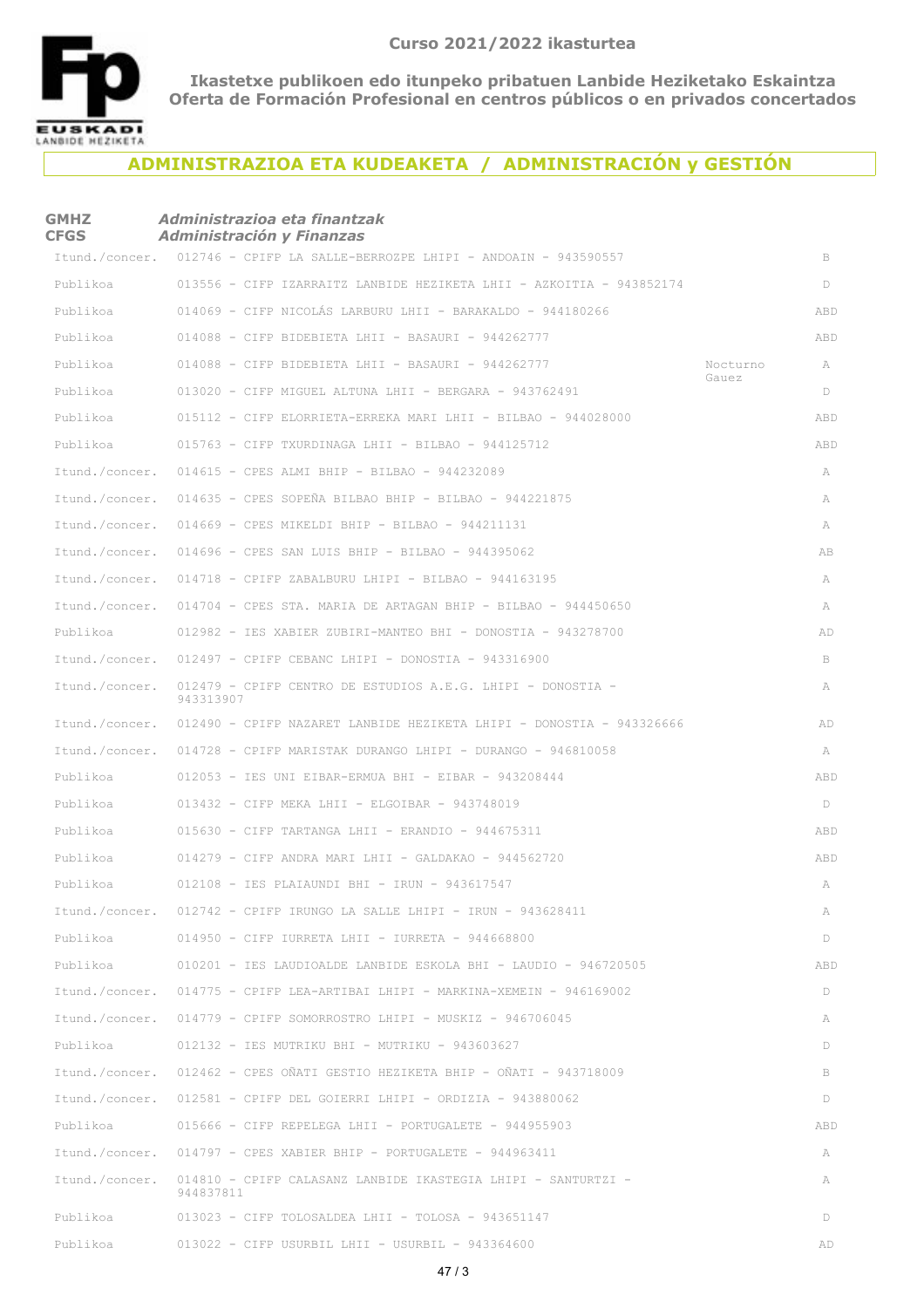

NEEs

**Ikastetxe publikoen edo itunpeko pribatuen Lanbide Heziketako Eskaintza Oferta de Formación Profesional en centros públicos o en privados concertados**

#### **ADMINISTRAZIOA ETA KUDEAKETA / ADMINISTRACIÓN y GESTIÓN**

| Publikoa                   | 010137 - CIFP CIUDAD JARDÍN LHII - VITORIA-GASTEIZ - 945233714                                                                    |                   | ABD          |
|----------------------------|-----------------------------------------------------------------------------------------------------------------------------------|-------------------|--------------|
| Itund./concer.             | $010248$ - CPIFP EGIBIDE LHIPI - VITORIA-GASTEIZ - 945000333                                                                      |                   | AD           |
|                            | Itund./concer. 010248 - CPIFP EGIBIDE LHIPI - VITORIA-GASTEIZ - 945000333                                                         | Nocturno<br>Gauez | A            |
| Publikoa                   | 012298 - IES ZUMAIA BHI - ZUMAIA - 943860809                                                                                      |                   | D            |
| <b>GMHZ</b><br><b>CFGS</b> | Zuzendaritzari laguntza ematea<br>Asistencia a la Dirección                                                                       |                   |              |
| Publikoa                   | $013020$ - CIFP MIGUEL ALTUNA LHII - BERGARA - 943762491                                                                          |                   | D            |
| Publikoa                   | 015112 - CIFP ELORRIETA-ERREKA MARI LHII - BILBAO - 944028000                                                                     |                   | A            |
|                            | Itund./concer. 014669 - CPES MIKELDI BHIP - BILBAO - 944211131                                                                    |                   | A            |
| Itund./concer.             | 012490 - CPIFP NAZARET LANBIDE HEZIKETA LHIPI - DONOSTIA - 943326666                                                              |                   | A            |
| Publikoa                   | 010201 - IES LAUDIOALDE LANBIDE ESKOLA BHI - LAUDIO - 946720505                                                                   |                   | 2. kurtsoa A |
|                            | Itund./concer. 012462 - CPES OÑATI GESTIO HEZIKETA BHIP - OÑATI - 943718009                                                       |                   | A            |
| Publikoa                   | 010137 - CIFP CIUDAD JARDÍN LHII - VITORIA-GASTEIZ - 945233714                                                                    |                   | A            |
|                            | Itund./concer. 010248 - CPIFP EGIBIDE LHIPI - VITORIA-GASTEIZ - 945000333                                                         |                   | A            |
| <b>OLH</b><br>FPB          | Administrazio-zerbitzuak (OLH)<br><b>Servicios Administrativos (FPB)</b>                                                          |                   |              |
|                            | Itund./concer. 014615 - CPES ALMI BHIP - BILBAO - 944232089                                                                       |                   | A            |
|                            | Itund./concer. 014696 - CPES SAN LUIS BHIP - BILBAO - 944395062                                                                   |                   | A            |
| Itund./concer.             | $015226$ - CPFPB MARGOTU OLHIP - BILBAO - 944278570                                                                               |                   | A            |
|                            | Itund./concer. 012497 - CPIFP CEBANC LHIPI - DONOSTIA - 943316900                                                                 |                   | A            |
| Itund./concer.             | 013542 - CPFPB GUREAK OLHIP - DONOSTIA - 943000795 3 urteko<br>ibilbidea, Hezkuntza Premia Berezientzat / Itinerario 3 años, para |                   | A            |

Itund./concer. 012544 - CPES ELIZARAN IKASTETXEA BHIP - DONOSTIA - 943422427 AI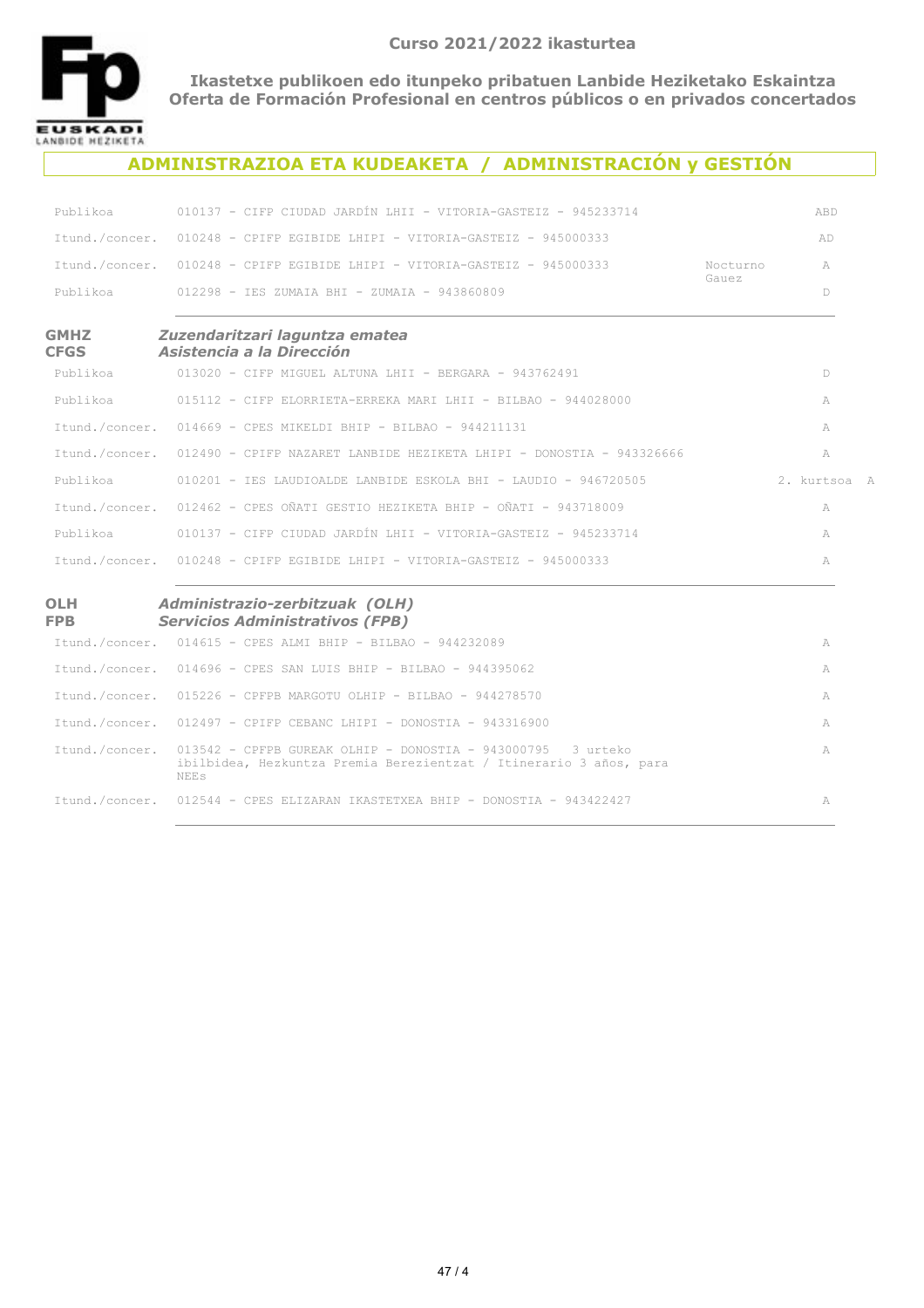

# **NEKAZARITZA / AGRARIA**

| <b>EMHZ</b><br><b>CFGM</b> | Nekazaritza ekologikoa<br>Producción agroecológica                                                                                                                                |            |
|----------------------------|-----------------------------------------------------------------------------------------------------------------------------------------------------------------------------------|------------|
| Publikoa                   | 014949 - IES Escuela Agraria Derio / Derio Nekazaritza Eskola BHI -<br>DERIO - 944541421                                                                                          | <b>ABD</b> |
| Publikoa                   | 010108 - IES Arkaute Nekazaritza Institutua / Instituto Agrario<br>Arkaute BHI - VITORIA-GASTEIZ - 945285387                                                                      | A          |
| <b>EMHZ</b><br><b>CFGM</b> | Nekazaritza eta abelzaintza produkzioa<br><b>Producción agropecuaria</b>                                                                                                          |            |
| Publikoa                   | $012040$ - TES FRATSORO ESKOLA BHT - ZIZURKIL - 943692162                                                                                                                         | D          |
| <b>EMHZ</b><br><b>CFGM</b> | Lorezaintza eta loradenda<br>Jardinería y floristería                                                                                                                             |            |
| Publikoa                   | 014949 - IES Escuela Agraria Derio / Derio Nekazaritza Eskola BHI -<br>DERIO - 944541421                                                                                          | A          |
| Publikoa                   | 010108 - IES Arkaute Nekazaritza Institutua / Instituto Agrario<br>Arkaute BHI - VITORIA-GASTEIZ - 945285387                                                                      | A          |
| Publikoa                   | 012040 - IES FRAISORO ESKOLA BHI - ZIZURKIL - 943692162                                                                                                                           | D.         |
| <b>EMHZ</b><br><b>CFGM</b> | Natura-ingurunea aprobetxatzea eta kontserbatzea<br>Aprovechamiento y Conservación del Medio Natural                                                                              |            |
| Publikoa                   | 010157 - TES MURGIA BHT - ZUIA - 945430228                                                                                                                                        | A          |
| <b>GMHZ</b><br><b>CFGS</b> | Basoa eta natura-ingurunea kudeatzea<br>Gestión Forestal y del Medio Natural                                                                                                      |            |
| Publikoa                   | 014949 - IES Escuela Agraria Derio / Derio Nekazaritza Eskola BHI -<br>DERIO - 944541421                                                                                          | D          |
| Publikoa                   | 012040 - IES FRAISORO ESKOLA BHI - ZIZURKIL - 943692162                                                                                                                           | D          |
| Publikoa                   | 010157 - IES MURGIA BHI - ZUIA - 945430228                                                                                                                                        | A          |
| <b>GMHZ</b><br><b>CFGS</b> | Paisajismoa eta landa-ingurunea<br>Paisajismo y Medio Rural                                                                                                                       |            |
| Publikoa                   | 014949 - IES Escuela Agraria Derio / Derio Nekazaritza Eskola BHI -<br>DERIO - 944541421                                                                                          | A          |
| Publikoa                   | 010108 - IES Arkaute Nekazaritza Institutua / Instituto Agrario<br>Arkaute BHI - VITORIA-GASTEIZ - 945285387                                                                      | A          |
| OLH<br>FPB.                | Nekazaritza eta lorezaintza eta lore-konposizioak (OLH)<br>Agrojardinería y Composiciones Florales (FPB)                                                                          |            |
| Publikoa                   | 014894 - IMFPB DURANGO OLHUI - DURANGO - 946212095                                                                                                                                | A          |
|                            | Itund./concer. 015793 - CPFPB ADSIS GETXO OLHIP - GETXO - 944806030                                                                                                               | А          |
| Publikoa                   | 010349 - IES SAMANIEGO-LAGUARDIA BHI - LAGUARDIA - 945187026                                                                                                                      | A          |
| Publikoa                   | $010258$ - CEPA N <sup>a</sup> S <sup>a</sup> DEL CARMEN HHI - VITORIA-GASTEIZ - 945287399 3<br>urteko ibilbidea, Hezkuntza Premia Berezientzat / Itinerario 3 años,<br>para NEEs | A          |
| Publikoa                   | $010258$ - CEPA N <sup>a</sup> S <sup>a</sup> DEL CARMEN HHI - VITORIA-GASTEIZ - 945287399                                                                                        | A          |
| <b>OLH</b><br><b>FPB</b>   | <b>Baso aprobetxamenduak</b><br><b>Aprovechamientos forestales</b>                                                                                                                |            |
| Publikoa                   | 010157 - IES MURGIA BHI - ZUIA - 945430228                                                                                                                                        |            |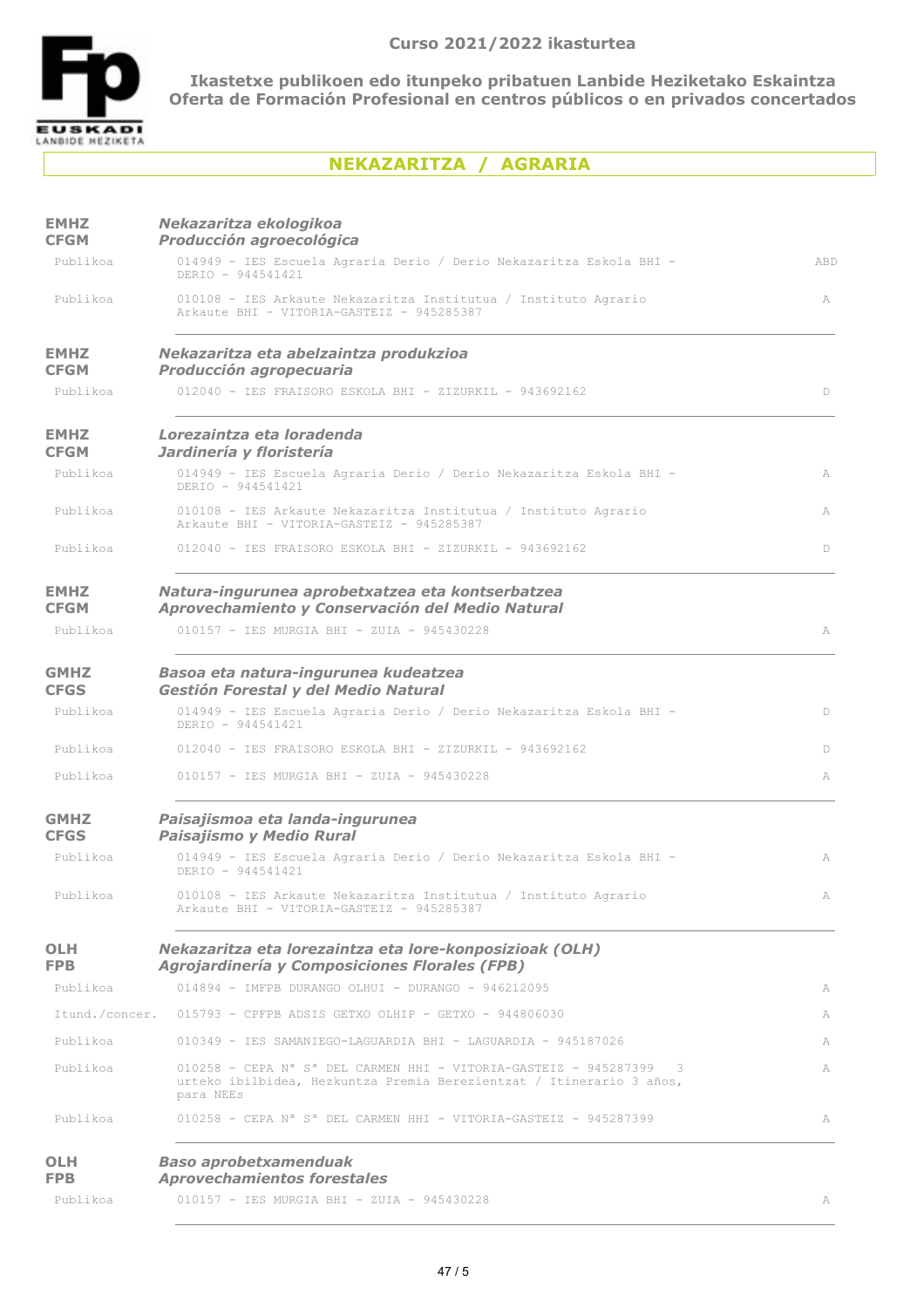

# **ARTE GRAFIKOAK / ARTES GRÁFICAS**

| <b>EMHZ</b><br><b>CFGM</b> | Aurreinprimaketa digitala<br><b>Preimpresión Digital</b>                                                                          |          |              |
|----------------------------|-----------------------------------------------------------------------------------------------------------------------------------|----------|--------------|
| Publikoa                   | 014205 - CIFP EMILIO CAMPUZANO LHII - BILBAO - 944333305                                                                          |          | AD.          |
|                            | Itund./concer. 012498 - CPIFP CEINPRO LHIPI - DONOSTIA - 943310873                                                                |          | AB           |
| <b>EMHZ</b><br><b>CFGM</b> | Inprimaketa grafikoa<br><b>Impresión Gráfica</b>                                                                                  |          |              |
| Publikoa                   | 014205 - CIFP EMILIO CAMPUZANO LHII - BILBAO - 944333305                                                                          |          | AD.          |
| Publikoa                   | 014205 - CIFP EMILIO CAMPUZANO LHII - BILBAO - 944333305                                                                          | Nocturno | A            |
|                            | Itund./concer. 012572 - CPES SALESIANOS URNIETA BHIP - URNIETA - 943551789                                                        | Gauez    | B            |
| Publikoa                   | 010138 - CIFP MENDIZABALA LHII - VITORIA-GASTEIZ - 945000440                                                                      |          | A            |
| <b>GMHZ</b><br><b>CFGS</b> | Argitalpen inprimatuen eta multimedia-argitalpenen diseinu eta edizioa<br>Diseño y Edición de publicaciones impresas y multimedia |          |              |
| Publikoa                   | 014205 - CIFP EMILIO CAMPUZANO LHII - BILBAO - 944333305                                                                          | Nocturno | A            |
| Itund./concer.             | $012498$ - CPIFP CEINPRO LHIPI - DONOSTIA - 943310873                                                                             | Gauez    | B            |
| Itund./concer.             | $012498$ - CPIFP CEINPRO LHIPI - DONOSTIA - 943310873                                                                             | Vespert. | A            |
| Itund./concer.             | 012572 - CPES SALESIANOS URNIETA BHIP - URNIETA - 943551789                                                                       | Arratsa. | A            |
| Publikoa                   | 010138 - CIFP MENDIZABALA LHII - VITORIA-GASTEIZ - 945000440                                                                      |          | ABD          |
| <b>GMHZ</b><br><b>CFGS</b> | Produkzio grafikoaren diseinu eta kudeaketa<br>Diseño y gestión de la producción gráfica                                          |          |              |
| Publikoa                   | 014205 - CIFP EMILIO CAMPUZANO LHII - BILBAO - 944333305                                                                          |          | ABD          |
| Publikoa                   | 010138 - CIFP MENDIZABALA LHII - VITORIA-GASTEIZ - 945000440                                                                      |          | 2. kurtsoa A |
| <b>OLH</b><br><b>FPB</b>   | Arte grafikoak (OLH)<br><b>Artes Gráficas (FPB)</b>                                                                               |          |              |
| Publikoa                   | 014891 - IMFPB BASAURI OLHUI - BASAURI - 944263617                                                                                |          | A            |
|                            | Itund./concer. 012572 - CPES SALESIANOS URNIETA BHIP - URNIETA - 943551789                                                        |          | A            |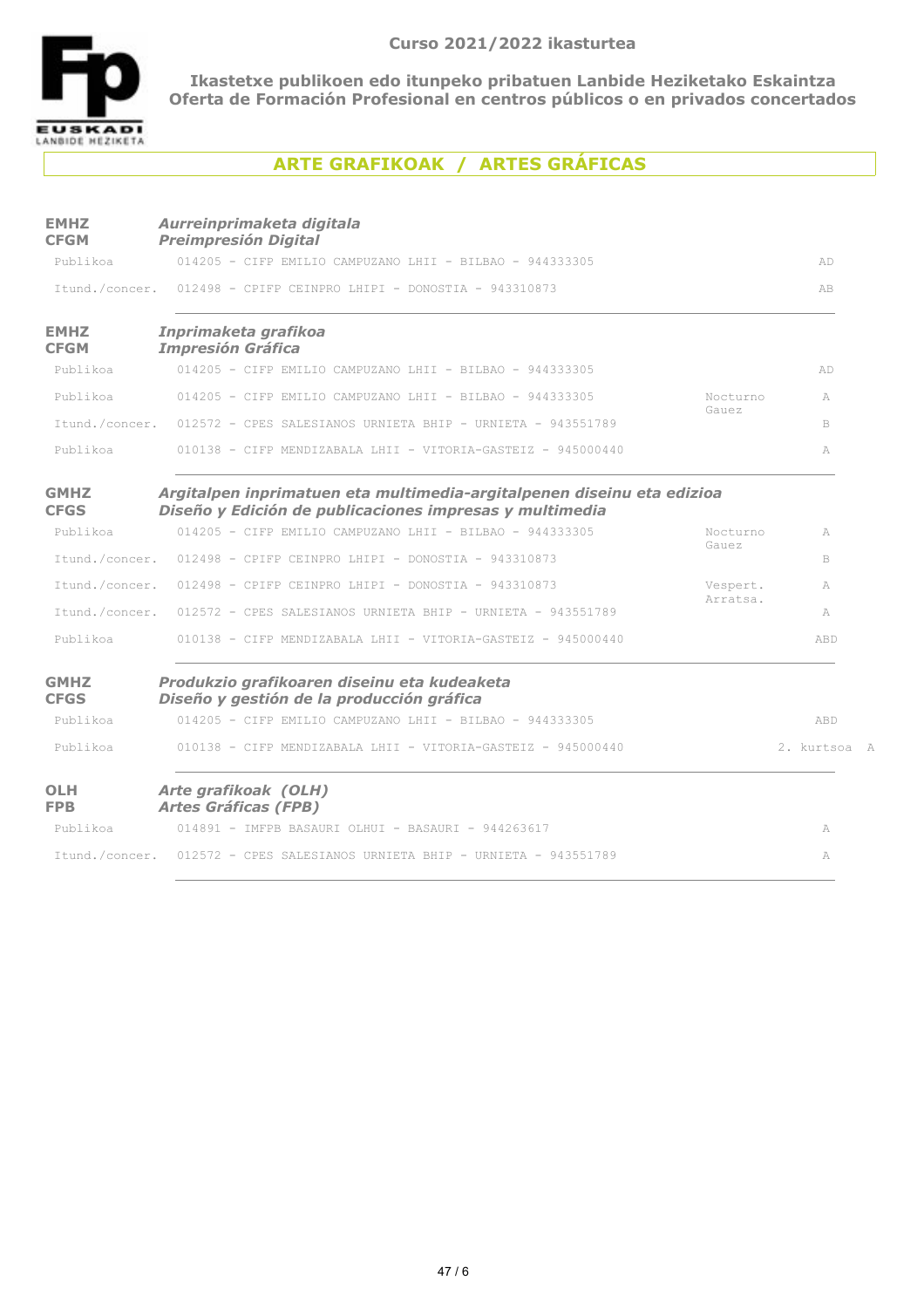

## **MERKATARITZA ETA MARKETINA / COMERCIO Y MARKETING**

#### **EMHZ CFGM** *Merkataritza jarduerak Actividades Comerciales*

| <b>GMHZ</b>                | Garraio eta logistika                                                  |            |
|----------------------------|------------------------------------------------------------------------|------------|
| Publikoa                   | 010137 - CIFP CIUDAD JARDÍN LHII - VITORIA-GASTEIZ - 945233714         | A          |
| Publikoa                   | $014422$ - CIFP SAN JORGE LHII - SANTURTZI - 944618422                 | A          |
| Publikoa                   | 012108 - IES PLAIAUNDI BHI - IRUN - 943617547                          | ABD        |
| Publikoa                   | 012053 - IES UNI EIBAR-ERMUA BHI - EIBAR - 943208444                   | ABD        |
| Itund./concer.             | $012497$ - CPIFP CEBANC LHIPI - DONOSTIA - 943316900                   | A          |
| Itund./concer.             | $014669$ - CPES MIKELDI BHIP - BILBAO - 944211131                      | A          |
| Publikoa                   | 015112 - CIFP ELORRIETA-ERREKA MARI LHII - BILBAO - 944028000          | A          |
| <b>GMHZ</b><br><b>CFGS</b> | Nazioarteko merkataritza<br><b>Comercio Internacional</b>              |            |
| Publikoa                   | 012229 - CIFP POLITÉCNICO EASO LHII - DONOSTIA - 943455422             | D          |
| <b>EMHZ</b><br><b>CFGM</b> | Elikagaiak Merkaturatzea<br>Comercialización de Productos Alimentarios |            |
| Publikoa                   | 010137 - CIFP CIUDAD JARDÍN LHII - VITORIA-GASTEIZ - 945233714         | ABD        |
| Publikoa                   | $013023$ - CIFP TOLOSALDEA LHII - TOLOSA - 943651147                   | D.         |
| Publikoa                   | $012053$ - IES UNI EIBAR-ERMUA BHI - EIBAR - 943208444                 | A          |
| Itund./concer.             | 012544 - CPES ELIZARAN IKASTETXEA BHIP - DONOSTIA - 943422427          | AB         |
| Publikoa                   | 012982 - IES XABIER ZUBIRI-MANTEO BHI - DONOSTIA - 943278700           | ABD        |
| Itund./concer.             | 014696 - CPES SAN LUIS BHIP - BILBAO - 944395062                       | B.         |
| Publikoa                   | 015112 - CIFP ELORRIETA-ERREKA MARI LHII - BILBAO - 944028000          | ABD        |
| Publikoa                   | $015763$ - CIFP TXURDINAGA LHII - BILBAO - 944125712                   | <b>ABD</b> |
| Publikoa                   | 015628 - CIFP ZORNOTZA LHII - AMOREBIETA-ETXANO - 946732012            | ABD        |

|          | Itund./concer. 014718 - CPIFP ZABALBURU LHIPI - BILBAO - 944163195 | AB           |
|----------|--------------------------------------------------------------------|--------------|
| Publikoa | $012053$ - IES UNI EIBAR-ERMUA BHI - EIBAR - 943208444             | 2. kurtsoa A |
| Publikoa | 012108 - IES PLAIAUNDI BHI - IRUN - 943617547                      | ABD          |
| Publikoa | 015666 - CIFP REPELEGA LHII - PORTUGALETE - 944955903              | ABD          |
| Publikoa | 010137 - CIFP CIUDAD JARDÍN LHII - VITORIA-GASTEIZ - 945233714     | ABD          |
|          |                                                                    |              |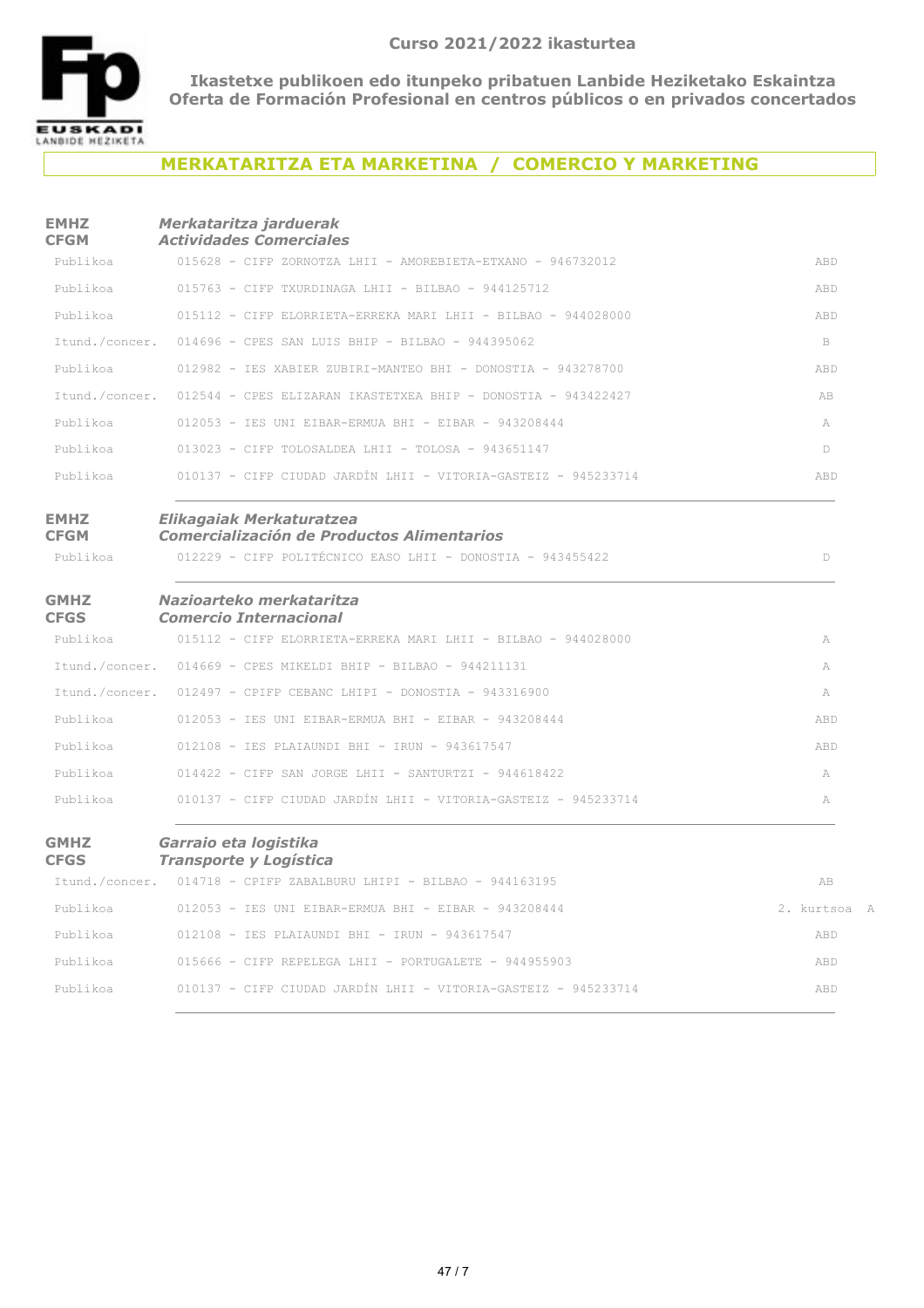

## **MERKATARITZA ETA MARKETINA / COMERCIO Y MARKETING**

#### **GMHZ CFGS** *Marketina eta publizitatea Marketing y Publicidad*

| Publikoa                   | 015763 - CIFP TXURDINAGA LHII - BILBAO - 944125712                                         | 2. kurtsoa A |
|----------------------------|--------------------------------------------------------------------------------------------|--------------|
| Itund./concer.             | 014696 - CPES SAN LUIS BHIP - BILBAO - 944395062                                           | A            |
| Itund./concer.             | $015305$ - CPIFP HARROBIA LHIPI - BILBAO - 944724366                                       | D            |
| Publikoa                   | 012982 - IES XABIER ZUBIRI-MANTEO BHI - DONOSTIA - 943278700                               | D            |
| Itund./concer.             | $012497$ - CPIFP CEBANC LHIPI - DONOSTIA - 943316900                                       | А            |
| Itund./concer.             | 012490 - CPIFP NAZARET LANBIDE HEZIKETA LHIPI - DONOSTIA - 943326666                       | А            |
| Itund./concer.             | 012479 - CPIFP CENTRO DE ESTUDIOS A.E.G. LHIPI - DONOSTIA -<br>943313907                   | А            |
|                            | Itund./concer. 014779 - CPIFP SOMORROSTRO LHIPI - MUSKIZ - 946706045                       | B            |
| Itund./concer.             | 014810 - CPIFP CALASANZ LANBIDE IKASTEGIA LHIPI - SANTURTZI -<br>944837811                 | A            |
| Publikoa                   | 010137 - CIFP CIUDAD JARDÍN LHII - VITORIA-GASTEIZ - 945233714                             | ABD          |
|                            | Itund./concer. 010248 - CPIFP EGIBIDE LHIPI - VITORIA-GASTEIZ - 945000333                  | A            |
| <b>GMHZ</b><br><b>CFGS</b> | Salmentak eta merkataritza-espazioak kudeatzea<br>Gestión de Ventas y Espacios Comerciales |              |
| Publikoa                   | 015763 - CIFP TXURDINAGA LHII - BILBAO - 944125712                                         | A            |
|                            | Itund./concer. 014669 - CPES MIKELDI BHIP - BILBAO - 944211131                             | A            |
| Itund./concer.             | 014837 - CPIFP TXORIERRI S. COOP. LTDA. LHIPI - DERIO - 944034060                          | A            |
|                            |                                                                                            |              |
| Publikoa                   | 012982 - IES XABIER ZUBIRI-MANTEO BHI - DONOSTIA - 943278700                               | ABD          |
| Itund./concer.             | 012462 - CPES OÑATI GESTIO HEZIKETA BHIP - OÑATI - 943718009                               | A            |
| Publikoa                   | 010137 - CIFP CIUDAD JARDÍN LHII - VITORIA-GASTEIZ - 945233714                             | A            |
| <b>OLH</b>                 | Merkataritza-zerbitzuak (OLH)<br><b>Servicios Comerciales (FPB)</b>                        |              |
| FPB<br>Publikoa            | 014890 - IMFPB BITURITXA-BARAKALDO OLHUI - BARAKALDO - 944789494                           | A            |

|                | Itund./concer. 015069 - CPIFP PEÑASCAL LHIPI - BILBAO - 944700704                                                                                  | A  |
|----------------|----------------------------------------------------------------------------------------------------------------------------------------------------|----|
|                | Itund./concer. 014665 - CPES MARIA INMACULADA BHIP - BILBAO - 944459923                                                                            | A  |
| Itund./concer. | 015224 - CPFPB E. P. PASTELERÍA Y COMERCIO BIZKAIA OLHIP - BILBAO -<br>944393498                                                                   | A  |
| Itund./concer. | 014664 - CPIFP SALESIANOS DEUSTO-M. AUX.-SA LHIPI - BILBAO -<br>944472650                                                                          | A  |
|                | Itund./concer. 012544 - CPES ELIZARAN IKASTETXEA BHIP - DONOSTIA - 943422427                                                                       | AB |
| Itund./concer. | $013542$ - CPFPB GUREAK OLHIP - DONOSTIA - 943000795 3 urteko<br>ibilbidea, Hezkuntza Premia Berezientzat / Itinerario 3 años, para<br><b>NEES</b> | A  |
|                | Itund./concer. 014824 - CPIFP SAN VIATOR LHIPI - SOPUERTA - 946104800                                                                              | A  |
|                | Itund./concer. 010248 - CPIFP EGIBIDE LHIPI - VITORIA-GASTEIZ - 945000333                                                                          | A  |
|                | Itund./concer. 010214 - CPFPB BERMAR OLHIP - VITORIA-GASTEIZ - 945230780                                                                           | A  |
|                |                                                                                                                                                    |    |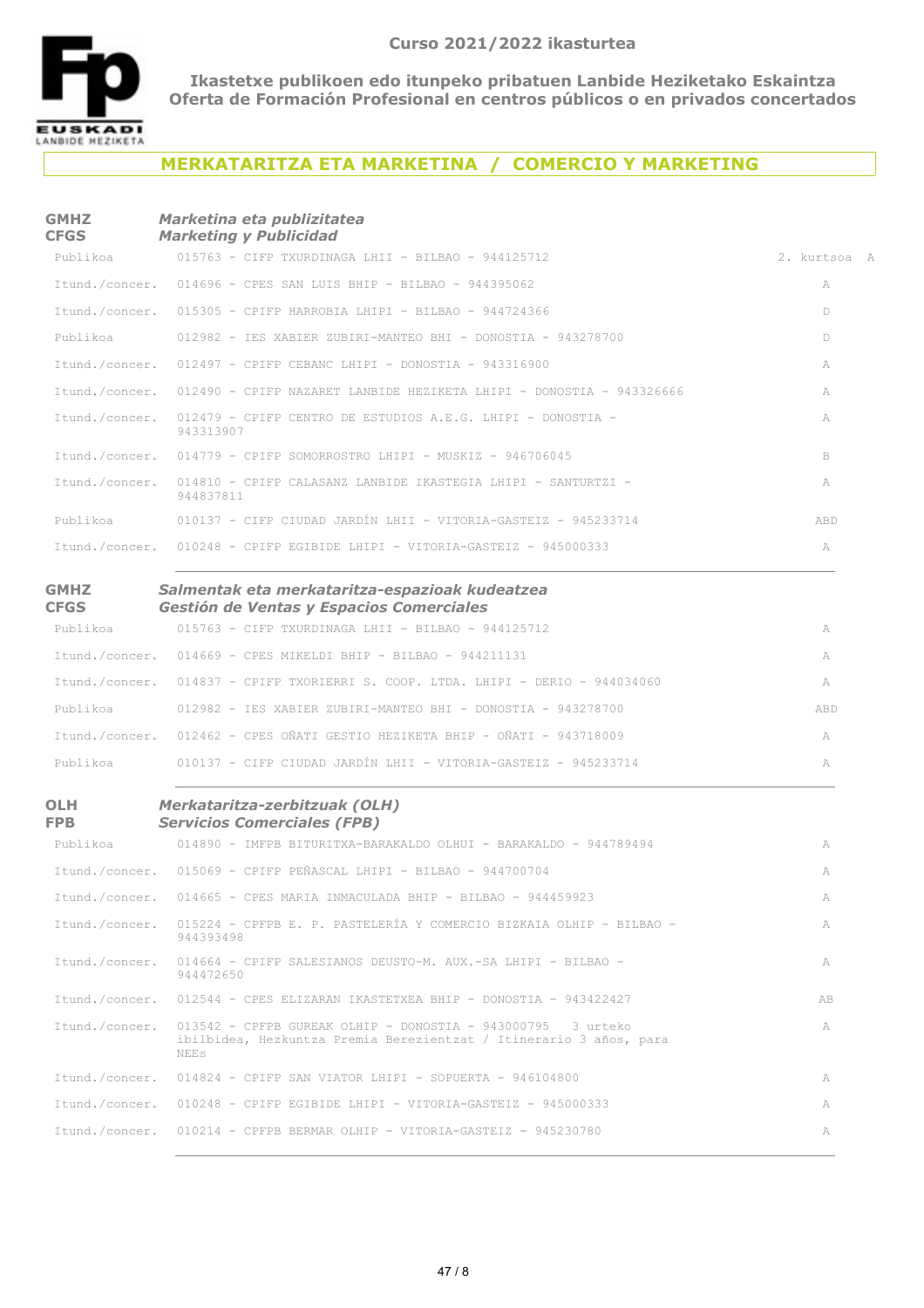

# **ERAIKUNTZA ETA OBRA ZIBILA / EDIFICACIÓN Y OBRA CIVIL**

| <b>EMHZ</b><br><b>CFGM</b> | Barnealdeetako, dekorazioko eta birgaitzeko obrak<br>Obras de Interior, Decoración y Rehabilitación                  |               |
|----------------------------|----------------------------------------------------------------------------------------------------------------------|---------------|
| Publikoa                   | 014945 - CIFP CONSTRUCCIÓN BIZKAIA LHII - ARRIGORRIAGA - 944013840                                                   | A             |
| Publikoa                   | 013532 - CIFP DE DESARROLLO SOSTENIBLE EN EDIFICACIÓN INTELIGENTE<br>LHII - LASARTE-ORIA - 688713922                 | ABD           |
| Publikoa                   | 010296 - CIFP CONSTRUCCIÓN LHII - VITORIA-GASTEIZ - 945001200                                                        | A             |
| <b>EMHZ</b><br><b>CFGM</b> | <b>Eraikuntza</b><br><b>Construcción</b>                                                                             |               |
| Publikoa                   | 014945 - CIFP CONSTRUCCIÓN BIZKAIA LHII - ARRIGORRIAGA - 944013840                                                   | A             |
| Publikoa                   | 013532 - CIFP DE DESARROLLO SOSTENIBLE EN EDIFICACIÓN INTELIGENTE<br>LHII - LASARTE-ORIA - 688713922                 | ABD           |
| Publikoa                   | 010296 - CIFP CONSTRUCCIÓN LHII - VITORIA-GASTEIZ - 945001200                                                        | A             |
| <b>GMHZ</b><br><b>CFGS</b> | Eraikuntza proiektuak<br>Proyectos de edificación                                                                    |               |
| Publikoa                   | 014945 - CIFP CONSTRUCCIÓN BIZKAIA LHII - ARRIGORRIAGA - 944013840                                                   | A             |
| Publikoa                   | 014069 - CIFP NICOLÁS LARBURU LHII - BARAKALDO - 944180266                                                           | A             |
| Publikoa                   | 014205 - CIFP EMILIO CAMPUZANO LHII - BILBAO - 944333305                                                             | A             |
| Publikoa                   | 014205 - CIFP EMILIO CAMPUZANO LHII - BILBAO - 944333305                                                             | Nocturno<br>A |
| Publikoa                   | 012229 - CIFP POLITÉCNICO EASO LHII - DONOSTIA - 943455422                                                           | Gauez<br>ABD  |
| Publikoa                   | 010296 - CIFP CONSTRUCCIÓN LHII - VITORIA-GASTEIZ - 945001200                                                        | ABD           |
| <b>GMHZ</b><br><b>CFGS</b> | Obra zibileko proiektuak<br>Proyectos de Obra Civil                                                                  |               |
| Publikoa                   | 014069 - CIFP NICOLÁS LARBURU LHII - BARAKALDO - 944180266                                                           | A             |
| Publikoa                   | 015112 - CIFP ELORRIETA-ERREKA MARI LHII - BILBAO - 944028000                                                        | ABD           |
| <b>GMHZ</b><br><b>CFGS</b> | Eraikuntza obrak antolatzea eta kontrolatzea<br>Organización y control de obras de construcción                      |               |
| Publikoa                   | 014945 - CIFP CONSTRUCCIÓN BIZKAIA LHII - ARRIGORRIAGA - 944013840                                                   | A             |
| Publikoa                   | 013532 - CIFP DE DESARROLLO SOSTENIBLE EN EDIFICACIÓN INTELIGENTE<br>LHII - LASARTE-ORIA - 688713922                 | ABD           |
| Publikoa                   | 010296 - CIFP CONSTRUCCIÓN LHII - VITORIA-GASTEIZ - 945001200                                                        | А             |
| <b>OLH</b><br><b>FPB</b>   | Eraikuntza (OLH)<br><b>Construcción (FPB)</b><br>Itund./concer. 014895 - CPFPB ADSIS LEIOA OLHIP - LEIOA - 944806030 | A             |
|                            |                                                                                                                      |               |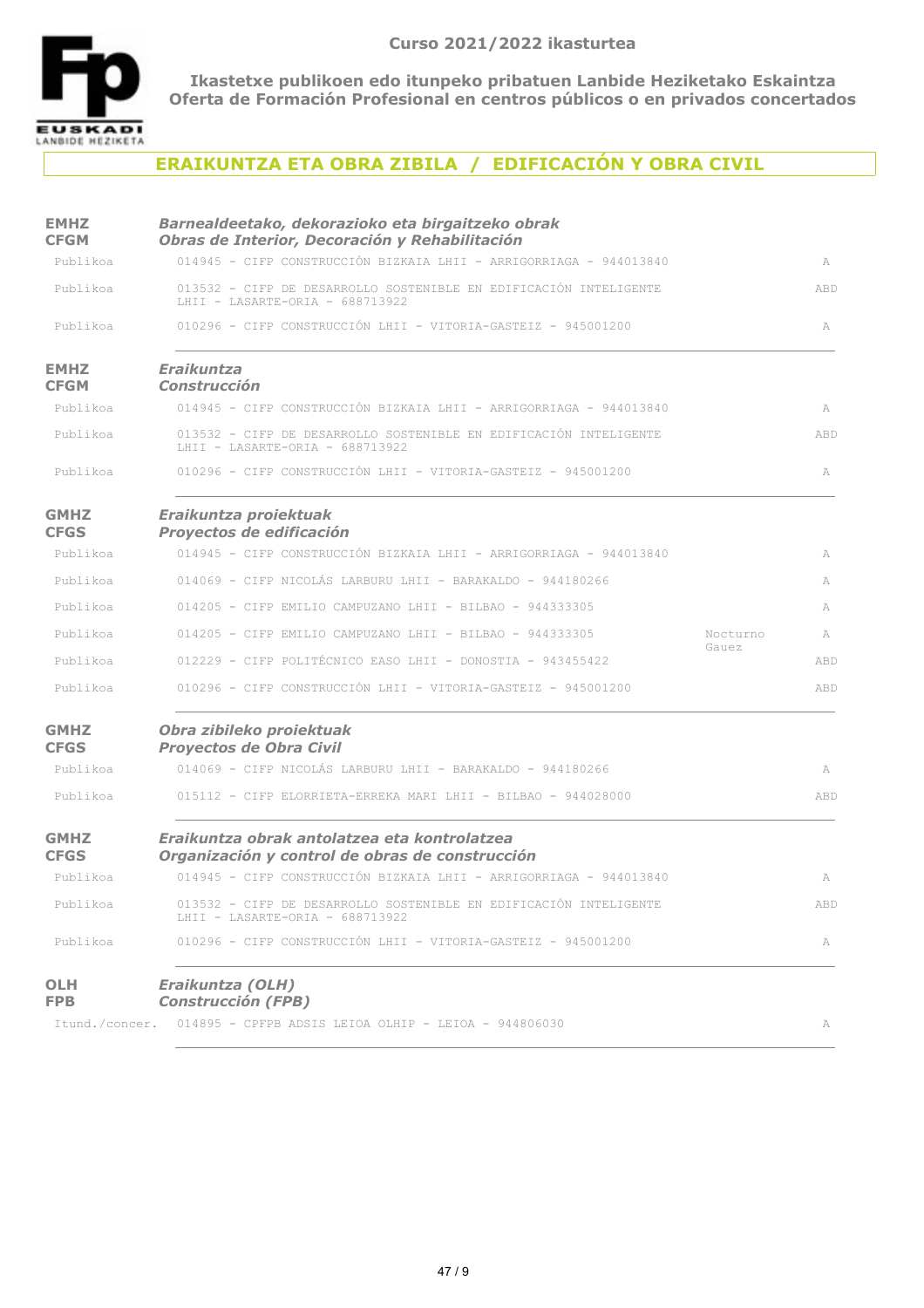

### **ELEKTRIZITATEA ETA ELEKTRONIKA / ELECTRICIDAD Y ELECTRÓNICA**

| EMHZ<br><b>CFGM</b> | Instalazio elektriko eta automatikoak<br>Instalaciones eléctricas y automáticas           |          |     |
|---------------------|-------------------------------------------------------------------------------------------|----------|-----|
| Publikoa            | 014069 - CIFP NICOLÁS LARBURU LHII - BARAKALDO - 944180266                                |          | A   |
| Publikoa            | $014088$ - CIFP BIDEBIETA LHII - BASAURI - 944262777                                      |          | AD  |
| Publikoa            | $014088$ - CIFP BIDEBIETA LHII - BASAURI - 944262777                                      | Nocturno | A   |
| Publikoa            | 013020 - CIFP MIGUEL ALTUNA LHII - BERGARA - 943762491                                    | Gauez    | ABD |
| Publikoa            | 014205 - CIFP EMILIO CAMPUZANO LHII - BILBAO - 944333305                                  |          | ABD |
| Publikoa            | 015112 - CIFP ELORRIETA-ERREKA MARI LHII - BILBAO - 944028000                             |          | ABD |
| Itund./concer.      | 014680 - CPIFP INNOVACIÓN SOCIAL DIEGO BERGUICES-OTXARKOAGA LHIPI -<br>BILBAO - 944124992 |          | A   |
| Itund./concer.      | 014634 - CPIFP JESUITAK POLITEKNIKOA LHIPI - BILBAO - 944415978                           |          | A   |
| Itund./concer.      | 014664 - CPIFP SALESIANOS DEUSTO-M. AUX.-SA LHIPI - BILBAO -<br>944472650                 |          | A   |
| Publikoa            | 012229 - CIFP POLITÉCNICO EASO LHII - DONOSTIA - 943455422                                |          | AD  |
| Itund./concer.      | 014728 - CPIFP MARISTAK DURANGO LHIPI - DURANGO - 946810058                               |          | B   |
| Publikoa            | $012054$ - CIFP ARMERÍA ESKOLA LHII - EIBAR - 943203244                                   |          | ABD |
| Publikoa            | $015630$ - CIFP TARTANGA LHII - ERANDIO - 944675311                                       |          | A   |
| Publikoa            | $013021$ - CIFP BIDASOA LHII - IRUN - 943666010                                           |          | ABD |
| Publikoa            | 010201 - IES LAUDIOALDE LANBIDE ESKOLA BHI - LAUDIO - 946720505                           |          | A   |
| Itund./concer.      | $014845$ - CPES ESPERANZA ALHAMA BHIP - LOIU - 944710151                                  |          | A   |
| Publikoa            | 015108 - IES MUNGIA BHI - MUNGIA - 946740600                                              |          | ABD |
| Itund./concer.      | $014779$ - CPIFP SOMORROSTRO LHIPI - MUSKIZ - 946706045                                   |          | A   |
| Publikoa            | 014422 - CIFP SAN JORGE LHII - SANTURTZI - 944618422                                      |          | A   |
| Itund./concer.      | $014824$ - CPIFP SAN VIATOR LHIPI - SOPUERTA - 946104800                                  |          | A   |
| Publikoa            | 013023 - CIFP TOLOSALDEA LHII - TOLOSA - 943651147                                        |          | D   |
| Itund./concer.      | 012572 - CPES SALESIANOS URNIETA BHIP - URNIETA - 943551789                               |          | B   |
| Publikoa            | $013022$ - CIFP USURBIL LHII - USURBIL - 943364600                                        |          | D   |
| Publikoa            | 010138 - CIFP MENDIZABALA LHII - VITORIA-GASTEIZ - 945000440                              |          | ABD |
| Itund./concer.      | $010248$ - CPIFP EGIBIDE LHIPI - VITORIA-GASTEIZ - 945000333                              |          | A   |
| Itund./concer.      | 013380 - CPIFP OTEITZA POLITEKNIKOA LHIPI - ZARAUTZ - 943111000                           |          | D   |
| Itund./concer.      | 014723 - CPES ARRATIAKO ZULAIBAR LANBIDE IKASTEGIA BHIP - ZEANURI -<br>946739116          |          | B   |
|                     |                                                                                           |          |     |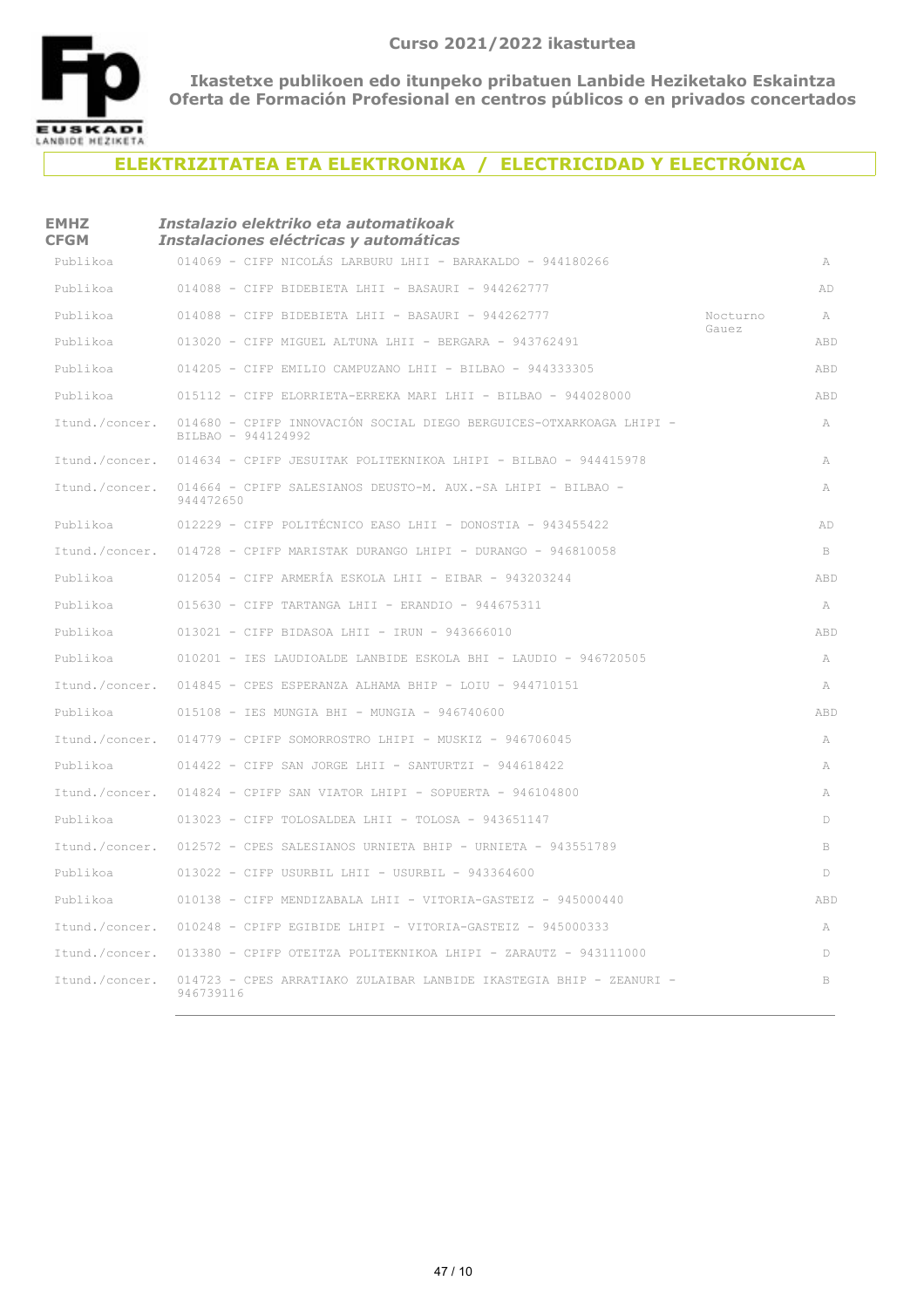

### **ELEKTRIZITATEA ETA ELEKTRONIKA / ELECTRICIDAD Y ELECTRÓNICA**

#### **EMHZ CFGM** *Telekomunikazio instalazioak Instalaciones de Telecomunicaciones*

| Publikoa | $015763$ - CIFP TXURDINAGA LHII - BILBAO - 944125712                 | A   |
|----------|----------------------------------------------------------------------|-----|
| Publikoa | 014205 - CIEP EMILIO CAMPUZANO LHII - BILBAO - 944333305             | A   |
| Publikoa | $012468$ - CIFP DON BOSCO LHII - ERRENTERIA - 943510450              | AD  |
| Publikoa | $014301 - C$ TFP FADURA LHIT - GETXO - 944069000                     | A   |
| Publikoa | $013021 - C$ TFP BIDASOA LHII - TRUN - 943666010                     | ABD |
| Publikoa | $014950$ - CIFP IURRETA LHII - IURRETA - 944668800                   | D   |
|          | Itund./concer. 014779 - CPIFP SOMORROSTRO LHIPI - MUSKIZ - 946706045 | A   |
| Publikoa | $014422$ - CIFP SAN JORGE LHIT - SANTURTZI - 944618422               | A   |
| Publikoa | $010138$ - CIFP MENDIZABALA LHII - VITORIA-GASTEIZ - 945000440       | A   |
|          |                                                                      |     |

| <b>GMHZ</b><br><b>CFGS</b> | Sistema elektroteknikoak eta automatizatuak<br>Sistemas Electrotécnicos y Automatizados |                   |              |
|----------------------------|-----------------------------------------------------------------------------------------|-------------------|--------------|
| Publikoa                   | 014069 - CIFP NICOLÁS LARBURU LHII - BARAKALDO - 944180266                              |                   | A            |
| Publikoa                   | 014205 - CIFP EMILIO CAMPUZANO LHII - BILBAO - 944333305                                | Nocturno<br>Gauez | $\mathbb{A}$ |
| Publikoa                   | 015112 - CIFP ELORRIETA-ERREKA MARI LHII - BILBAO - 944028000                           |                   | A            |
| Itund./concer.             | 014664 - CPIFP SALESIANOS DEUSTO-M. AUX.-SA LHIPI - BILBAO -<br>944472650               |                   | B            |
| Publikoa                   | $015630$ - CIFP TARTANGA LHII - ERANDIO - 944675311                                     |                   | A            |
| Publikoa                   | 013534 - CIFP INNOVACIÓN SOCIAL LHII - HERNANI - 943551958                              |                   | D            |
| Publikoa                   | $013021$ - CIFP BIDASOA LHII - IRUN - 943666010                                         |                   | AD           |
| Publikoa                   | 010201 - IES LAUDIOALDE LANBIDE ESKOLA BHI - LAUDIO - 946720505                         |                   | ABD          |
| Itund./concer.             | $014845$ - CPES ESPERANZA ALHAMA BHIP - LOIU - 944710151                                |                   | A            |
| Publikoa                   | $015108$ - TES MUNGTA BHT - MUNGTA - 946740600                                          |                   | ABD          |
| Itund./concer.             | $014779$ - CPTFP SOMORROSTRO LHIPT - MUSKIZ - 946706045                                 |                   | A            |
| Publikoa                   | $012132 -$ TES MUTRIKU BHI - MUTRIKU - 943603627                                        |                   | D            |
| Publikoa                   | $014422$ - CIFP SAN JORGE LHII - SANTURTZI - 944618422                                  |                   | ABD          |
|                            | Itund./concer. 014824 - CPIFP SAN VIATOR LHIPI - SOPUERTA - 946104800                   |                   | ABD          |
|                            | Itund./concer. 012572 - CPES SALESIANOS URNIETA BHIP - URNIETA - 943551789              |                   | B            |
|                            | Itund./concer. 010248 - CPIFP EGIBIDE LHIPI - VITORIA-GASTEIZ - 945000333               | Nocturno<br>Gauez | A            |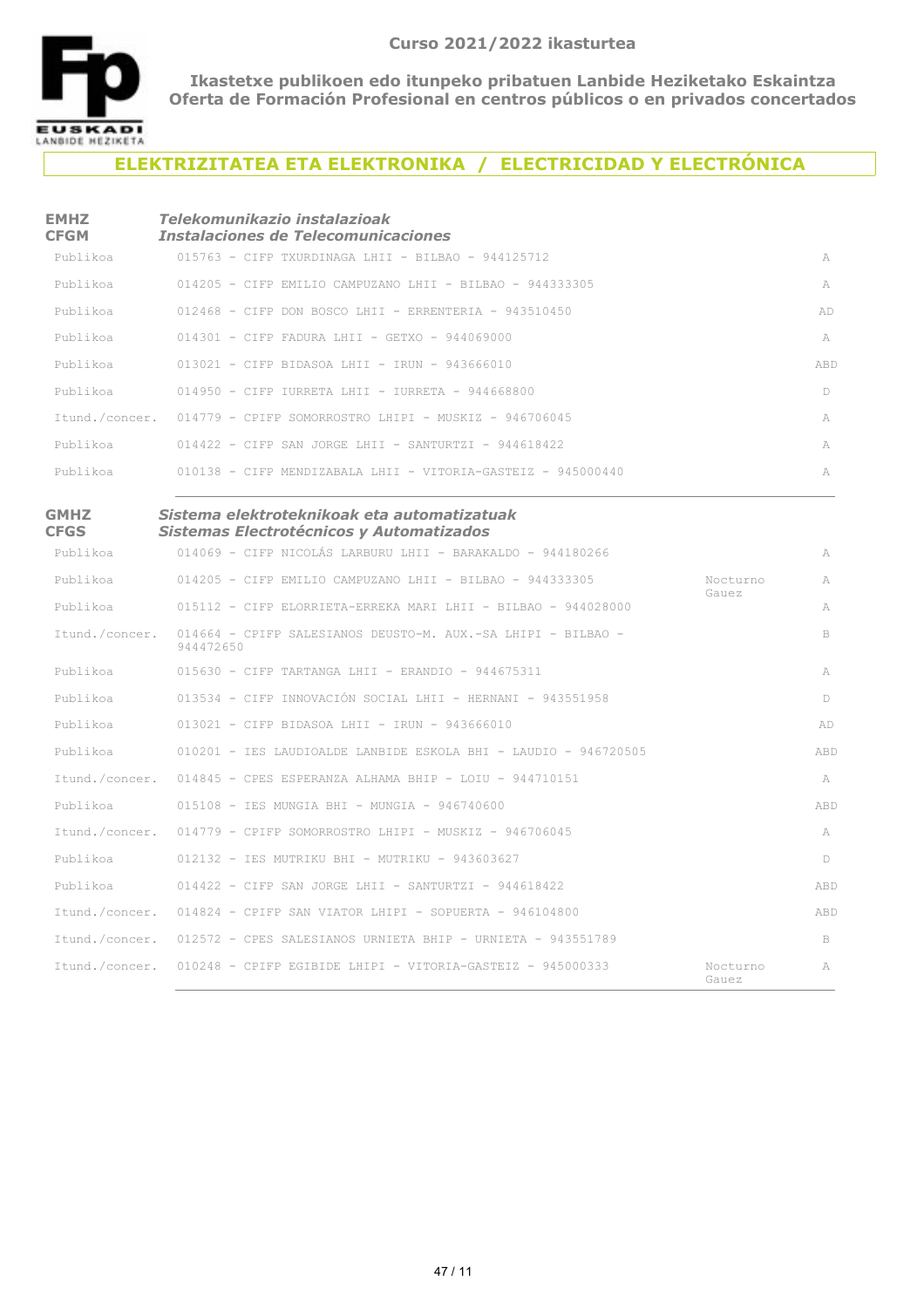

### **ELEKTRIZITATEA ETA ELEKTRONIKA / ELECTRICIDAD Y ELECTRÓNICA**

| <b>GMHZ</b><br><b>CFGS</b> | Telekomunikazio- eta informatika-sistemak<br>Sistemas de Telecomunicaciones e Informáticos |                     |
|----------------------------|--------------------------------------------------------------------------------------------|---------------------|
| Publikoa                   | 014069 - CIFP NICOLÁS LARBURU LHII - BARAKALDO - 944180266                                 | A                   |
| Publikoa                   | 014205 - CIEP EMILIO CAMPUZANO LHII - BILBAO - 944333305                                   | ABD                 |
|                            | Ttund./concer. 014718 - CPTFP ZABALBURU LHIPT - BILBAO - 944163195                         | AB                  |
|                            | Itund./concer. 014837 - CPIFP TXORIERRI S. COOP. LTDA. LHIPI - DERIO - 944034060           | $\mathbb{A}$        |
| Publikoa                   | $012054$ - CIFP ARMERÍA ESKOLA LHII - EIBAR - 943203244                                    | ABD                 |
|                            | Publikoa 6015630 - CIFP TARTANGA LHII - ERANDIO - 944675311                                | A                   |
| Publikoa                   | 014279 - ctfp andra mart ihtt - gaidakao - 944562720                                       | ABD                 |
| Publikoa                   | 013021 - CIFP BIDASOA LHII - IRUN - 943666010                                              | ABD                 |
|                            | Ttund./concer. 014779 - CPTFP SOMORROSTRO LHTPT - MUSKIZ - 946706045                       | B                   |
| Publikoa                   | $014422 - C$ TFP SAN JORGE LHIT - SANTURTZI - 944618422                                    | A                   |
|                            | Itund./concer. 010248 - CPIFP EGIBIDE LHIPI - VITORIA-GASTEIZ - 945000333                  | $\overline{\wedge}$ |
|                            |                                                                                            |                     |

#### **GMHZ CFGS**

#### *Mantentze-lan elektronikoa Mantenimiento Electrónico*

|                | Itund./concer. 012746 - CPIFP LA SALLE-BERROZPE LHIPI - ANDOAIN - 943590557      |                   | B      |
|----------------|----------------------------------------------------------------------------------|-------------------|--------|
| Publikoa       | $014205$ - CIFP EMILIO CAMPUZANO LHII - BILBAO - 944333305                       | Nocturno<br>Gauez | A      |
|                | Itund./concer. 014634 - CPIFP JESUITAK POLITEKNIKOA LHIPI - BILBAO - 944415978   |                   | A      |
| Itund./concer. | 014664 - CPIFP SALESIANOS DEUSTO-M. AUX.-SA LHIPI - BILBAO -<br>944472650        |                   | A      |
| Publikoa       | $012054$ - CIFP ARMERÍA ESKOLA LHII - EIBAR - 943203244 - Gehienbat D<br>ereduan |                   | ABD    |
| Publikoa       | $015630 - C$ TFP TARTANGA LHII - ERANDIO - 944675311                             |                   | A      |
| Publikoa       | $012468$ - CIFP DON BOSCO LHII - ERRENTERIA - 943510450                          |                   | AD     |
| Publikoa       | $013021 - C$ TFP BIDASOA LHII - IRUN - 943666010                                 |                   | A      |
| Publikoa       | $014950 - C$ FFP TURRETA LHIT - TURRETA - 944668800                              |                   | $\Box$ |
|                | Itund./concer. 010248 - CPIFP EGIBIDE LHIPI - VITORIA-GASTEIZ - 945000333        |                   | A      |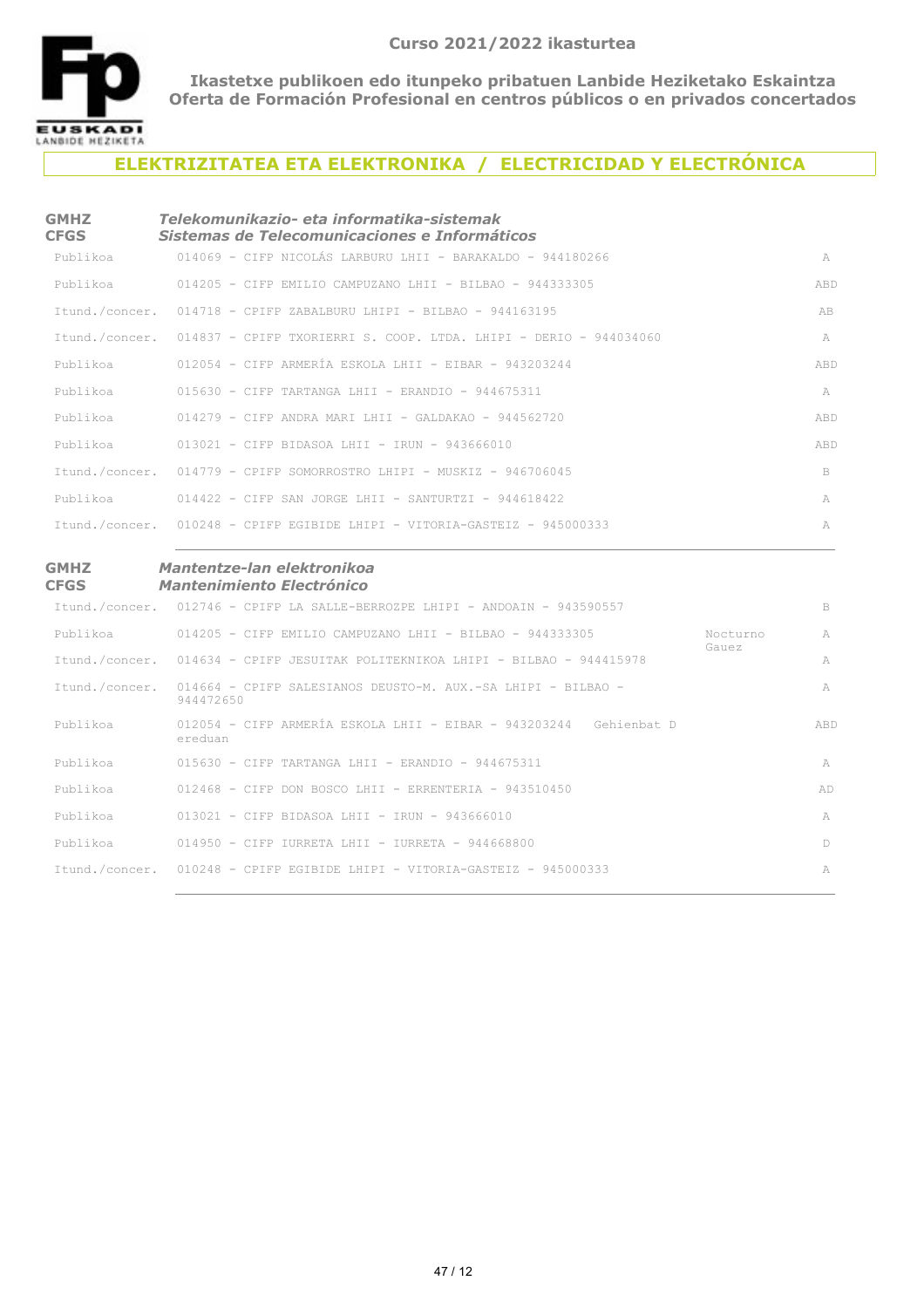

### **ELEKTRIZITATEA ETA ELEKTRONIKA / ELECTRICIDAD Y ELECTRÓNICA**

| <b>GMHZ</b><br><b>CFGS</b> | Automatizazioa eta robotika industriala<br>Automatización y Robótica Industrial           |                   |        |
|----------------------------|-------------------------------------------------------------------------------------------|-------------------|--------|
| Itund./concer.             | 012456 - CPIFP MONDRAGON GOI ESK.POLITEK., J.M.A., S.COOP LHIPI -<br>ARRASATE - 943794700 |                   | D      |
| Publikoa                   | 014069 - CIFP NICOLÁS LARBURU LHII - BARAKALDO - 944180266                                |                   | ABD    |
| Publikoa                   | 014069 - CIFP NICOLÁS LARBURU LHII - BARAKALDO - 944180266                                | Vespert.          | ABD    |
| Publikoa                   | $014088$ - CIFP BIDEBIETA LHII - BASAURI - 944262777                                      | Arratsa.          | ABD    |
| Publikoa                   | 013020 - CIFP MIGUEL ALTUNA LHII - BERGARA - 943762491                                    |                   | ABD    |
| Publikoa                   | 014205 - CIFP EMILIO CAMPUZANO LHII - BILBAO - 944333305                                  |                   | ABD    |
| Itund./concer.             | 014664 - CPIFP SALESIANOS DEUSTO-M. AUX.-SA LHIPI - BILBAO -<br>944472650                 |                   | A      |
| Itund./concer.             | 014837 - CPIFP TXORIERRI S. COOP. LTDA. LHIPI - DERIO - 944034060                         |                   | B      |
| Publikoa                   | 012229 - CIFP POLITÉCNICO EASO LHII - DONOSTIA - 943455422                                |                   | AD     |
| Itund./concer.             | 014728 - CPIFP MARISTAK DURANGO LHIPI - DURANGO - 946810058                               |                   | B      |
| Publikoa                   | $012054$ - CIFP ARMERÍA ESKOLA LHII - EIBAR - 943203244                                   |                   | AD     |
| Publikoa                   | $014301$ - CIFP FADURA LHII - GETXO - 944069000                                           |                   | A      |
| Itund./concer.             | 012742 - CPIFP IRUNGO LA SALLE LHIPI - IRUN - 943628411                                   |                   | A      |
| Publikoa                   | 010201 - IES LAUDIOALDE LANBIDE ESKOLA BHI - LAUDIO - 946720505                           |                   | ABD    |
| Itund./concer.             | $014775$ - CPIFP LEA-ARTIBAI LHIPI - MARKINA-XEMEIN - 946169002                           |                   | Ð      |
| Itund./concer.             | $014779$ - CPIFP SOMORROSTRO LHIPI - MUSKIZ - 946706045                                   |                   | А      |
| Itund./concer.             | 012581 - CPIFP DEL GOIERRI LHIPI - ORDIZIA - 943880062                                    |                   | Ð      |
| Publikoa                   | 015666 - CIFP REPELEGA LHII - PORTUGALETE - 944955903                                     |                   | ABD    |
| Publikoa                   | $013023$ - CIFP TOLOSALDEA LHII - TOLOSA - 943651147                                      |                   | D      |
| Itund./concer.             | 012572 - CPES SALESIANOS URNIETA BHIP - URNIETA - 943551789                               |                   | B      |
| Publikoa                   | $013022$ - CIFP USURBIL LHII - USURBIL - 943364600                                        |                   | ABD    |
| Publikoa                   | 010138 - CIFP MENDIZABALA LHII - VITORIA-GASTEIZ - 945000440                              |                   | ABD    |
| Itund./concer.             | 010248 - CPIFP EGIBIDE LHIPI - VITORIA-GASTEIZ - 945000333                                |                   | AB     |
| Itund./concer.             | $010248$ - CPIFP EGIBIDE LHIPI - VITORIA-GASTEIZ - 945000333                              | Nocturno<br>Gauez | A      |
| Itund./concer.             | 013380 - CPIFP OTEITZA POLITEKNIKOA LHIPI - ZARAUTZ - 943111000                           |                   | $\Box$ |
| Itund./concer.             | 012593 - CPIFP UROLA GARAIKO LANBIDE ESKOLA LHIPI - ZUMARRAGA -<br>943725477              |                   | A      |
| <b>GMHZ</b><br><b>CFGS</b> | Elektromedikuntza klinikloa<br>Electromedicina clínica                                    |                   |        |

Publikoa  $015666$  - CIFP REPELEGA LHII - PORTUGALETE - 944955903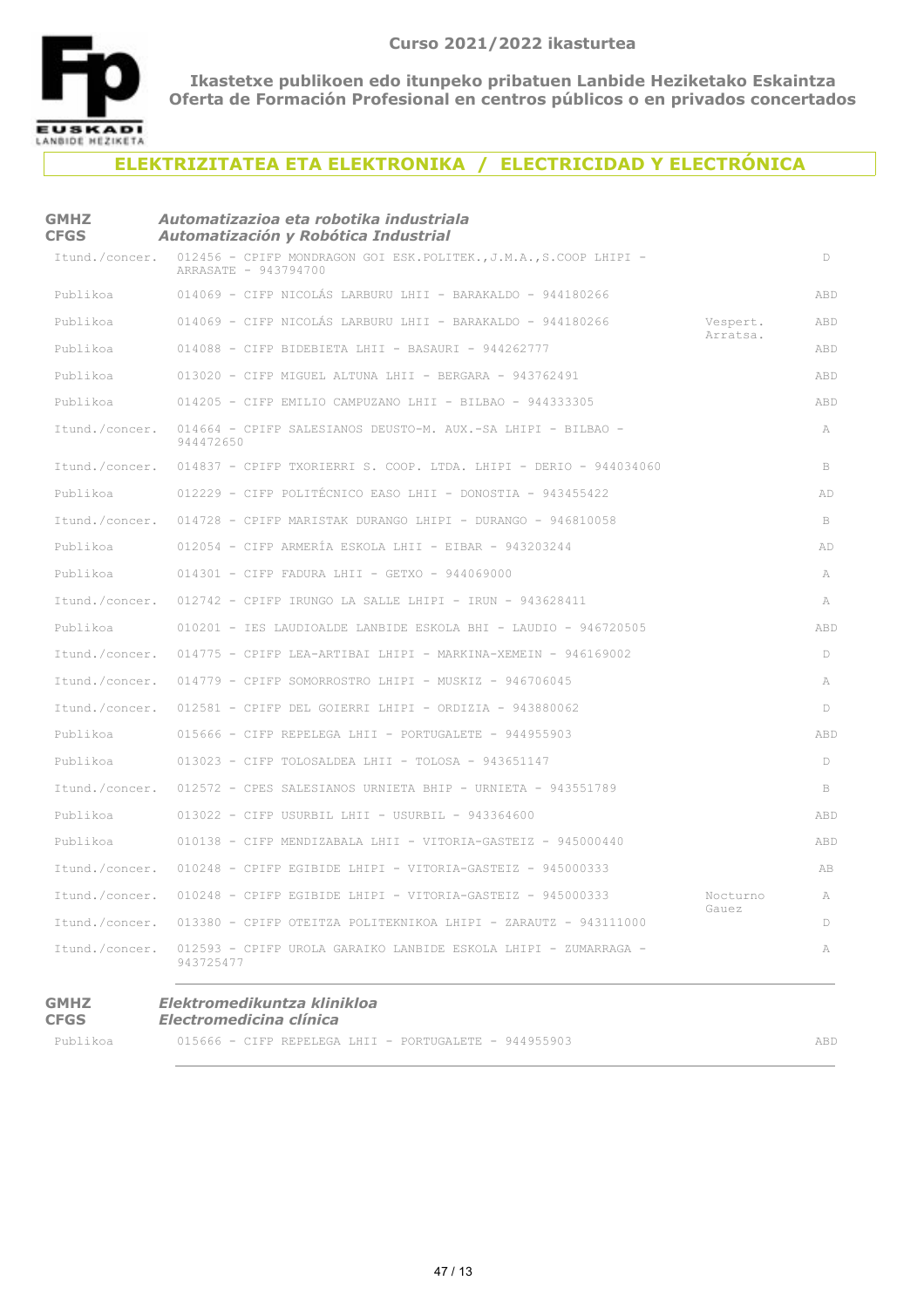

**OLH** 

**Ikastetxe publikoen edo itunpeko pribatuen Lanbide Heziketako Eskaintza Oferta de Formación Profesional en centros públicos o en privados concertados**

## **ELEKTRIZITATEA ETA ELEKTRONIKA / ELECTRICIDAD Y ELECTRÓNICA**

#### *Elektrizitatea eta elektronika (OLH) Electricidad y Electrónica (FPB)*

| <b>FPB</b>        | <b>Electricidad y Electrónica (FPB)</b>                                                                                                                                                                    |   |
|-------------------|------------------------------------------------------------------------------------------------------------------------------------------------------------------------------------------------------------|---|
| Itund./concer.    | 012746 - CPIFP LA SALLE-BERROZPE LHIPI - ANDOAIN - 943590557                                                                                                                                               | B |
| Publikoa          | 014890 - IMFPB BITURITXA-BARAKALDO OLHUI - BARAKALDO - 944789494                                                                                                                                           | A |
| Itund./concer.    | 014680 - CPIFP INNOVACIÓN SOCIAL DIEGO BERGUICES-OTXARKOAGA LHIPI -<br>BILBAO - 944124992 3 urteko ibilbidea, Hezkuntza Premia<br>Berezientzat / Itinerario 3 años, para NEEs                              | A |
| Itund./concer.    | $015069$ - CPIFP PEÑASCAL LHIPI - BILBAO - 944700704                                                                                                                                                       | A |
| Itund./concer.    | 015226 - CPFPB MARGOTU OLHIP - BILBAO - 944278570                                                                                                                                                          | A |
| Itund./concer.    | 014680 - CPIFP INNOVACIÓN SOCIAL DIEGO BERGUICES-OTXARKOAGA LHIPI -<br>BILBAO - 944124992                                                                                                                  | A |
| Itund./concer.    | $012529$ - CPES ORTZADAR - DONOSTIA - 943287423                                                                                                                                                            | B |
| Itund./concer.    | $012728$ - CPFPB ADSIS DONOSTIA OLHIP - DONOSTIA - 943400021                                                                                                                                               | A |
| Itund./concer.    | 013540 - CPFPB MARTUTENE LANBIDE ESKOLA OLHIP - DONOSTIA - 943460145                                                                                                                                       | A |
| Publikoa          | 014894 - IMFPB DURANGO OLHUI - DURANGO - 946212095                                                                                                                                                         | A |
| Itund./concer.    | 014728 - CPIFP MARISTAK DURANGO LHIPI - DURANGO - 946810058                                                                                                                                                | A |
| Publikoa          | 013534 - CIFP INNOVACIÓN SOCIAL LHII - HERNANI - 943551958 3 urteko<br>ibilbidea, 17 urte edo gehiago dituzten pertsonentzat / Itinerario 3<br>años, para personas con una edad igual o superior a 17 años | A |
| Itund./concer.    | $014845$ - CPES ESPERANZA ALHAMA BHIP - LOIU - 944710151                                                                                                                                                   | A |
| Itund./concer.    | $014779$ - CPIFP SOMORROSTRO LHIPI - MUSKIZ - 946706045                                                                                                                                                    | A |
| Itund./concer.    | $014824$ - CPIFP SAN VIATOR LHIPI - SOPUERTA - 946104800                                                                                                                                                   | A |
| Itund./concer.    | $010248$ - CPIFP EGIBIDE LHIPI - VITORIA-GASTEIZ - 945000333                                                                                                                                               | A |
|                   | Itund./concer. 014828 - CPEIPS MARISTAS HLBHIP - ZALLA - 946390029                                                                                                                                         | A |
| OLH<br><b>FPB</b> | Instalazio elektroteknikoak eta mekanikoak (OLH)<br>Instalaciones electrotécnicas y mecánicas (FPB)                                                                                                        |   |
| Itund./concer.    | 010248 - CPIFP EGIBIDE LHIPI - VITORIA-GASTEIZ - 945000333 3 urteko<br>ibilbidea, Hezkuntza Premia Berezientzat / Itinerario 3 años, para<br><b>NEES</b>                                                   | A |

| <b>NEES</b>                                                                                     |  |
|-------------------------------------------------------------------------------------------------|--|
| Itund./concer. 010248 - CPIFP EGIBIDE LHIPI - VITORIA-GASTEIZ - 945000333                       |  |
| Itund./concer. 014723 - CPES ARRATIAKO ZULAIBAR LANBIDE IKASTEGIA BHIP - ZEANURI -<br>946739116 |  |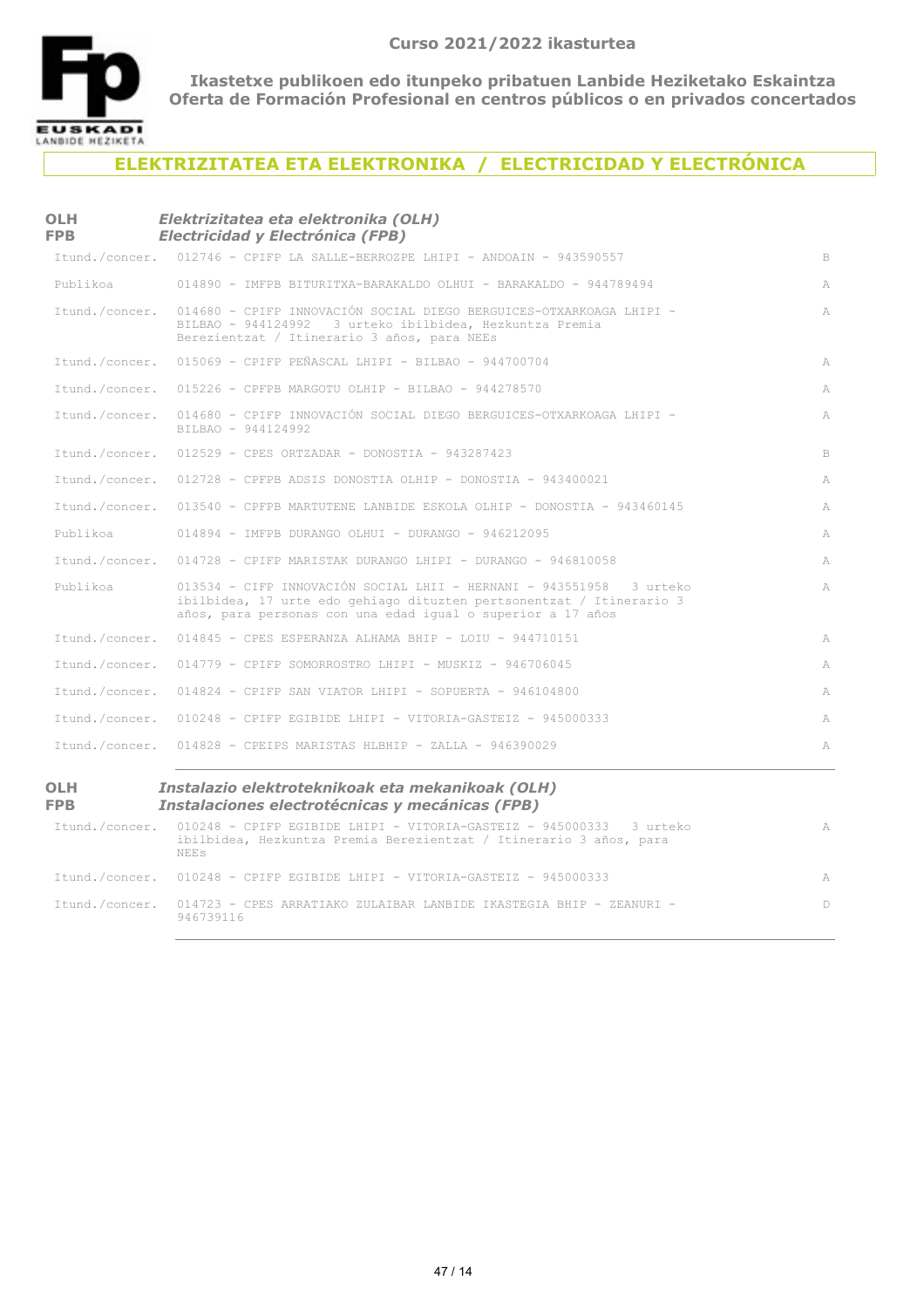

# **ENERGIA ETA URA / ENERGÍA Y AGUA**

| <b>GMHZ</b><br><b>CFGS</b> | Energi-eraginkoratasuna eta eguzki-energia<br>Eficiencia energética y energía solar térmica |     |
|----------------------------|---------------------------------------------------------------------------------------------|-----|
| Itund./concer.             | $014775$ - CPIFP LEA-ARTIBAI LHIPI - MARKINA-XEMEIN - 946169002                             | D.  |
| Publikoa                   | $015666$ - CIFP REPELEGA LHII - PORTUGALETE - 944955903                                     | AD  |
| Publikoa                   | $013022 - C$ TFP USURBIL LHIT - USURBIL - 943364600                                         | ABD |
| Publikoa                   | 010296 - CIFP CONSTRUCCIÓN LHII - VITORIA-GASTEIZ - 945001200                               | A   |
|                            | Itund./concer. 014828 - CPEIPS MARISTAS HLBHIP - ZALLA - 946390029                          | ABD |
| <b>GMHZ</b><br><b>CFGS</b> | Energia berriztagarriak<br><b>Energías Renovables</b>                                       |     |
|                            | Itund./concer. 014779 - CPIFP SOMORROSTRO LHIPI - MUSKIZ - 946706045                        | AB  |
| Publikoa                   | $014422 - C$ TFP SAN JORGE LHIT - SANTURTZI - 944618422                                     | A   |
| Publikoa                   | $013022 - C$ TFP USURBIL LHIT - USURBIL - 943364600                                         | D   |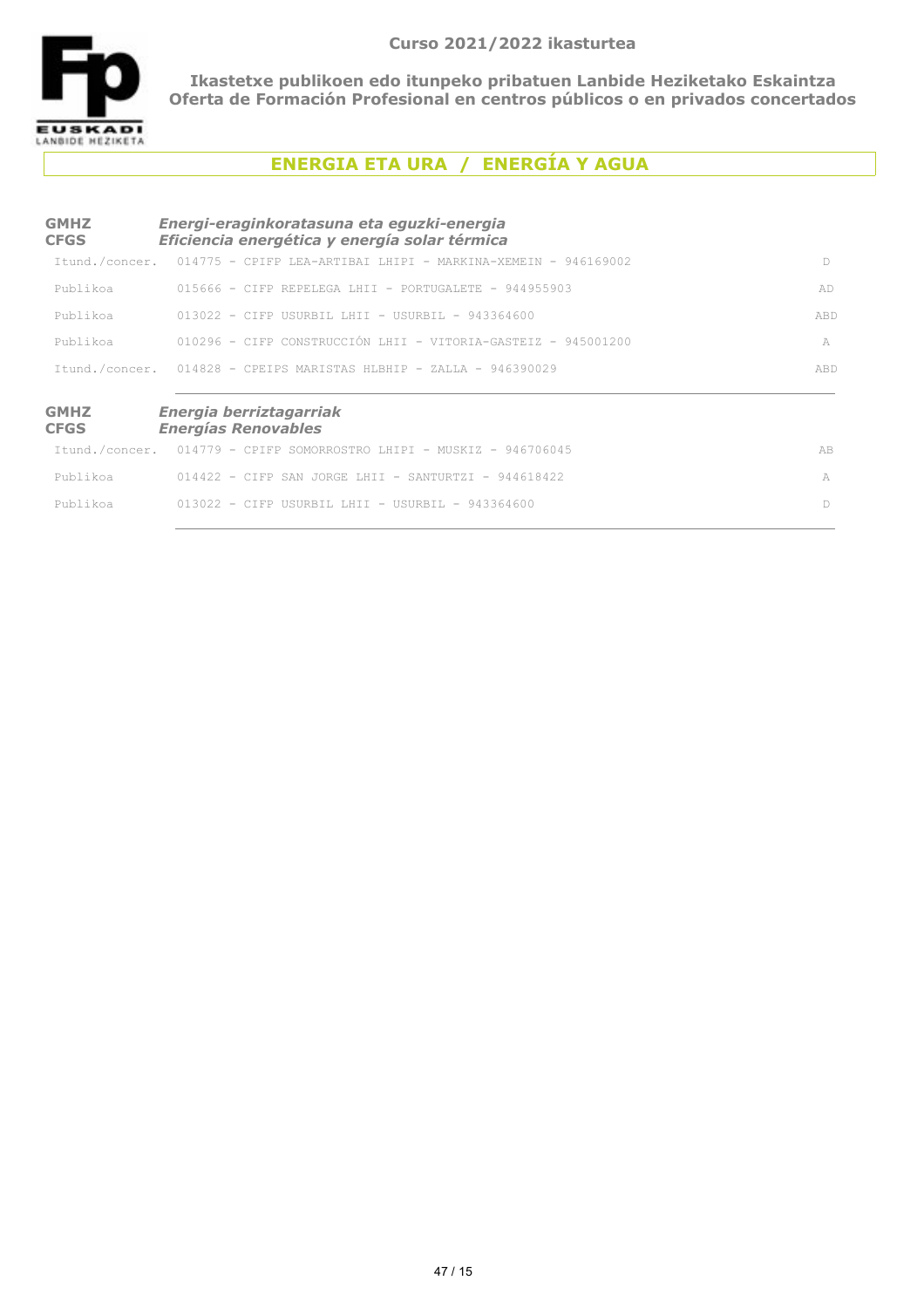

# **FABRIKAZIO MEKANIKOA / FABRICACIÓN MECÁNICA**

| <b>EMHZ</b><br><b>CFGM</b> | <b>Mekanizazioa</b><br><b>Mecanizado</b>                                         |                      |     |
|----------------------------|----------------------------------------------------------------------------------|----------------------|-----|
| Publikoa                   | 010319 - IES ZARAOBE BHI - AMURRIO - 945393000                                   |                      | ABD |
| Publikoa                   | 013255 - CIFP ARETXABALETA LHII - ARETXABALETA - 943797900                       |                      | D   |
| Publikoa                   | $015021$ - IES BARRUTIALDE BHI - ARRATZU - 946251143                             |                      | D   |
| Publikoa                   | 013556 - CIFP IZARRAITZ LANBIDE HEZIKETA LHII - AZKOITIA - 943852174             |                      | D   |
| Publikoa                   | 014069 - CIFP NICOLÁS LARBURU LHII - BARAKALDO - 944180266                       |                      | A   |
| Publikoa                   | $014088$ - CIFP BIDEBIETA LHII - BASAURI - 944262777                             |                      | ABD |
| Publikoa                   | 013020 - CIFP MIGUEL ALTUNA LHII - BERGARA - 943762491                           |                      | ABD |
| Publikoa                   | 014205 - CIFP EMILIO CAMPUZANO LHII - BILBAO - 944333305                         | Vespert.             | A   |
| Publikoa                   | 015112 - CIFP ELORRIETA-ERREKA MARI LHII - BILBAO - 944028000                    | Arratsa.             | ABD |
| Publikoa                   | 014205 - CIFP EMILIO CAMPUZANO LHII - BILBAO - 944333305                         |                      | ABD |
| Itund./concer.             | 014664 - CPIFP SALESIANOS DEUSTO-M. AUX.-SA LHIPI - BILBAO -<br>944472650        |                      | A   |
| Itund./concer.             | $014837$ - CPIFP TXORIERRI S. COOP. LTDA. LHIPI - DERIO - 944034060              |                      | B   |
| Publikoa                   | 012229 - CIFP POLITÉCNICO EASO LHII - DONOSTIA - 943455422                       | Vespert.<br>Arratsa. | A   |
| Publikoa                   | 012229 - CIFP POLITÉCNICO EASO LHII - DONOSTIA - 943455422                       |                      | D   |
| Itund./concer.             | $014728$ - CPIFP MARISTAK DURANGO LHIPI - DURANGO - 946810058                    |                      | B   |
| Publikoa                   | $012054$ - CIFP ARMERÍA ESKOLA LHII - EIBAR - 943203244                          |                      | ABD |
| Publikoa                   | 012763 - CIFP MÁQ.-HERRAM./MAKINA-ERREMINTA LHII - ELGOIBAR -<br>943744132       |                      | ABD |
| Publikoa                   | $014301$ - CIFP FADURA LHII - GETXO - 944069000                                  |                      | ABD |
| Publikoa                   | 013534 - CIFP INNOVACIÓN SOCIAL LHII - HERNANI - 943551958                       |                      | ABD |
| Publikoa                   | $013021$ - CIFP BIDASOA LHII - IRUN - 943666010                                  | Vespert.<br>Arratsa. | ABD |
| Publikoa                   | $013021$ - CIFP BIDASOA LHII - IRUN - 943666010                                  |                      | D   |
| Itund./concer.             | $012742$ - CPIFP IRUNGO LA SALLE LHIPI - IRUN - 943628411                        |                      | A   |
| Publikoa                   | $014950$ - CIFP IURRETA LHII - IURRETA - 944668800                               |                      | D   |
| Publikoa                   | 010201 - IES LAUDIOALDE LANBIDE ESKOLA BHI - LAUDIO - 946720505                  |                      | ABD |
| Publikoa                   | $015108$ - IES MUNGIA BHI - MUNGIA - 946740600                                   |                      | A   |
| Itund./concer.             | $014779$ - CPIFP SOMORROSTRO LHIPI - MUSKIZ - 946706045                          |                      | A   |
| Publikoa                   | 013015 - IES OÑATE BHI - OÑATI - 943899300                                       |                      | D   |
| Itund./concer.             | $012581$ - CPIFP DEL GOIERRI LHIPI - ORDIZIA - 943880062                         |                      | D   |
| Publikoa                   | $014422$ - CIFP SAN JORGE LHII - SANTURTZI - 944618422                           |                      | ABD |
| Itund./concer.             | $014824$ - CPIFP SAN VIATOR LHIPI - SOPUERTA - 946104800                         |                      | A   |
| Publikoa                   | $013023$ - CIFP TOLOSALDEA LHII - TOLOSA - 943651147                             |                      | D   |
| Publikoa                   | $013022$ - CIFP USURBIL LHII - USURBIL - 943364600                               |                      | D   |
| Publikoa                   | 010138 - CIFP MENDIZABALA LHII - VITORIA-GASTEIZ - 945000440                     |                      | ABD |
| Itund./concer.             | $010248$ - CPIFP EGIBIDE LHIPI - VITORIA-GASTEIZ - 945000333                     |                      | AB  |
| Itund./concer.             | $013380$ - CPIFP OTEITZA POLITEKNIKOA LHIPI - ZARAUTZ - 943111000                |                      | D   |
| Itund./concer.             | 014723 - CPES ARRATIAKO ZULAIBAR LANBIDE IKASTEGIA BHIP - ZEANURI -<br>946739116 |                      | D   |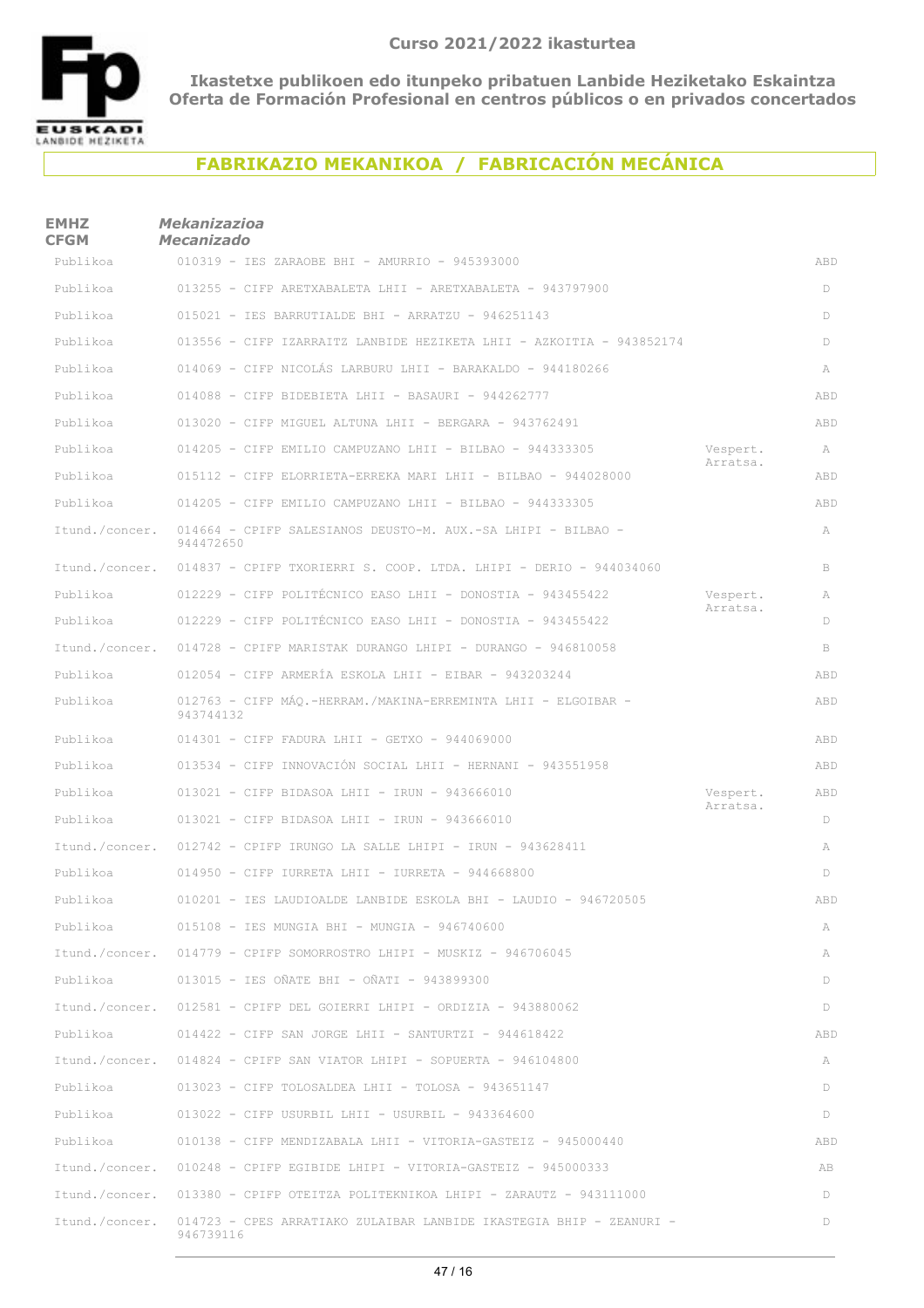

## **FABRIKAZIO MEKANIKOA / FABRICACIÓN MECÁNICA**

#### **EMHZ CFGM** *Soldadura eta galdaragintza Soldadura y Calderería*

| Publikoa       | $015628$ - CIFP ZORNOTZA LHII - AMOREBIETA-ETXANO - 946732012                             | ABD    |
|----------------|-------------------------------------------------------------------------------------------|--------|
|                | Itund./concer. 012746 - CPIFP LA SALLE-BERROZPE LHIPI - ANDOAIN - 943590557               | B      |
|                | Publikoa 613255 - CIFP ARETXABALETA LHII - ARETXABALETA - 943797900                       | ABD    |
| Publikoa       | 014945 - CIFP CONSTRUCCIÓN BIZKAIA LHII - ARRIGORRIAGA - 944013840                        | A      |
| Publikoa       | 014069 - CIFP NICOLÁS LARBURU LHII - BARAKALDO - 944180266                                | ABD    |
|                | Publikoa 615112 - CIFP ELORRIETA-ERREKA MARI LHII - BILBAO - 944028000                    | ABD    |
| Itund./concer. | 014680 - CPIFP INNOVACIÓN SOCIAL DIEGO BERGUICES-OTXARKOAGA LHIPI -<br>BILBAO - 944124992 | A      |
|                | Itund./concer. 015069 - CPIFP PEÑASCAL LHIPI - BILBAO - 944700704                         | A      |
| Publikoa       | $013432$ - CIFP MEKA LHII - ELGOIBAR - 943748019                                          | D      |
|                | Publikoa 612468 - CIFP DON BOSCO LHII - ERRENTERIA - 943510450                            | AD     |
|                | Publikoa 610201 - IES LAUDIOALDE LANBIDE ESKOLA BHI - LAUDIO - 946720505                  | A      |
|                | Itund./concer. 014779 - CPIFP SOMORROSTRO LHIPI - MUSKIZ - 946706045                      | A      |
|                | Itund./concer. 012581 - CPIFP DEL GOIERRI LHIPI - ORDIZIA - 943880062                     | $\Box$ |
|                | Publikoa 613023 - CIFP TOLOSALDEA LHII - TOLOSA - 943651147                               | D      |
|                | Publikoa 610138 - CIFP MENDIZABALA LHII - VITORIA-GASTEIZ - 945000440                     | A      |
|                | Itund./concer. 010248 - CPIFP EGIBIDE LHIPI - VITORIA-GASTEIZ - 945000333                 | A      |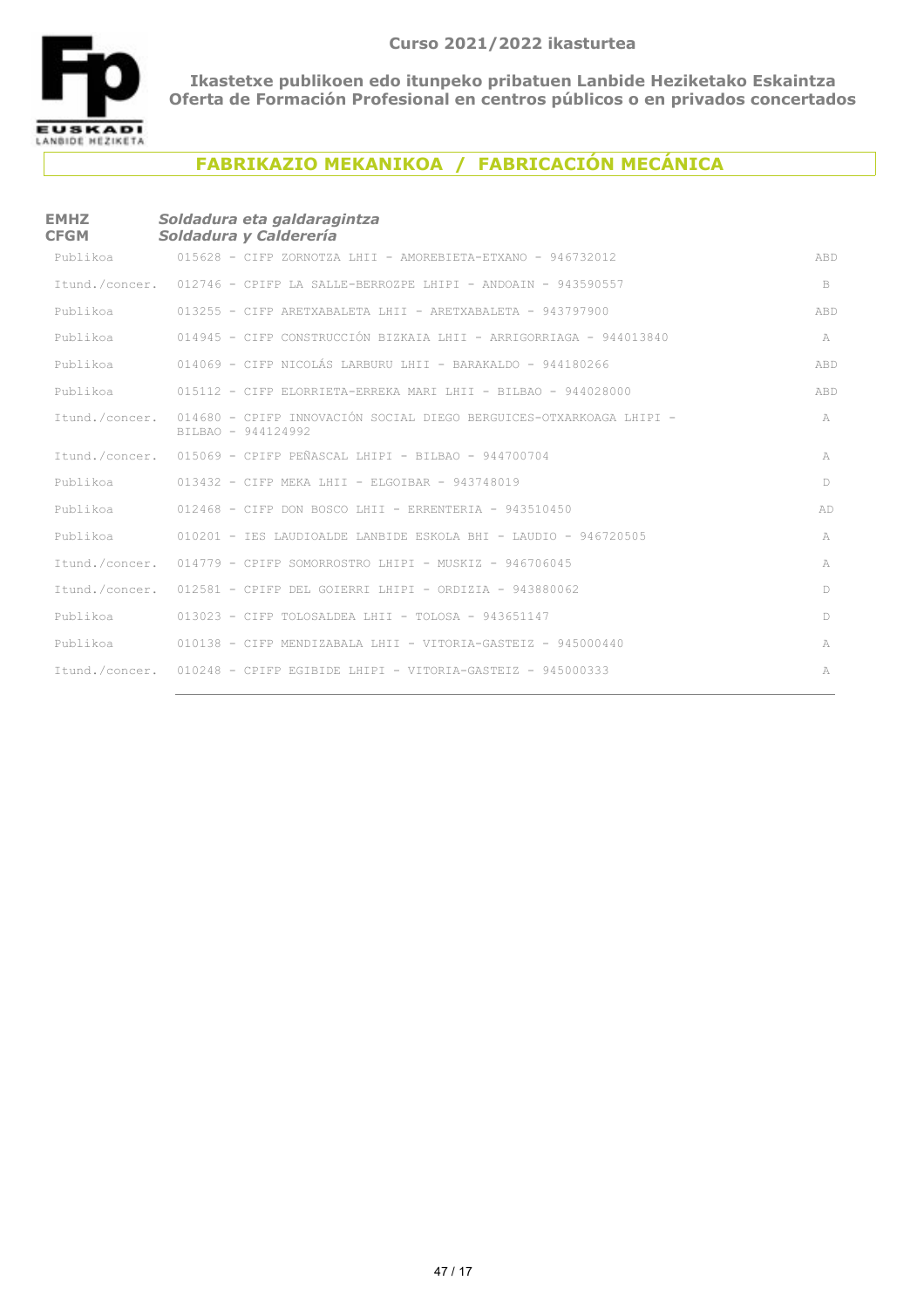

### **FABRIKAZIO MEKANIKOA / FABRICACIÓN MECÁNICA**

| <b>GMHZ</b><br><b>CFGS</b> | Fabrikazio mekanikoko produkzioaren programazioa<br>Programación de la producción en fabricación mecánica |                   |              |
|----------------------------|-----------------------------------------------------------------------------------------------------------|-------------------|--------------|
| Itund./concer.             | 012746 - CPIFP LA SALLE-BERROZPE LHIPI - ANDOAIN - 943590557                                              |                   | D            |
| Itund./concer.             | 012456 - CPIFP MONDRAGON GOI ESK.POLITEK., J.M.A., S.COOP LHIPI -<br>ARRASATE - 943794700                 |                   | A            |
| Publikoa                   | 015021 - IES BARRUTIALDE BHI - ARRATZU - 946251143                                                        |                   | ABD          |
| Publikoa                   | 013556 - CIFP IZARRAITZ LANBIDE HEZIKETA LHII - AZKOITIA - 943852174                                      |                   | D            |
| Publikoa                   | 014069 - CIFP NICOLÁS LARBURU LHII - BARAKALDO - 944180266                                                | Vespert.          | ABD          |
| Publikoa                   | 014069 - CIFP NICOLÁS LARBURU LHII - BARAKALDO - 944180266                                                | Arratsa.          | ABD          |
| Publikoa                   | 014088 - CIFP BIDEBIETA LHII - BASAURI - 944262777                                                        |                   | AD           |
| Publikoa                   | 013020 - CIFP MIGUEL ALTUNA LHII - BERGARA - 943762491                                                    |                   | AD           |
| Publikoa                   | 014205 - CIFP EMILIO CAMPUZANO LHII - BILBAO - 944333305                                                  | Nocturno          | A            |
| Publikoa                   | 015112 - CIFP ELORRIETA-ERREKA MARI LHII - BILBAO - 944028000                                             | Gauez<br>Vespert. | A            |
| Publikoa                   | $015112$ - CIFP ELORRIETA-ERREKA MARI LHII - BILBAO - 944028000                                           | Arratsa.          | ABD          |
| Itund./concer.             | 014664 - CPIFP SALESIANOS DEUSTO-M. AUX.-SA LHIPI - BILBAO -<br>944472650                                 |                   | $\, {\bf B}$ |
| Itund./concer.             | 014837 - CPIFP TXORIERRI S. COOP. LTDA. LHIPI - DERIO - 944034060                                         |                   | B            |
| Publikoa                   | 012229 - CIFP POLITÉCNICO EASO LHII - DONOSTIA - 943455422                                                |                   | AD           |
| Publikoa                   | $012054$ - CIFP ARMERÍA ESKOLA LHII - EIBAR - 943203244                                                   |                   | AD           |
| Publikoa                   | 012763 - CIFP MÁQ.-HERRAM./MAKINA-ERREMINTA LHII - ELGOIBAR -<br>943744132                                |                   | D            |
| Publikoa                   | $014301$ - CIFP FADURA LHII - GETXO - 944069000                                                           |                   | A            |
| Publikoa                   | $013021$ - CIFP BIDASOA LHII - IRUN - 943666010                                                           |                   | ABD          |
| Itund./concer.             | $012742$ - CPIFP IRUNGO LA SALLE LHIPI - IRUN - 943628411                                                 |                   | A            |
| Publikoa                   | $014950$ - CIFP IURRETA LHII - IURRETA - 944668800                                                        |                   | D            |
| Publikoa                   | 010201 - IES LAUDIOALDE LANBIDE ESKOLA BHI - LAUDIO - 946720505                                           |                   | ABD          |
| Itund./concer.             | 014775 - CPIFP LEA-ARTIBAI LHIPI - MARKINA-XEMEIN - 946169002                                             |                   | D            |
| Publikoa                   | 015108 - IES MUNGIA BHI - MUNGIA - 946740600                                                              |                   | ABD          |
|                            | Itund./concer. 014779 - CPIFP SOMORROSTRO LHIPI - MUSKIZ - 946706045                                      |                   | A            |
|                            | Itund./concer. 012581 - CPIFP DEL GOIERRI LHIPI - ORDIZIA - 943880062                                     |                   | D            |
| Publikoa                   | $014422$ - CIFP SAN JORGE LHII - SANTURTZI - 944618422                                                    |                   | A            |
| Publikoa                   | $013023$ - CIFP TOLOSALDEA LHII - TOLOSA - 943651147                                                      |                   | D            |
| Publikoa                   | $013022$ - CIFP USURBIL LHII - USURBIL - 943364600                                                        |                   | AD           |
| Publikoa                   | $010138$ - CIFP MENDIZABALA LHII - VITORIA-GASTEIZ - 945000440                                            |                   | ABD          |
| Itund./concer.             | $010248$ - CPIFP EGIBIDE LHIPI - VITORIA-GASTEIZ - 945000333                                              |                   | AB           |
| Itund./concer.             | $010248$ - CPIFP EGIBIDE LHIPI - VITORIA-GASTEIZ - 945000333                                              | Nocturno          | A            |
|                            | Itund./concer. 013380 - CPIFP OTEITZA POLITEKNIKOA LHIPI - ZARAUTZ - 943111000                            | Gauez             | D            |
| Itund./concer.             | 014723 - CPES ARRATIAKO ZULAIBAR LANBIDE IKASTEGIA BHIP - ZEANURI -<br>946739116                          |                   | B            |
| Itund./concer.             | 012593 - CPIFP UROLA GARAIKO LANBIDE ESKOLA LHIPI - ZUMARRAGA -<br>943725477                              |                   | A            |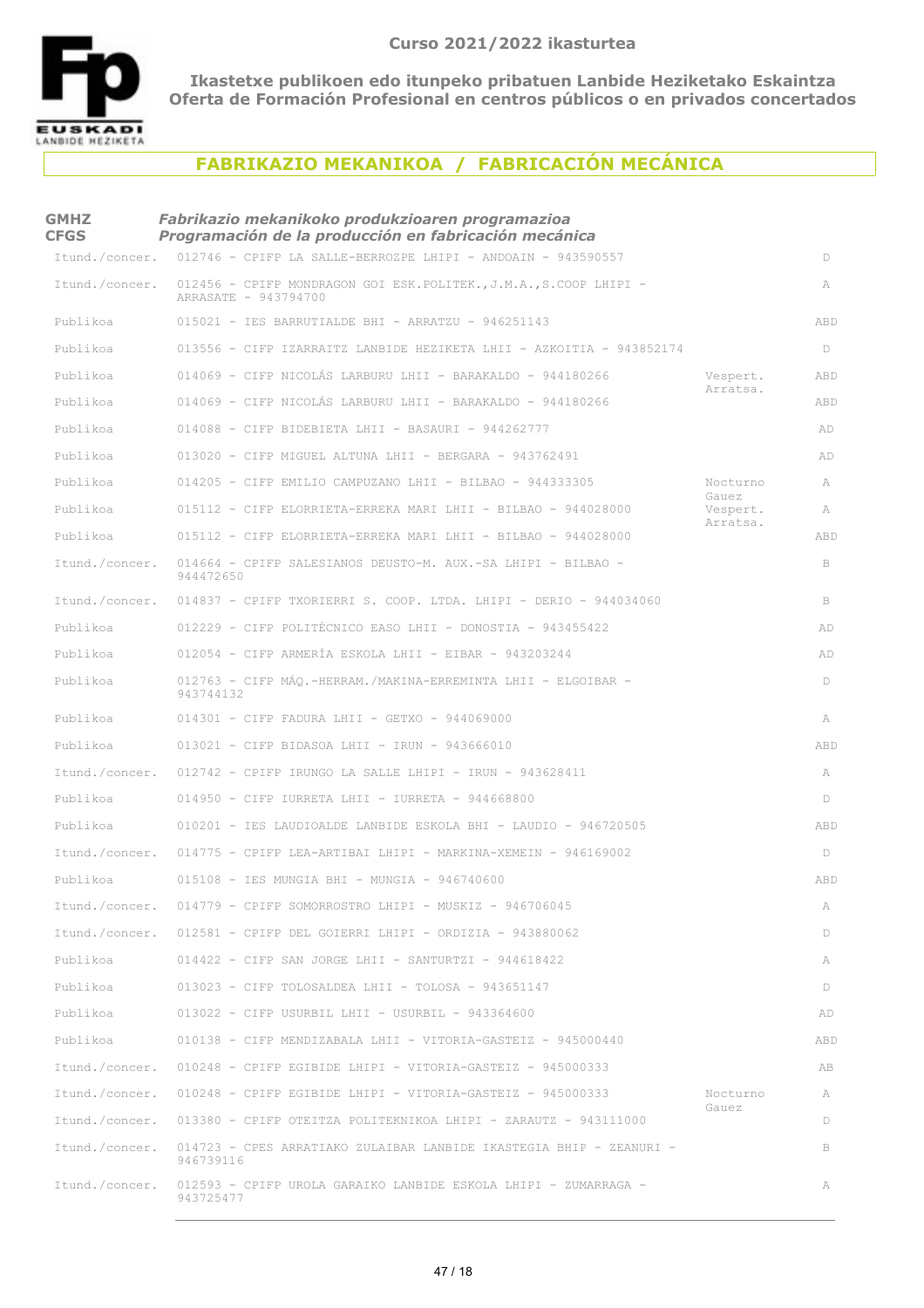

## **FABRIKAZIO MEKANIKOA / FABRICACIÓN MECÁNICA**

#### **GMHZ CFGS** *Metal eraikuntzak Construcciones metálicas*

| Publikoa | $015628$ - CIFP ZORNOTZA LHIT - AMOREBIETA-ETXANO - 946732012         | A   |
|----------|-----------------------------------------------------------------------|-----|
| Publikoa | 013255 - CIFP ARETXABALETA LHII - ARETXABALETA - 943797900            | D   |
| Publikoa | 014069 - CIFP NICOLÁS LARBURU LHII - BARAKALDO - 944180266            | A   |
| Publikoa | 013432 - CIFP MEKA LHII - ELGOIBAR - 943748019                        | D   |
|          | Publikoa $012468$ - CIFP DON BOSCO LHII - ERRENTERIA - 943510450      | AD  |
|          | Itund./concer. 014779 - CPIFP SOMORROSTRO LHIPI - MUSKIZ - 946706045  | B.  |
|          | Ttund./concer. 012581 - CPIFP DEL GOTERRI LHIPI - ORDIZIA - 943880062 | D   |
| Publikoa | 013023 - CIFP TOLOSALDEA LHII - TOLOSA - 943651147                    | D   |
| Publikoa | 010138 – CIFP MENDIZABALA LHII – VITORIA-GASTEIZ – 945000440          | ABD |

#### **GMHZ CFGS** *Fabrikazio mekanikoko diseinua Diseño en Fabricación Mecánica*

|                | Itund./concer. 012746 - CPIFP LA SALLE-BERROZPE LHIPI - ANDOAIN - 943590557               | B   |
|----------------|-------------------------------------------------------------------------------------------|-----|
| Itund./concer. | 012456 - CPIFP MONDRAGON GOI ESK.POLITEK., J.M.A., S.COOP LHIPI -<br>ARRASATE - 943794700 | D   |
| Publikoa       | $015021$ - IES BARRUTIALDE BHI - ARRATZU - 946251143                                      | D   |
| Publikoa       | $014069$ - CIFP NICOLÁS LARBURU LHII - BARAKALDO - 944180266                              | A   |
| Publikoa       | $013020$ - CIFP MIGUEL ALTUNA LHII - BERGARA - 943762491                                  | D   |
| Publikoa       | 014205 - CIFP EMILIO CAMPUZANO LHII - BILBAO - 944333305                                  | A   |
| Publikoa       | 015112 - CIFP ELORRIETA-ERREKA MARI LHII - BILBAO - 944028000                             | A   |
| Itund./concer. | 014664 - CPIFP SALESIANOS DEUSTO-M. AUX.-SA LHIPI - BILBAO -<br>944472650                 | A   |
|                | Itund./concer. 014837 - CPIFP TXORIERRI S. COOP. LTDA. LHIPI - DERIO - 944034060          | B.  |
| Publikoa       | 012229 - CIFP POLITÉCNICO EASO LHII - DONOSTIA - 943455422                                | D   |
|                | Itund./concer. 014728 - CPIFP MARISTAK DURANGO LHIPI - DURANGO - 946810058                | D.  |
| Publikoa       | $012054$ - CIFP ARMERÍA ESKOLA LHII - EIBAR - 943203244                                   | ABD |
| Publikoa       | 012763 - CIFP MÁO.-HERRAM./MAKINA-ERREMINTA LHII - ELGOIBAR -<br>943744132                | D   |
| Publikoa       | 013534 - CIFP INNOVACIÓN SOCIAL LHII - HERNANI - 943551958                                | D   |
| Publikoa       | $013021$ - CIFP BIDASOA LHII - IRUN - 943666010                                           | ABD |
| Itund./concer. | $014779$ - CPIFP SOMORROSTRO LHIPI - MUSKIZ - 946706045                                   | A   |
|                | Itund./concer. 012581 - CPIFP DEL GOIERRI LHIPI - ORDIZIA - 943880062                     | D   |
| Publikoa       | 010138 - CIFP MENDIZABALA LHII - VITORIA-GASTEIZ - 945000440                              | ABD |
| Itund./concer. | $010248$ - CPIFP EGIBIDE LHIPI - VITORIA-GASTEIZ - 945000333                              | AB  |
| Itund./concer. | $013380$ - CPIFP OTEITZA POLITEKNIKOA LHIPI - ZARAUTZ - 943111000                         | D   |
| Itund./concer. | 014723 - CPES ARRATIAKO ZULAIBAR LANBIDE IKASTEGIA BHIP - ZEANURI -<br>946739116          | B   |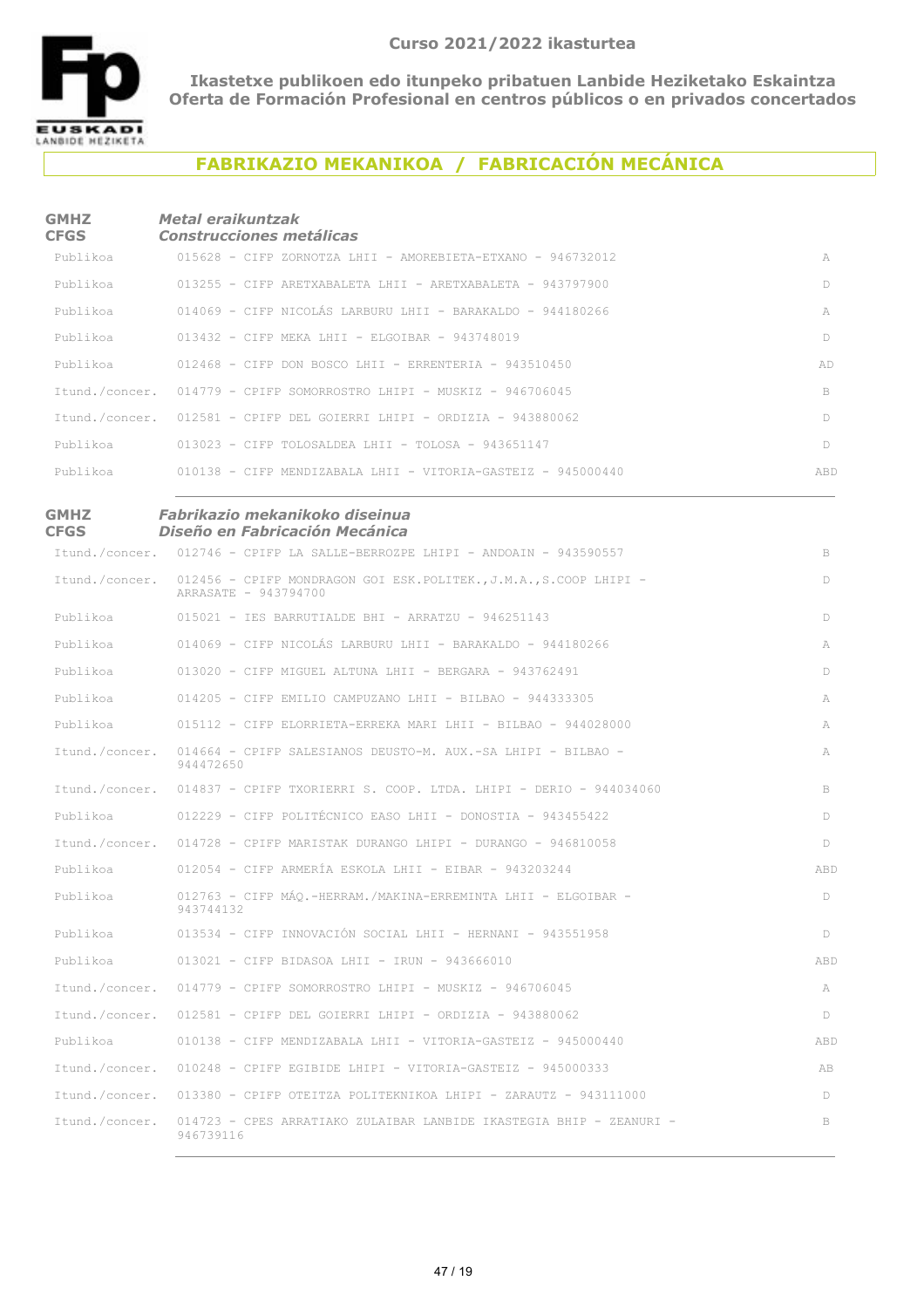

## **FABRIKAZIO MEKANIKOA / FABRICACIÓN MECÁNICA**

#### **OLH FPB** *Mekanizazioa (OLH) Mecanizado (FPB)*

|          | Itund./concer. 014664 - CPIFP SALESIANOS DEUSTO-M. AUX.-SA LHIPI - BILBAO -<br>944472650                                                                                                                                     | A      |
|----------|------------------------------------------------------------------------------------------------------------------------------------------------------------------------------------------------------------------------------|--------|
|          | Itund./concer. 015069 - CPIFP PEÑASCAL LHIPI - BILBAO - 944700704                                                                                                                                                            | A      |
|          | Itund./concer. 014728 - CPIFP MARISTAK DURANGO LHIPI - DURANGO - 946810058                                                                                                                                                   | A      |
|          | Itund./concer. 012727 - CPFPB DEIKAGEST ERRENTERIA OLHIP - ERRENTERIA - 943510067                                                                                                                                            | A      |
| Publikoa | 013534 - CIFP INNOVACIÓN SOCIAL LHII - HERNANI - 943551958 3 urteko Vespert.<br>ibilbidea, 17 urte edo gehiago dituzten pertsonentzat / Itinerario 3 Arratsa.<br>años, para personas con una edad iqual o superior a 17 años | A      |
| Publikoa | 013534 - CIFP INNOVACIÓN SOCIAL LHII - HERNANI - 943551958                                                                                                                                                                   | ABD    |
| Publikoa | 014974 - IMFPB ERMUA-MALLABIA OLHUI - MALLABIA - 943175427                                                                                                                                                                   | A      |
|          | Itund./concer. 012581 - CPIFP DEL GOIERRI LHIPI - ORDIZIA - 943880062                                                                                                                                                        | B.     |
|          | Itund./concer. 014824 - CPIFP SAN VIATOR LHIPI - SOPUERTA - 946104800                                                                                                                                                        | A      |
|          | Itund./concer. 010248 - CPIFP EGIBIDE LHIPI - VITORIA-GASTEIZ - 945000333                                                                                                                                                    | A      |
|          | Itund./concer. 014723 - CPES ARRATIAKO ZULAIBAR LANBIDE IKASTEGIA BHIP - ZEANURI -<br>946739116                                                                                                                              | $\Box$ |

#### **OLH FPB** *Soldadura-Galdaragintza (OLH) Soldadura-Calderería (FPB)*

| Publikoa       | $010046$ - IES ANITURRI BHI - AGURAIN - 945187001                                                                                                                                                  | D  |
|----------------|----------------------------------------------------------------------------------------------------------------------------------------------------------------------------------------------------|----|
| Publikoa       | $014960$ - IMFPB BERMEO OLHUI - BERMEO - 946179175                                                                                                                                                 | B  |
| Itund./concer. | $014893$ - CPFPB ADSIS BILBAO OLHIP - BILBAO - 944222833                                                                                                                                           | A  |
| Itund./concer. | 014680 - CPIFP INNOVACIÓN SOCIAL DIEGO BERGUICES-OTXARKOAGA LHIPI -<br>BILBAO - 944124992                                                                                                          | A  |
| Itund./concer. | 015069 - CPIFP PEÑASCAL LHIPI - BILBAO - 944700704 3 urteko<br>ibilbidea, 17 urte edo gehiago dituzten pertsonentzat / Itinerario 3<br>años, para personas con una edad igual o superior a 17 años | A  |
| Itund./concer. | $015069$ - CPIFP PEÑASCAL LHIPI - BILBAO - 944700704                                                                                                                                               | A  |
| Itund./concer. | $012529$ - CPES ORTZADAR - DONOSTIA - 943287423                                                                                                                                                    | B  |
| Itund./concer. | $012728$ - CPFPB ADSIS DONOSTIA OLHIP - DONOSTIA - 943400021                                                                                                                                       | A  |
| Itund./concer. | 012529 - CPES ORTZADAR - DONOSTIA - 943287423 3 urteko ibilbidea,<br>Hezkuntza Premia Berezientzat / Itinerario 3 años, para NEEs                                                                  | AB |
| Publikoa       | $014894$ - IMFPB DURANGO OLHUI - DURANGO - 946212095                                                                                                                                               | A  |
| Itund./concer. | 010254 - CPES APOSTOLICO SAN JOSE BHIP - IRUÑA OKA - 945371007                                                                                                                                     | A  |
| Publikoa       | 010201 - IES LAUDIOALDE LANBIDE ESKOLA BHI - LAUDIO - 946720505                                                                                                                                    | A  |
| Itund./concer. | $014779$ - CPIFP SOMORROSTRO LHIPI - MUSKIZ - 946706045                                                                                                                                            | A  |
| Itund./concer. | $014900$ - CPFPB MEATZALDEA OLHIP - ORTUELLA - 946640079                                                                                                                                           | B  |
| Publikoa       | $014976$ - IMFPB SESTAO OLHUI - SESTAO - 944964404                                                                                                                                                 | A  |
| Itund./concer. | 013536 - CPFPB PEÑASCAL TOLOSA OLHIP - TOLOSA - 943676161                                                                                                                                          | A  |
| Itund./concer. | 010291 - CPFPB ADSIS GASTEIZ OLHIP - VITORIA-GASTEIZ - 945229944                                                                                                                                   | A  |
| Itund./concer. | $010248$ - CPIFP EGIBIDE LHIPI - VITORIA-GASTEIZ - 945000333                                                                                                                                       | A  |
| Publikoa       | $012726$ - IMFPB AIA-UROLA KOSTA OLHUI - ZUMAIA - 943862576                                                                                                                                        | A  |
| Itund./concer. | 012593 - CPIFP UROLA GARAIKO LANBIDE ESKOLA LHIPI - ZUMARRAGA -<br>943725477                                                                                                                       | A  |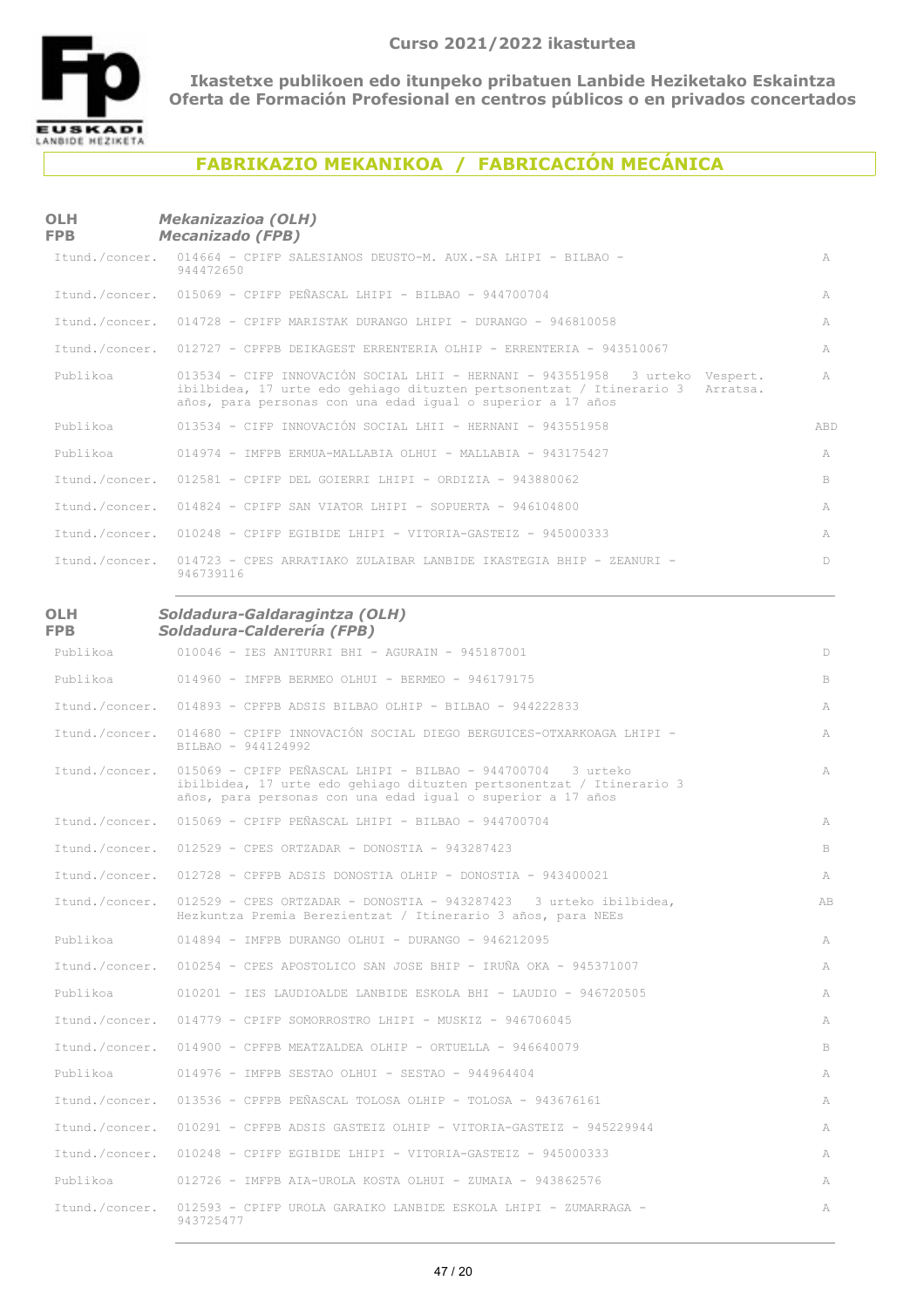

# **OSTALARITZA ETA TURISMOA / HOSTELERÍA Y TURISMO**

#### **EMHZ CFGM** *Sukaldaritza eta gastronomia Cocina y Gastronomía* Itund./concer. 015325 - CPES ESCUELA SUPERIOR DE HOSTELERÍA ARTXANDA BHIP - BILBAO - AB 944745110 015069 - CPIFP PEÑASCAL LHIPI - BILBAO - 944700704 ABItund./concer. Itund./concer. 012491 - CPES C.D.E.A. BHIP - DONOSTIA - 943316900 A 015176 - CIFP HOSTELERÍA/OSTALARITZA LHII - GALDAKAO - 944560458 ABDPublikoa Publikoa  $014340$  - CIFP ESCUELA DE HOSTELERÍA LHII - LEIOA - 946012446  $ABD$ 010256 - CIFP HOSTELERÍA LHII - VITORIA-GASTEIZ - 945258025 ABDPublikoa 010248 - CPIFP EGIBIDE LHIPI - VITORIA-GASTEIZ - 945000333 AItund./concer. Itund./concer. 013070 - CPES ACADEMIA DE COCINA AIALA BHIP - ZARAUTZ - 943134600 A **EMHZ CFGM** *Jatetxe arloko zerbitzuak Servicios en restauración* 015176 - CIFP HOSTELERÍA/OSTALARITZA LHII - GALDAKAO - 944560458 ABDPublikoa 014340 - CIFP ESCUELA DE HOSTELERÍA LHII - LEIOA - 946012446 APublikoa 010256 - CIFP HOSTELERÍA LHII - VITORIA-GASTEIZ - 945258025 ABDPublikoa 010248 - CPIFP EGIBIDE LHIPI - VITORIA-GASTEIZ - 945000333 AItund./concer. **GMHZ CFGS** *Turismo-ostatuen kudeaketa Gestión de alojamientos turísticos* 012491 - CPES C.D.E.A. BHIP - DONOSTIA - 943316900 AItund./concer.  $I$ tund./concer. 015234 - CPES EIDE BHIP - SANTIIBTZI - 944937005 **GMHZ CFGS** *Bidaia agentzietako eta ospakizunen kudeaketa Agencias de Viajes y Gestión de Eventos* 015112 - CIFP ELORRIETA-ERREKA MARI LHII - BILBAO - 944028000 APublikoa Itund./concer. 014631 - CPES CEINMARK BHIP - BILBAO - 944157298 Vespert. A Arratsa.  $I$ tund /concer. 014635 - CPES SOPEÑA BILBAO BHIP - BILBAO - 944221875 012982 - IES XABIER ZUBIRI-MANTEO BHI - DONOSTIA - 943278700 APublikoa **GMHZ CFGS** *Turismo gidaritza, informazioa eta laguntza Guía, Información y Asistencias Turísticas* 015112 - CIFP ELORRIETA-ERREKA MARI LHII - BILBAO - 944028000 APublikoa 014635 - CPES SOPEÑA BILBAO BHIP - BILBAO - 944221875 AItund./concer.  $I$ tund./concer.  $014631$  - CPES CEINMARK BHIP - BILBAO - 944157298 012982 - IES XABIER ZUBIRI-MANTEO BHI - DONOSTIA - 943278700 ADPublikoa 010134 - IES FRANCISCO DE VITORIA BHI - VITORIA-GASTEIZ - 945270655 APublikoa **GMHZ CFGS** *Jatetxe arloko zerbitzuen zuzendaritza Dirección de servicios en restauración* Itund./concer. 015325 - CPES ESCUELA SUPERIOR DE HOSTELERÍA ARTXANDA BHIP - BILBAO -  $\,$ A 944745110 Publikoa  $014340$  - CIFP ESCUELA DE HOSTELERÍA LHII - LEIOA - 946012446 APublikoa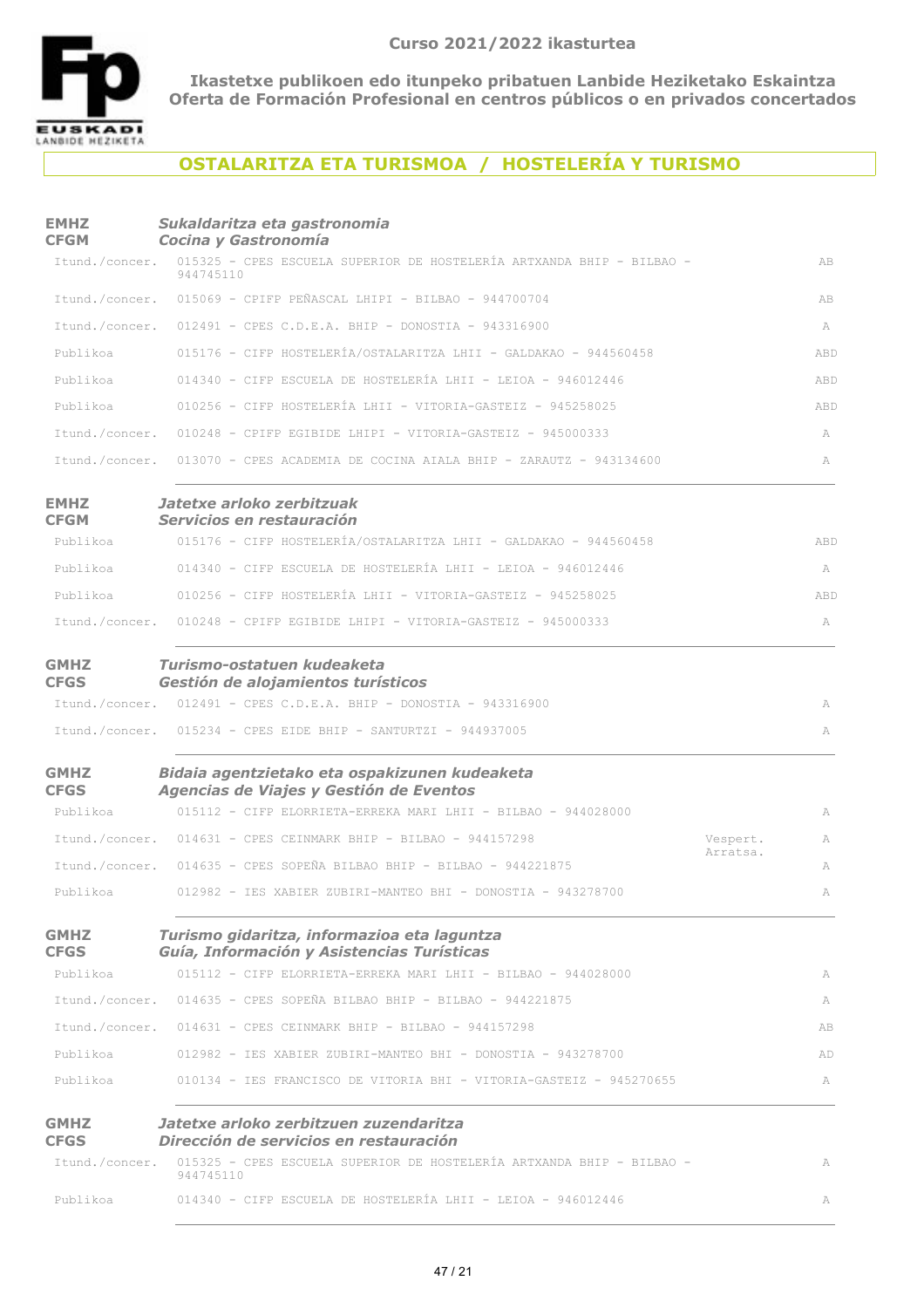

**OLH FPB**

**Ikastetxe publikoen edo itunpeko pribatuen Lanbide Heziketako Eskaintza Oferta de Formación Profesional en centros públicos o en privados concertados**

# **OSTALARITZA ETA TURISMOA / HOSTELERÍA Y TURISMO**

#### **GMHZ CFGS** *Sukalde zuzendaritza Dirección de cocina*

|          | Itund./concer. 015325 - CPES ESCUELA SUPERIOR DE HOSTELERÍA ARTXANDA BHIP - BILBAO -<br>944745110 | A   |
|----------|---------------------------------------------------------------------------------------------------|-----|
|          | Itund./concer. 012491 - CPES C.D.E.A. BHIP - DONOSTIA - 943316900                                 | AB. |
|          | Publikoa 615176 - CIFP HOSTELERÍA/OSTALARITZA LHII - GALDAKAO - 944560458                         | A   |
|          | Publikoa 614340 - CIFP ESCUELA DE HOSTELERÍA LHII - LEIOA - 946012446                             | AD. |
| Publikoa | 010256 - CIFP HOSTELERÍA LHII - VITORIA-GASTEIZ - 945258025                                       | ABD |
|          | Itund./concer. 010248 - CPIFP EGIBIDE LHIPI - VITORIA-GASTEIZ - 945000333                         | А   |

#### **OLH FPB** *Sukaldaritza eta jatetxe-arloa (OLH) Cocina y Restauración (FPB)*

|                | Itund./concer. 012345 - CPEIPS SAN FRANTZISKO XABIER LBHIP - ARRASATE - 943772025                                                                                                                  | A  |
|----------------|----------------------------------------------------------------------------------------------------------------------------------------------------------------------------------------------------|----|
| Publikoa       | 014890 - IMFPB BITURITXA-BARAKALDO OLHUI - BARAKALDO - 944789494                                                                                                                                   | A  |
| Publikoa       | $014891$ - IMFPB BASAURI OLHUI - BASAURI - 944263617                                                                                                                                               | A  |
| Publikoa       | 014960 - IMFPB BERMEO OLHUI - BERMEO - 946179175                                                                                                                                                   | B  |
| Itund./concer. | 015069 - CPIFP PEÑASCAL LHIPI - BILBAO - 944700704 3 urteko<br>ibilbidea, 17 urte edo gehiago dituzten pertsonentzat / Itinerario 3<br>años, para personas con una edad igual o superior a 17 años | A  |
| Itund./concer. | 015069 - CPIFP PEÑASCAL LHIPI - BILBAO - 944700704                                                                                                                                                 | A  |
| Itund./concer. | $012728$ - CPFPB ADSIS DONOSTIA OLHIP - DONOSTIA - 943400021                                                                                                                                       | A  |
| Itund./concer. | $012491$ - CPES C.D.E.A. BHIP - DONOSTIA - 943316900                                                                                                                                               | A  |
| Publikoa       | 014894 - IMFPB DURANGO OLHUI - DURANGO - 946212095                                                                                                                                                 | A  |
| Publikoa       | $012677$ - IMFPB EIBAR OLHUI - EIBAR - 943208126                                                                                                                                                   | A  |
| Itund./concer. | 013500 - CPES CENTRO FORMACIÓN MENDIBIL FORMAZIO ZENTROA BHIP -<br>IRUN - 943610610                                                                                                                | A  |
| Itund./concer. | $014895$ - CPFPB ADSIS LEIOA OLHIP - LEIOA - 944806030                                                                                                                                             | A  |
| Itund./concer. | 015794 - CPFPB PEÑASCAL MARKINA OLHIP - MARKINA-XEMEIN - 946169652                                                                                                                                 | A  |
| Itund./concer. | $012581$ - CPIFP DEL GOIERRI LHIPI - ORDIZIA - 943880062                                                                                                                                           | B. |
| Itund./concer. | $014900$ - CPFPB MEATZALDEA OLHIP - ORTUELLA - 946640079                                                                                                                                           | A  |
| Publikoa       | $012680$ - IMFPB PASAIA OLHUI - PASAIA - 943404894                                                                                                                                                 | A  |
| Publikoa       | 014976 - IMFPB SESTAO OLHUI - SESTAO - 944964404                                                                                                                                                   | A  |
| Itund./concer. | 013536 - CPFPB PEÑASCAL TOLOSA OLHIP - TOLOSA - 943676161                                                                                                                                          | A  |
| Publikoa       | $012729$ - IMFPB USURBIL OLHUI - USURBIL - 943360465                                                                                                                                               | A  |
| Publikoa       | 010256 - CIFP HOSTELERÍA LHII - VITORIA-GASTEIZ - 945258025                                                                                                                                        | A  |

#### *Okintzako eta pastelgintzako jarduerak (OLH) Actividades de panadería-pastelería (FPB)*

| Itund./concer. 015224 - CPFPB E. P. PASTELERÍA Y COMERCIO BIZKAIA OLHIP - BILBAO - | A |
|------------------------------------------------------------------------------------|---|
| 944393498<br>Itund./concer. 015069 - CPIFP PEÑASCAL LHIPI - BILBAO - 944700704     |   |
| Publikoa $014901 - \text{IMFPR ERRANDIO}$ OLHUI - ERANDIO - 944170963              | A |
| Itund./concer. 010248 - CPIFP EGIBIDE LHIPI - VITORIA-GASTEIZ - 945000333          | A |
|                                                                                    |   |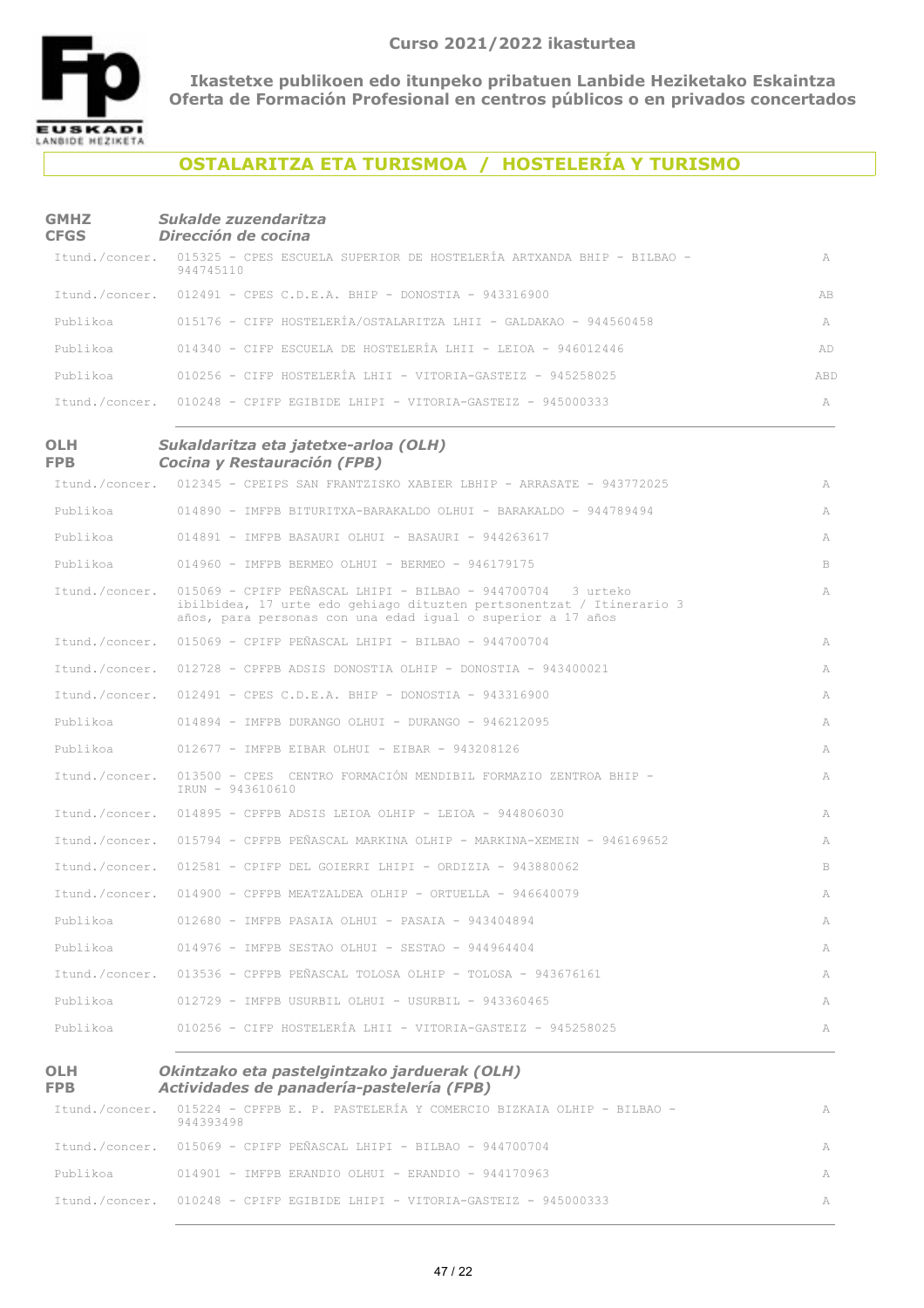

## **IRUDI PERTSONALA / IMAGEN PERSONAL**

| <b>EMHZ</b><br><b>CFGM</b> | Estetika eta Edergintza<br><b>Estética y Belleza</b>                                       |          |     |
|----------------------------|--------------------------------------------------------------------------------------------|----------|-----|
| Publikoa                   | 014069 - CIFP NICOLÁS LARBURU LHII - BARAKALDO - 944180266                                 | Vespert. | ABD |
|                            | Itund./concer. 014648 - CPES HERMANOS LARRINAGA S.L. BHIP - BILBAO - 944153400             | Arratsa. | A   |
|                            | Itund./concer. 014621 - CPES ARCE BHIP - BILBAO - 944150193                                |          | A   |
|                            | Itund./concer. 012756 - CPES C. ESTUD. DE PELU. Y EST. BETA BHIP - DONOSTIA -<br>943283601 |          | A   |
| Publikoa                   | 010351 - IES LAUDIO BHI - LAUDIO - 946720086                                               |          | A   |
| Publikoa                   | 010138 - CIFP MENDIZABALA LHII - VITORIA-GASTEIZ - 945000440                               |          | ABD |
| Publikoa                   | $012291$ - CIFP MONTE ALBERTIA LHII - ZARAUTZ - 943134223                                  |          | AD  |
| <b>EMHZ</b><br><b>CFGM</b> | Ile-apainketa eta -kosmetika<br>Peluquería y Cosmética Capilar                             |          |     |
| Publikoa                   | 014069 - CIFP NICOLÁS LARBURU LHII - BARAKALDO - 944180266                                 |          | A   |
|                            | Itund./concer. 014621 - CPES ARCE BHIP - BILBAO - 944150193                                |          | A   |
|                            | Itund./concer. 014635 - CPES SOPEÑA BILBAO BHIP - BILBAO - 944221875                       |          | A   |
|                            | Itund./concer. 014643 - CPES FERNANDO BHIP - BILBAO - 944335373                            |          | A   |
|                            | Itund./concer. 014643 - CPES FERNANDO BHIP - BILBAO - 944335373                            | Vespert. | A   |
| Itund./concer.             | 014648 - CPES HERMANOS LARRINAGA S.L. BHIP - BILBAO - 944153400                            | Arratsa. | A   |
| Itund./concer.             | 012756 - CPES C. ESTUD. DE PELU. Y EST. BETA BHIP - DONOSTIA -<br>943283601                |          | A   |
| Itund./concer.             | 013500 - CPES CENTRO FORMACIÓN MENDIBIL FORMAZIO ZENTROA BHIP -<br>IRUN - 943610610        |          | A   |
| Publikoa                   | $014422$ - CIFP SAN JORGE LHII - SANTURTZI - 944618422                                     |          | ABD |
|                            | Itund./concer. 010248 - CPIFP EGIBIDE LHIPI - VITORIA-GASTEIZ - 945000333                  |          | A   |
| Publikoa                   | $012291$ - CIFP MONTE ALBERTIA LHII - ZARAUTZ - 943134223                                  |          | AD  |
| <b>GMHZ</b><br><b>CFGS</b> | Estetika integrala eta ongizatea<br><b>Estética Integral y Bienestar</b>                   |          |     |
| Publikoa                   | 014069 - CIFP NICOLÁS LARBURU LHII - BARAKALDO - 944180266                                 |          | A   |
| Itund./concer.             | 014621 - CPES ARCE BHIP - BILBAO - 944150193                                               | Vespert. | A   |
|                            | Itund./concer. 014621 - CPES ARCE BHIP - BILBAO - 944150193                                | Arratsa. | B   |
|                            | Itund./concer. 010248 - CPIFP EGIBIDE LHIPI - VITORIA-GASTEIZ - 945000333                  |          | A   |
| Publikoa                   | 012291 - CIFP MONTE ALBERTIA LHII - ZARAUTZ - 943134223                                    |          | AD  |
| <b>GMHZ</b><br><b>CFGS</b> | Ile-apainketako estilismoa eta zuzendaritza<br>Estilismo y Dirección de Peluquería         |          |     |
| Publikoa                   | 014422 - CIFP SAN JORGE LHII - SANTURTZI - 944618422                                       |          | A   |
| Publikoa                   | 010138 - CIFP MENDIZABALA LHII - VITORIA-GASTEIZ - 945000440                               |          | A   |
| Publikoa                   | 012291 - CIFP MONTE ALBERTIA LHII - ZARAUTZ - 943134223                                    |          | ABD |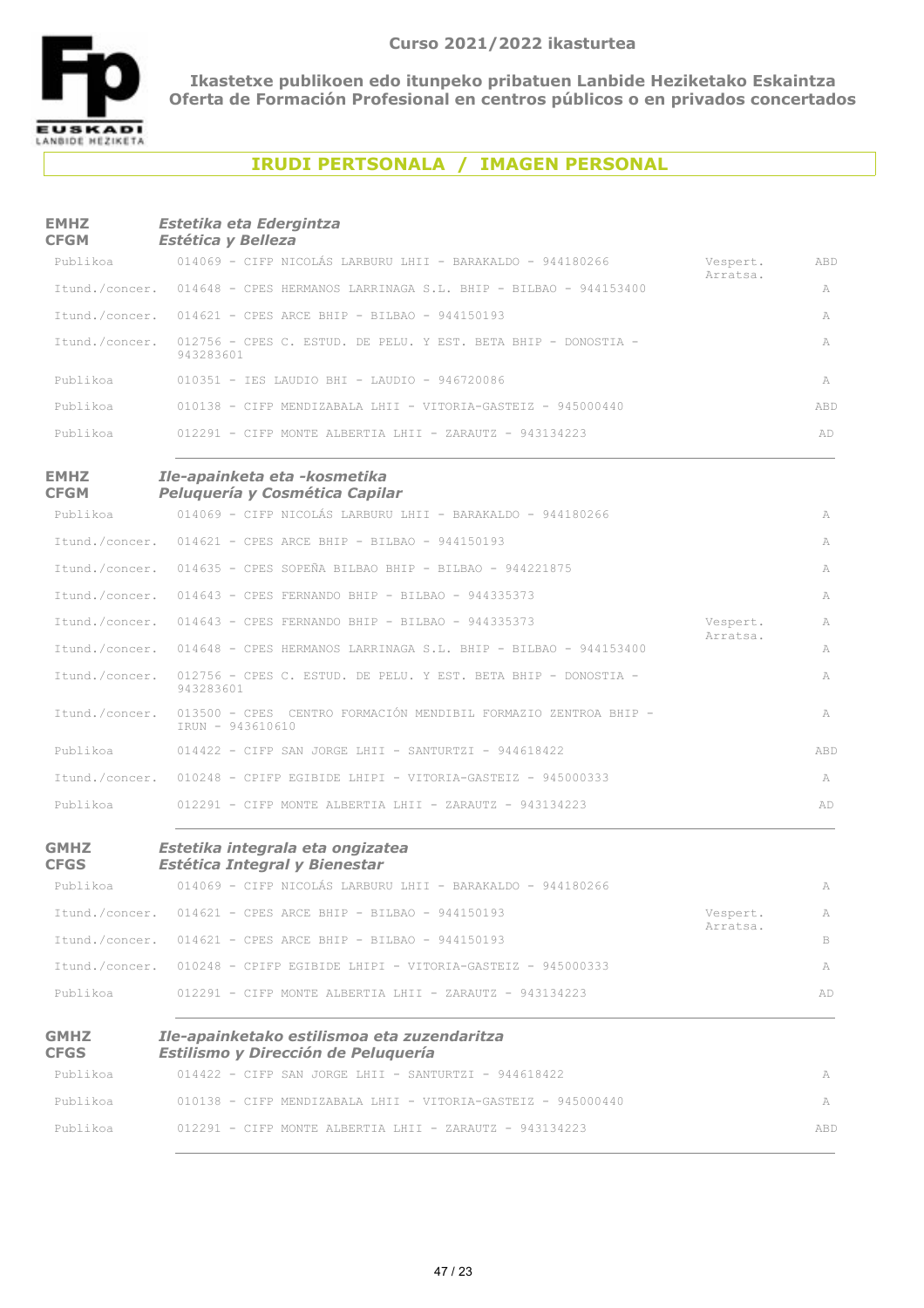

### **IRUDI PERTSONALA / IMAGEN PERSONAL**

| <b>GMHZ</b>                | Irudi pertsonalaren eta korporatiboaren aholkularitza                                      |     |
|----------------------------|--------------------------------------------------------------------------------------------|-----|
| <b>CFGS</b>                | Asesoría de Imagen Personal y Corporativa                                                  |     |
|                            | Itund./concer. 014622 - CPES ARMENGOL BHIP - BILBAO - 944162018                            | A   |
| Publikoa                   | 010138 - CIFP MENDIZABALA LHII - VITORIA-GASTEIZ - 945000440                               | ABD |
| Publikoa                   | $012291$ - CIFP MONTE ALBERTIA LHII - ZARAUTZ - 943134223                                  | A   |
| <b>GMHZ</b><br><b>CFGS</b> | Karakterizazio eta makillaje profesionala<br>Caracterización y Maquillaje Profesional      |     |
| Publikoa                   | 014422 - CIFP SAN JORGE LHII - SANTURTZI - 944618422                                       | A   |
| <b>OLH</b><br><b>FPB</b>   | Ile apainketa (OLH)<br><b>Peluquería (FPB)</b>                                             |     |
| Publikoa                   | 014890 - IMFPB BITURITXA-BARAKALDO OLHUI - BARAKALDO - 944789494                           | A   |
| Publikoa                   | $014891$ - IMFPB BASAURI OLHUI - BASAURI - 944263617                                       | A   |
| Itund./concer.             | 014680 - CPIFP INNOVACIÓN SOCIAL DIEGO BERGUICES-OTXARKOAGA LHIPI -<br>BILBAO - 944124992  | A   |
|                            | Itund./concer. 015226 - CPFPB MARGOTU OLHIP - BILBAO - 944278570                           | A   |
|                            | Itund./concer. 014643 - CPES FERNANDO BHIP - BILBAO - 944335373                            | A   |
|                            | Itund./concer. 012940 - CPFPB SUSTAKER OLHIP - DONOSTIA - 943272628                        | A   |
| Publikoa                   | 014978 - IMFPB GERNIKA-LUMO OLHUI - GERNIKA-LUMO - 946258494                               | A   |
| Itund./concer.             | 013500 - CPES CENTRO FORMACIÓN MENDIBIL FORMAZIO ZENTROA BHIP -<br>IRUN - 943610610        | A   |
| Publikoa                   | 010351 - IES LAUDIO BHI - LAUDIO - 946720086                                               | A   |
|                            | Itund./concer. 014895 - CPFPB ADSIS LEIOA OLHIP - LEIOA - 944806030                        | A   |
| Publikoa                   | 014974 - IMFPB ERMUA-MALLABIA OLHUI - MALLABIA - 943175427                                 | A   |
|                            | Itund./concer. 014779 - CPIFP SOMORROSTRO LHIPI - MUSKIZ - 946706045                       | A   |
|                            | Itund./concer. 014900 - CPFPB MEATZALDEA OLHIP - ORTUELLA - 946640079                      | A   |
| Publikoa                   | 014975 - IMFPB SANTURTZI OLHUI - SANTURTZI - 944613700                                     | A   |
| Publikoa                   | $014976$ - IMFPB SESTAO OLHUI - SESTAO - 944964404                                         | A   |
| Publikoa                   | 012729 - IMFPB USURBIL OLHUI - USURBIL - 943360465                                         | A   |
| Publikoa                   | $010258$ - CEPA N <sup>a</sup> S <sup>a</sup> DEL CARMEN HHI - VITORIA-GASTEIZ - 945287399 | A   |
| Itund./concer.             | 010291 - CPFPB ADSIS GASTEIZ OLHIP - VITORIA-GASTEIZ - 945229944                           | А   |
| <b>OLH</b><br><b>FPB</b>   | Estetika (OLH)<br><b>Estética (FPB)</b>                                                    |     |
| Itund./concer.             | 015226 - CPFPB MARGOTU OLHIP - BILBAO - 944278570                                          | А   |

Publikoa 614899 - IMFPB PORTUGALETE OLHUI - PORTUGALETE - 944729310 APublikoa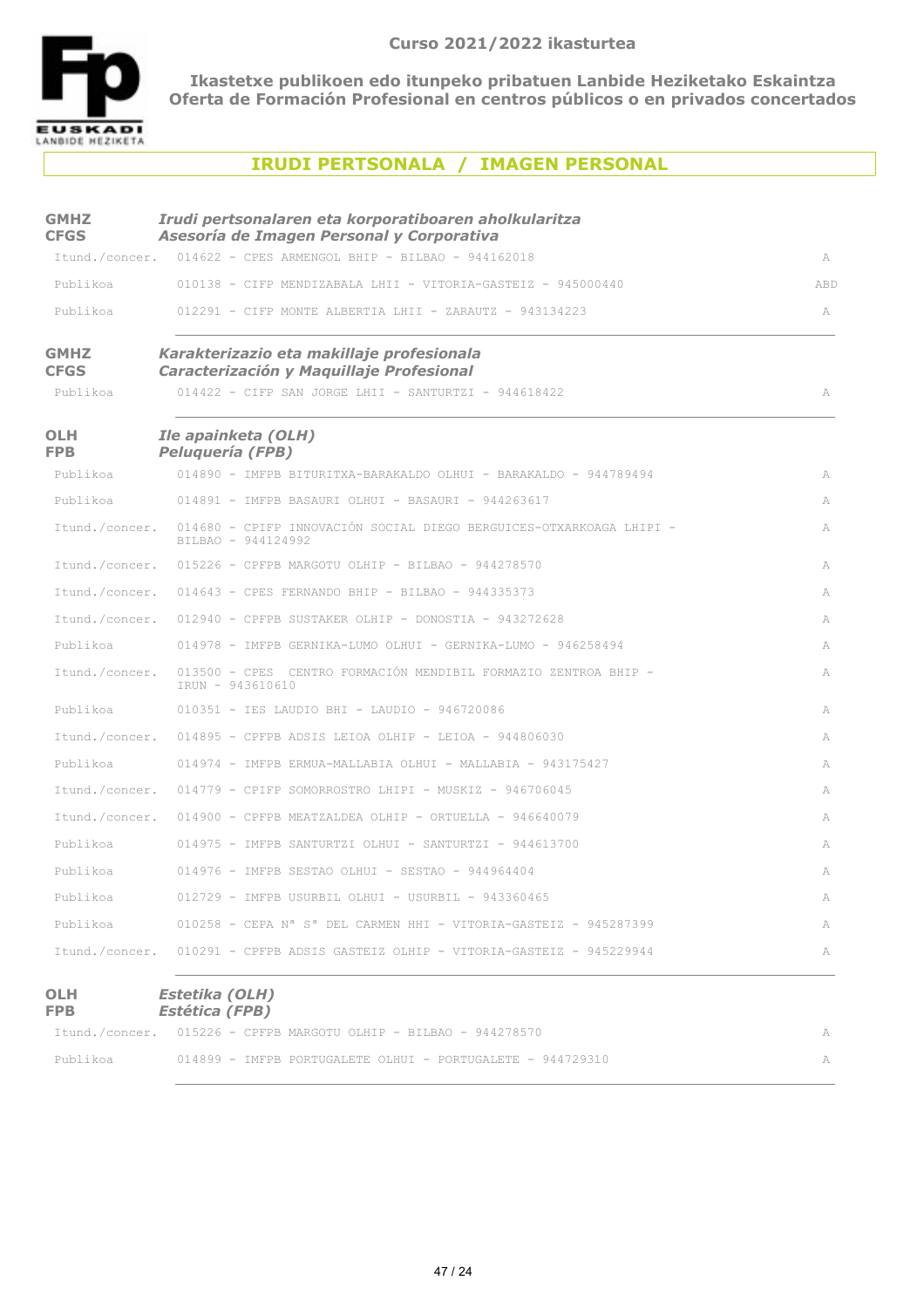

# **IRUDI ETA SOINUA / IMAGEN Y SONIDO**

| <b>EMHZ</b><br><b>CFGM</b> | Disc-jockeya, bideo eta soinua<br>Video, disc-jockey y sonido                                                        |             |
|----------------------------|----------------------------------------------------------------------------------------------------------------------|-------------|
| Itund./concer.             | 012394 - CPES ESC. CINE Y VIDEO-ZINE ETA BIDEO ESKOLA BHIP -<br>ANDOAIN - 943594190                                  | $\,$ B      |
| <b>GMHZ</b><br><b>CFGS</b> | 3D animazioak, jokoak eta multimedia elkarreragileak<br>Animaciones 3D, Juegos y Entornos Interactivos               |             |
| Itund./concer.             | 012394 - CPES ESC. CINE Y VIDEO-ZINE ETA BIDEO ESKOLA BHIP -<br>ANDOAIN - 943594190                                  | A           |
| Itund./concer.             | $015305$ - CPIFP HARROBIA LHIPI - BILBAO - 944724366                                                                 | D           |
|                            | Itund./concer. 012498 - CPIFP CEINPRO LHIPI - DONOSTIA - 943310873<br>Vespert.                                       | A           |
| Itund./concer.             | Arratsa.<br>012498 - CPIFP CEINPRO LHIPI - DONOSTIA - 943310873                                                      | B           |
| Publikoa                   | 015630 - CIFP TARTANGA LHII - ERANDIO - 944675311                                                                    | A           |
| <b>GMHZ</b><br><b>CFGS</b> | Ikus-entzunezko eta ikuskizunen produkzioa<br>Producción de Audiovisuales y Espectáculos                             |             |
| Itund./concer.             | 012394 - CPES ESC. CINE Y VIDEO-ZINE ETA BIDEO ESKOLA BHIP -<br>ANDOAIN - 943594190                                  | $\mathbb B$ |
| Publikoa                   | 015630 - CIFP TARTANGA LHII - ERANDIO - 944675311                                                                    | D           |
| <b>GMHZ</b><br><b>CFGS</b> | Ikus entzunezko proiektuen eta ikuskizunen errealizazioa<br>Realización de Proyectos de Audiovisuales y Espectáculos |             |
| Itund./concer.             | 012394 - CPES ESC. CINE Y VIDEO-ZINE ETA BIDEO ESKOLA BHIP -<br>ANDOAIN - 943594190                                  | AD          |
| Publikoa                   | 015630 - CIFP TARTANGA LHII - ERANDIO - 944675311                                                                    | D           |
| Publikoa                   | 010138 - CIFP MENDIZABALA LHII - VITORIA-GASTEIZ - 945000440                                                         | AD          |
| <b>GMHZ</b><br><b>CFGS</b> | Ikus-entzunezkoetarako eta ikuskizunetarako soinua<br>Sonido para Audiovisuales y Espectáculos                       |             |
| Itund./concer.             | 012394 - CPES ESC. CINE Y VIDEO-ZINE ETA BIDEO ESKOLA BHIP -<br>ANDOAIN - 943594190                                  | A           |
| Publikoa                   | $015630$ - CIFP TARTANGA LHII - ERANDIO - 944675311                                                                  | D           |
| <b>GMHZ</b><br><b>CFGS</b> | Irudia argiztatu, hartu eta tratatzea<br>Iluminación, Captación y Tratamiento de Imagen                              |             |
| Itund./concer.             | 012394 - CPES ESC. CINE Y VIDEO-ZINE ETA BIDEO ESKOLA BHIP -<br>ANDOAIN - 943594190                                  | A           |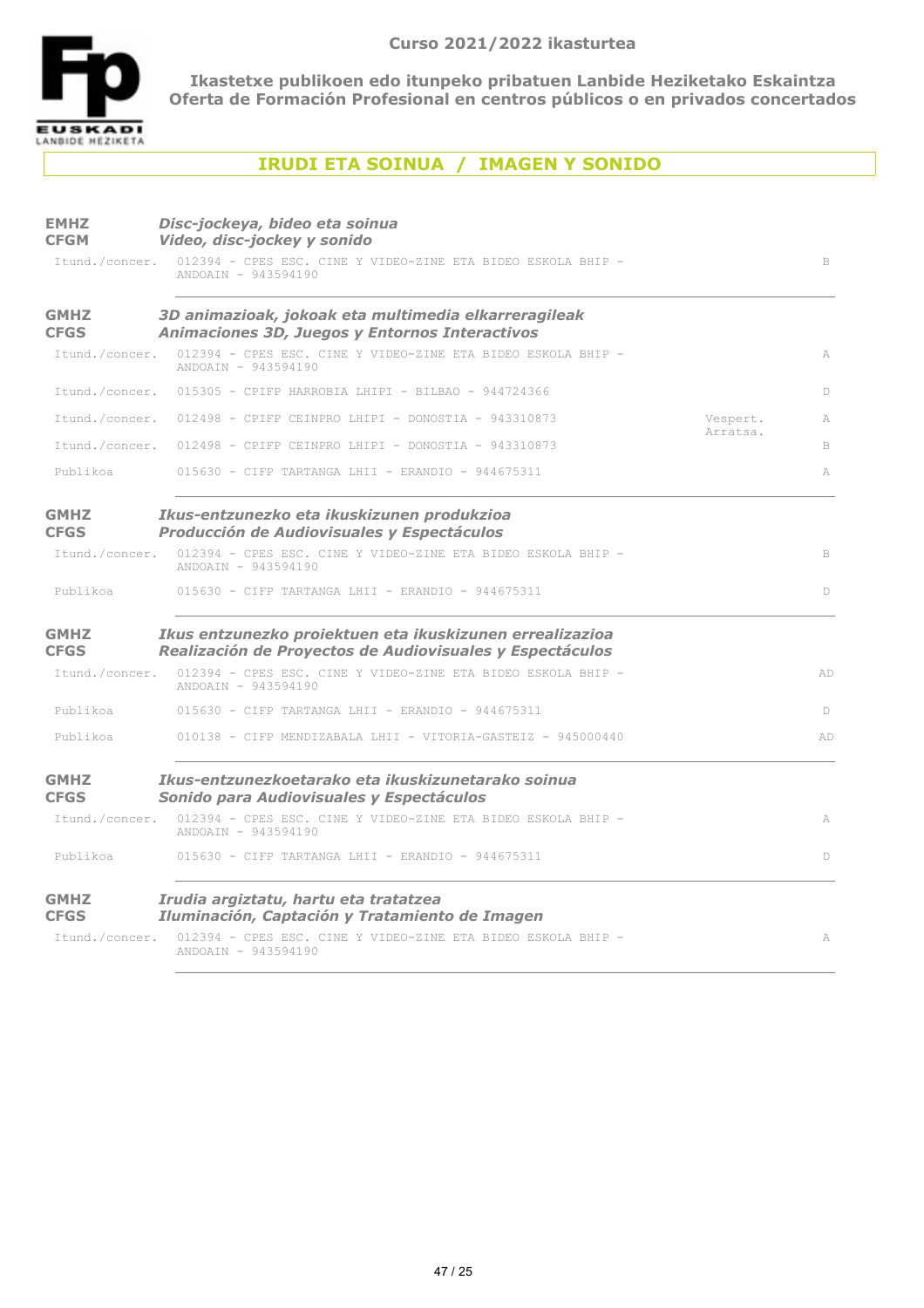

# **ELIKAGAIEN INDUSTRIAK / INDUSTRIAS ALIMENTARIAS**

| <b>EMHZ</b><br><b>CFGM</b> | Okintza, gozogintza eta konfiteria<br>Panadería, repostería y confitería                         |     |
|----------------------------|--------------------------------------------------------------------------------------------------|-----|
|                            | Itund./concer. 012491 - CPES C.D.E.A. BHIP - DONOSTIA - 943316900                                | A   |
| Publikoa                   | 015176 - CIFP HOSTELERÍA/OSTALARITZA LHII - GALDAKAO - 944560458                                 | ABD |
| Publikoa                   | $014340$ - CIFP ESCUELA DE HOSTELERÍA LHII - LEIOA - 946012446                                   | A   |
| Publikoa                   | 010256 - CIFP HOSTELERÍA LHII - VITORIA-GASTEIZ - 945258025                                      | ABD |
| <b>GMHZ</b><br><b>CFGS</b> | Elikagaien industriako prozesuak eta kalitatea<br>Procesos y Calidad en la Industria Alimentaria |     |
| Publikoa                   | $012468$ - CIFP DON BOSCO LHIT - ERRENTERIA - 943510450                                          | D.  |
|                            | Ttund./concer. 014775 - CPIFP LEA-ARTIBAI LHIPI - MARKINA-XEMEIN - 946169002                     | B   |
| <b>OLH</b><br><b>FPB</b>   | Harategi urdaitegia (OLH)<br>Carnicería-charcutería (FPB)                                        |     |
|                            | Itund./concer. 015069 - CPIFP PEÑASCAL LHIPI - BILBAO - 944700704                                | A   |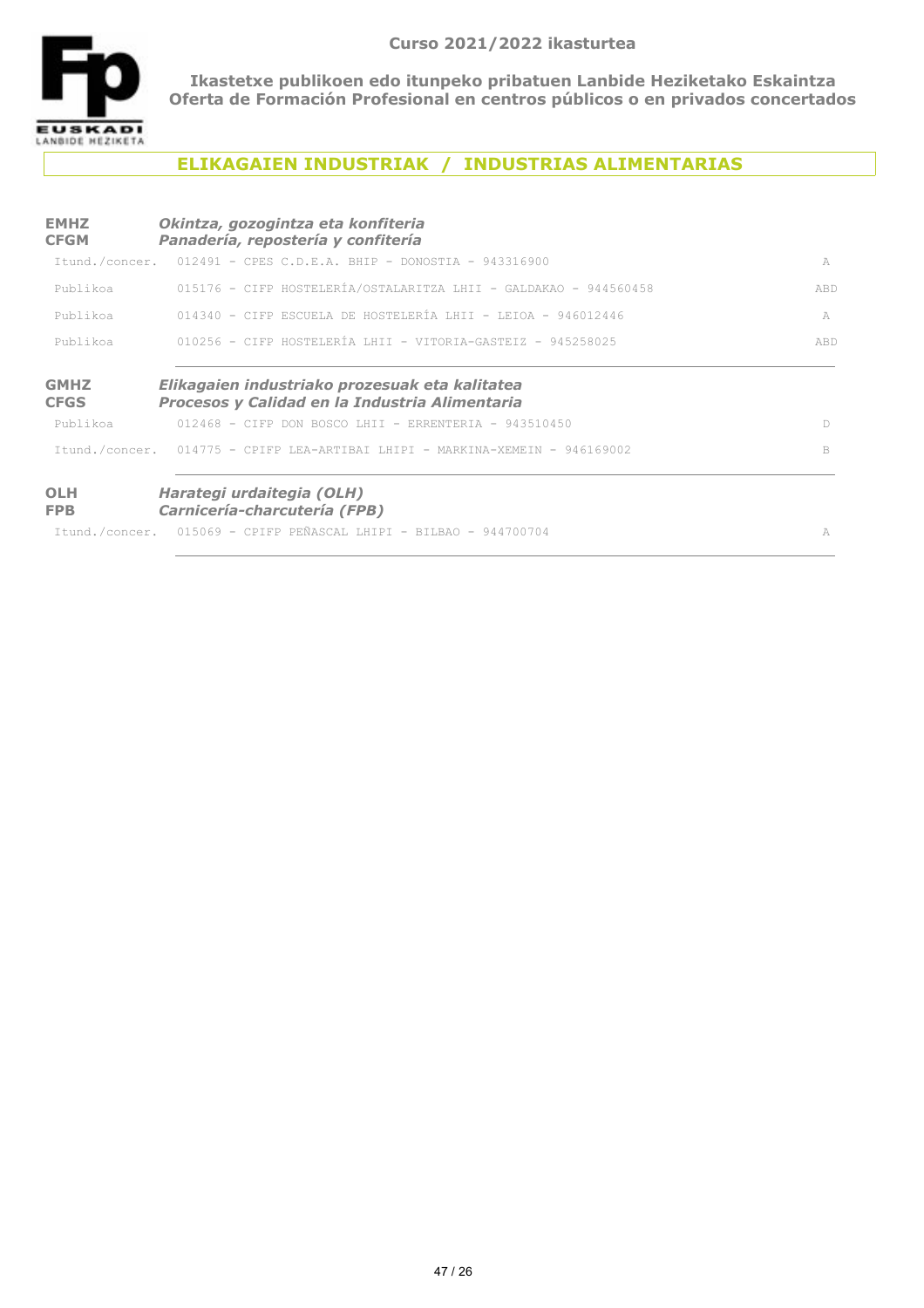

# **INFORMATIKA ETA KOMUNIKAZIOAK / INFORMÁTICA Y COMUNICACIONES**

| <b>EMHZ</b><br><b>CFGM</b> | Mikroinformatika-sistemak eta sareak<br>Sistemas microinformáticos y redes        |     |
|----------------------------|-----------------------------------------------------------------------------------|-----|
| Publikoa                   | 015628 - CIFP ZORNOTZA LHII - AMOREBIETA-ETXANO - 946732012                       | AD  |
|                            | Itund./concer. 012345 - CPEIPS SAN FRANTZISKO XABIER LBHIP - ARRASATE - 943772025 | D   |
| Publikoa                   | 014945 - CIFP CONSTRUCCIÓN BIZKAIA LHII - ARRIGORRIAGA - 944013840                | ABD |
| Publikoa                   | $015763$ - CIFP TXURDINAGA LHII - BILBAO - 944125712                              | AD  |
| Publikoa                   | 015112 - CIFP ELORRIETA-ERREKA MARI LHII - BILBAO - 944028000                     | AD  |
|                            | Itund./concer. 014615 - CPES ALMI BHIP - BILBAO - 944232089                       | B   |
|                            | Itund./concer. 015305 - CPIFP HARROBIA LHIPI - BILBAO - 944724366                 | D   |
|                            | Itund./concer. 014669 - CPES MIKELDI BHIP - BILBAO - 944211131                    | A   |
|                            | Itund./concer. 014696 - CPES SAN LUIS BHIP - BILBAO - 944395062                   | A   |
| Publikoa                   | 012982 - IES XABIER ZUBIRI-MANTEO BHI - DONOSTIA - 943278700                      | AD  |
|                            | Itund./concer. 012497 - CPIFP CEBANC LHIPI - DONOSTIA - 943316900                 | A   |
| Publikoa                   | $012053$ - IES UNI EIBAR-ERMUA BHI - EIBAR - 943208444                            | AD  |
| Publikoa                   | 012108 - IES PLAIAUNDI BHI - IRUN - 943617547                                     | A   |
| Itund./concer.             | 014779 - CPIFP SOMORROSTRO LHIPI - MUSKIZ - 946706045                             | A   |
| Publikoa                   | $014422$ - CIFP SAN JORGE LHII - SANTURTZI - 944618422                            | ABD |
| Publikoa                   | $013023$ - CIFP TOLOSALDEA LHII - TOLOSA - 943651147                              | D   |
| Publikoa                   | 010137 - CIFP CIUDAD JARDÍN LHII - VITORIA-GASTEIZ - 945233714                    | AD  |
|                            | Itund./concer. 010248 - CPIFP EGIBIDE LHIPI - VITORIA-GASTEIZ - 945000333         | AB  |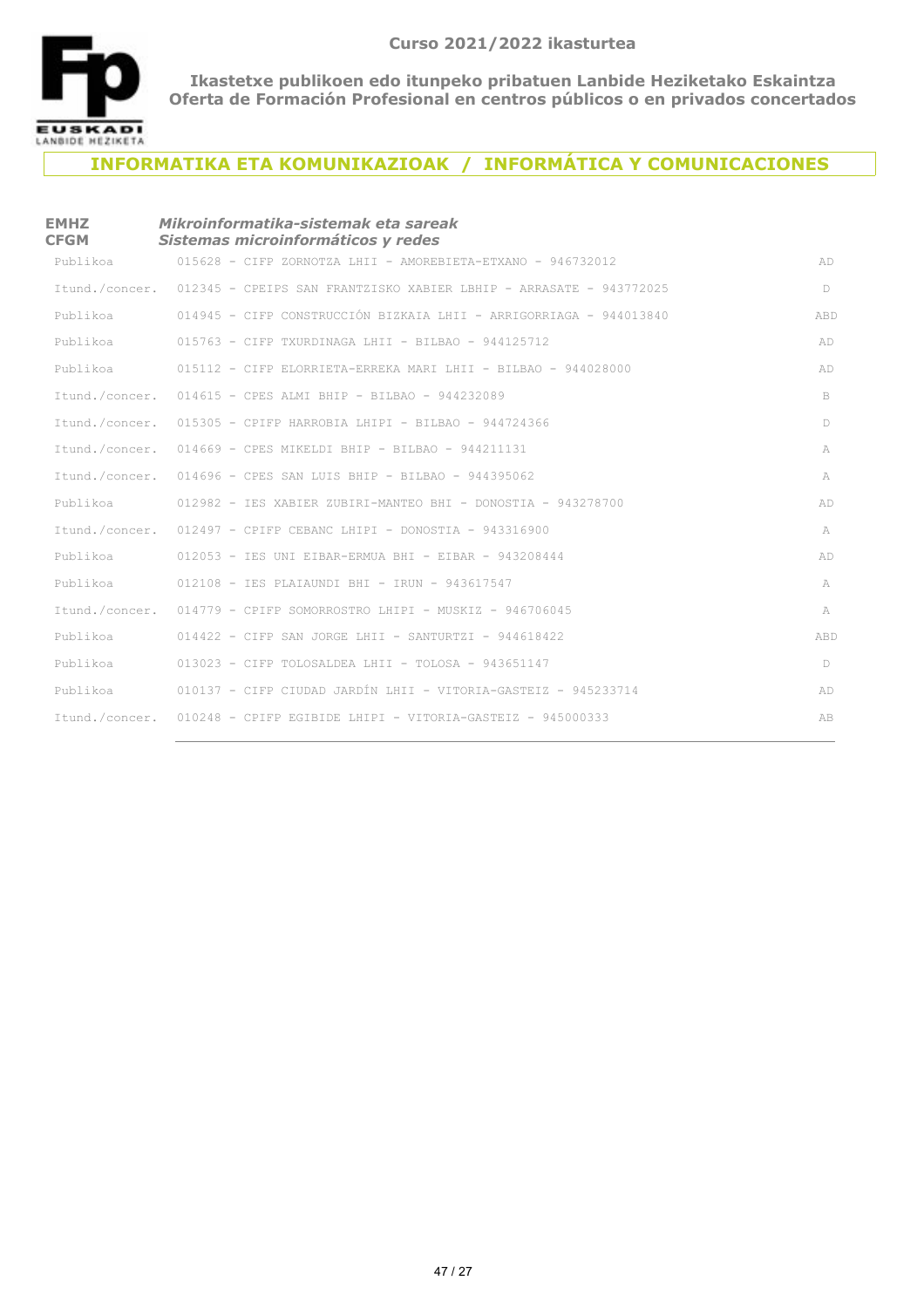

**GMHZ** 

**Ikastetxe publikoen edo itunpeko pribatuen Lanbide Heziketako Eskaintza Oferta de Formación Profesional en centros públicos o en privados concertados**

### **INFORMATIKA ETA KOMUNIKAZIOAK / INFORMÁTICA Y COMUNICACIONES**

| Sare-Informatika Sistemen Administrazioa<br>Administración de Sistemas Informáticos en Red |                                                                                                                                                                                                                                                                                                                                                                                                                                                                                                                                                                                                                                                                                  |                                  |
|--------------------------------------------------------------------------------------------|----------------------------------------------------------------------------------------------------------------------------------------------------------------------------------------------------------------------------------------------------------------------------------------------------------------------------------------------------------------------------------------------------------------------------------------------------------------------------------------------------------------------------------------------------------------------------------------------------------------------------------------------------------------------------------|----------------------------------|
| ARRASATE - 943794700                                                                       |                                                                                                                                                                                                                                                                                                                                                                                                                                                                                                                                                                                                                                                                                  | D                                |
| 015112 - CIFP ELORRIETA-ERREKA MARI LHII - BILBAO - 944028000                              |                                                                                                                                                                                                                                                                                                                                                                                                                                                                                                                                                                                                                                                                                  | ABD                              |
| 015112 - CIFP ELORRIETA-ERREKA MARI LHII - BILBAO - 944028000                              | Vespert.                                                                                                                                                                                                                                                                                                                                                                                                                                                                                                                                                                                                                                                                         | A                                |
| $015763$ - CIFP TXURDINAGA LHII - BILBAO - 944125712                                       |                                                                                                                                                                                                                                                                                                                                                                                                                                                                                                                                                                                                                                                                                  | A                                |
|                                                                                            |                                                                                                                                                                                                                                                                                                                                                                                                                                                                                                                                                                                                                                                                                  | A                                |
|                                                                                            |                                                                                                                                                                                                                                                                                                                                                                                                                                                                                                                                                                                                                                                                                  | A                                |
|                                                                                            |                                                                                                                                                                                                                                                                                                                                                                                                                                                                                                                                                                                                                                                                                  | A                                |
|                                                                                            | Vespert.                                                                                                                                                                                                                                                                                                                                                                                                                                                                                                                                                                                                                                                                         | A                                |
| 012982 - IES XABIER ZUBIRI-MANTEO BHI - DONOSTIA - 943278700                               |                                                                                                                                                                                                                                                                                                                                                                                                                                                                                                                                                                                                                                                                                  | AD                               |
| 012479 - CPIFP CENTRO DE ESTUDIOS A.E.G. LHIPI - DONOSTIA -<br>943313907                   |                                                                                                                                                                                                                                                                                                                                                                                                                                                                                                                                                                                                                                                                                  | A                                |
|                                                                                            | Vespert.                                                                                                                                                                                                                                                                                                                                                                                                                                                                                                                                                                                                                                                                         | A                                |
|                                                                                            |                                                                                                                                                                                                                                                                                                                                                                                                                                                                                                                                                                                                                                                                                  | A                                |
| $012053$ - IES UNI EIBAR-ERMUA BHI - EIBAR - 943208444                                     |                                                                                                                                                                                                                                                                                                                                                                                                                                                                                                                                                                                                                                                                                  | A                                |
|                                                                                            |                                                                                                                                                                                                                                                                                                                                                                                                                                                                                                                                                                                                                                                                                  | A                                |
| $013023$ - CIFP TOLOSALDEA LHII - TOLOSA - 943651147                                       |                                                                                                                                                                                                                                                                                                                                                                                                                                                                                                                                                                                                                                                                                  | D.                               |
| 010137 - CIFP CIUDAD JARDÍN LHII - VITORIA-GASTEIZ - 945233714                             |                                                                                                                                                                                                                                                                                                                                                                                                                                                                                                                                                                                                                                                                                  | A                                |
|                                                                                            |                                                                                                                                                                                                                                                                                                                                                                                                                                                                                                                                                                                                                                                                                  | A                                |
|                                                                                            | Itund./concer. 012456 - CPIFP MONDRAGON GOI ESK.POLITEK., J.M.A., S.COOP LHIPI -<br>Itund./concer. 014669 - CPES MIKELDI BHIP - BILBAO - 944211131<br>Itund./concer. 014696 - CPES SAN LUIS BHIP - BILBAO - 944395062<br>Itund./concer. 014718 - CPIFP ZABALBURU LHIPI - BILBAO - 944163195<br>Itund./concer. 014615 - CPES ALMI BHIP - BILBAO - 944232089<br>Itund./concer.<br>Itund./concer. 012485 - CPES SEIM BHIP - DONOSTIA - 943275819<br>Itund./concer. 014728 - CPIFP MARISTAK DURANGO LHIPI - DURANGO - 946810058<br>Itund./concer. 014779 - CPIFP SOMORROSTRO LHIPI - MUSKIZ - 946706045<br>Itund./concer. 010248 - CPIFP EGIBIDE LHIPI - VITORIA-GASTEIZ - 945000333 | Arratsa.<br>Arratsa.<br>Arratsa. |

#### *Plataforma anitzeko aplikazioen garapena Desarrollo de Aplicaciones Multiplataforma*

| <b>CFGS</b>    | <b>Desarrollo de Aplicaciones Multiplataforma</b>                    |                      |              |  |
|----------------|----------------------------------------------------------------------|----------------------|--------------|--|
| Publikoa       | 013556 - CIFP IZARRAITZ LANBIDE HEZIKETA LHII - AZKOITIA - 943852174 |                      | D            |  |
| Publikoa       | $015763$ - CIFP TXURDINAGA LHII - BILBAO - 944125712                 |                      | 2. kurtsoa A |  |
| Publikoa       | $015112 - C$ TFP ELORRIETA-ERREKA MARI LHII - BILBAO - 944028000     |                      | ABD          |  |
| Publikoa       | $015112$ - CIFP ELORRIETA-ERREKA MARI LHII - BILBAO - 944028000      | Vespert.<br>Arratsa. | A            |  |
| Itund./concer. | $014631$ - CPES CEINMARK BHIP - BILBAO - 944157298                   | Vespert.<br>Arratsa. | A            |  |
| Itund./concer. | 014615 - CPES ALMI BHIP - BILBAO - 944232089                         |                      | A            |  |
| Itund./concer. | 012485 - CPES SEIM BHIP - DONOSTIA - 943275819                       |                      | A            |  |
| Itund./concer. | $012497$ - CPIFP CEBANC LHIPT - DONOSTIA - 943316900                 |                      | B            |  |
| Publikoa       | $012053$ - IES UNI EIBAR-ERMUA BHI - EIBAR - 943208444               |                      | D            |  |
| Publikoa       | $015630 - C$ TFP TARTANGA LHII - ERANDIO - 944675311                 |                      | A            |  |
| Publikoa       | 012108 - IES PLAIAUNDI BHI - IRUN - 943617547                        |                      | 2. kurtsoa A |  |
| Itund./concer. | 014779 - CPIFP SOMORROSTRO LHIPI - MUSKIZ - 946706045                |                      | B            |  |
| Itund./concer. | 014786 - CPEIPS NTRA. SRA. DE LA ANTIGUA HLBHIP - URDUÑA - 945384830 |                      | ABD          |  |
| Publikoa       | 010137 - CIFP CIUDAD JARDÍN LHII - VITORIA-GASTEIZ - 945233714       |                      | 2. kurtsoa A |  |
| Itund./concer. | 010248 - CPIFP EGIBIDE LHIPI - VITORIA-GASTEIZ - 945000333           | Nocturno<br>Gauez    | A            |  |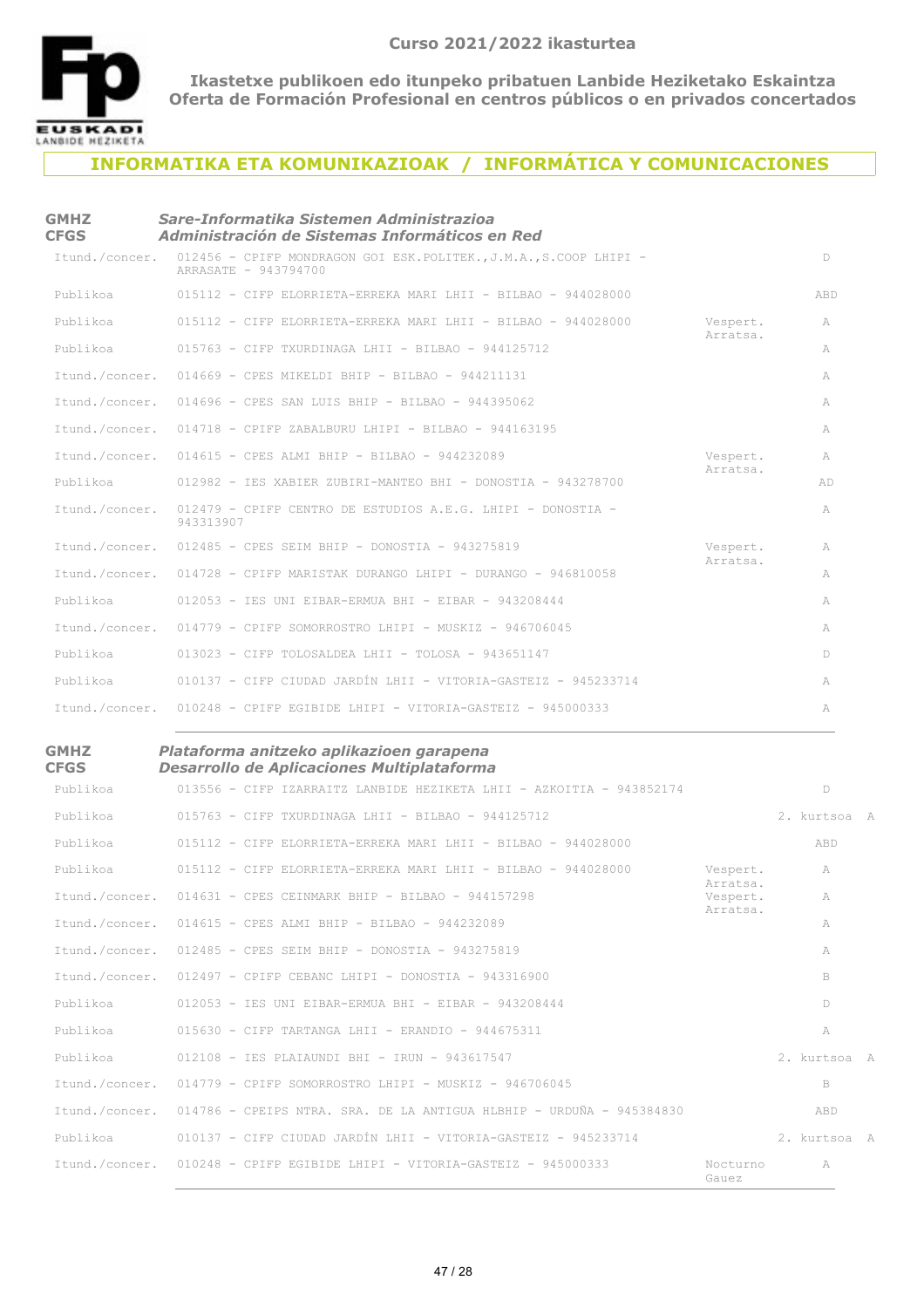

**OLH** 

**Ikastetxe publikoen edo itunpeko pribatuen Lanbide Heziketako Eskaintza Oferta de Formación Profesional en centros públicos o en privados concertados**

### **INFORMATIKA ETA KOMUNIKAZIOAK / INFORMÁTICA Y COMUNICACIONES**

#### **GMHZ CFGS** *Web aplikazioen garapena Desarrollo de aplicaciones Web*

| ---      | Desain vilv ac apheaciones fre <i>d</i>                                                 |                      |              |
|----------|-----------------------------------------------------------------------------------------|----------------------|--------------|
| Publikoa | $015628$ - CIFP ZORNOTZA LHII - AMOREBIETA-ETXANO - 946732012                           |                      | ABD          |
| Publikoa | $015763 - CTFP TXURDINAGA IHTI - BTIBAO - 944125712$                                    |                      | ABD          |
|          | Publikoa 615112 - CIFP ELORRIETA-ERREKA MARI LHII - BILBAO - 944028000                  | Vespert.<br>Arratsa. | A            |
|          | Itund./concer. 014718 - CPIFP ZABALBURU LHIPI - BILBAO - 944163195                      |                      | A            |
|          | Ttund./concer. 014631 - CPES CEINMARK BHIP - BILBAO - 944157298                         |                      | A            |
|          | Itund./concer. 014696 - CPES SAN LUIS BHIP - BILBAO - 944395062                         |                      | A            |
|          | Publikoa 612982 - IES XABIER ZUBIRI-MANTEO BHI - DONOSTIA - 943278700                   |                      | A            |
|          | Itund./concer. 012479 - CPIFP CENTRO DE ESTUDIOS A.E.G. LHIPI - DONOSTIA -<br>943313907 |                      | B            |
|          | Publikoa 612053 - IES UNI EIBAR-ERMUA BHI - EIBAR - 943208444                           |                      | 2. kurtsoa D |
|          | Itund./concer. 014747 - CPES IBAIONDO BHIP - GETXO - 944636507                          |                      | A            |
| Publikoa | 012108 - TES PLATAUNDI BHI - TRUN - 943617547                                           |                      | A            |
| Publikoa | 010137 - CIFP CIUDAD JARDÍN LHII - VITORIA-GASTEIZ - 945233714                          |                      | A            |
|          | Itund./concer. 010248 - CPIFP EGIBIDE LHIPI - VITORIA-GASTEIZ - 945000333               |                      | A            |

#### *Informatika eta komunikazioak (OLH) Informática y Comunicaciones (FPB)*

| <b>FPB</b>     | <b>Informática y Comunicaciones (FPB)</b>                                                                |    |
|----------------|----------------------------------------------------------------------------------------------------------|----|
| Publikoa       | $014891$ - IMFPB BASAURI OLHUI - BASAURI - 944263617                                                     | A  |
|                | Itund./concer. 014680 - CPIFP INNOVACIÓN SOCIAL DIEGO BERGUICES-OTXARKOAGA LHIPI -<br>BILBAO - 944124992 | A  |
|                | Itund./concer. 012497 - CPIFP CEBANC LHIPI - DONOSTIA - 943316900                                        | A  |
|                | Itund./concer. 013540 - CPFPB MARTUTENE LANBIDE ESKOLA OLHIP - DONOSTIA - 943460145                      | A  |
|                | Ttund./concer. 013500 - CPES CENTRO FORMACIÓN MENDIBIL FORMAZIO ZENTROA BHIP -<br>TRUN - 943610610       | A  |
| Publikoa       | $015240 - $ TMFPB MUNGTA OLHUT - MUNGTA - 946744335                                                      | B. |
| Publikoa       | $014975$ - IMFPB SANTURTZI OLHUI - SANTURTZI - 944613700                                                 | A  |
| Ttund./concer. | $010248$ – CPIFP EGIBIDE LHIPI – VITORIA-GASTEIZ – 945000333                                             | A  |

#### **OLH FPB** *Bulegoko Informatika (OLH) Informática de Oficina (FPB)*

| Publikoa | $012677$ - IMFPB EIBAR OLHUI - EIBAR - 943208126                                |  |
|----------|---------------------------------------------------------------------------------|--|
|          | Itund./concer. 010291 - CPFPB ADSIS GASTEIZ OLHIP - VITORIA-GASTEIZ - 945229944 |  |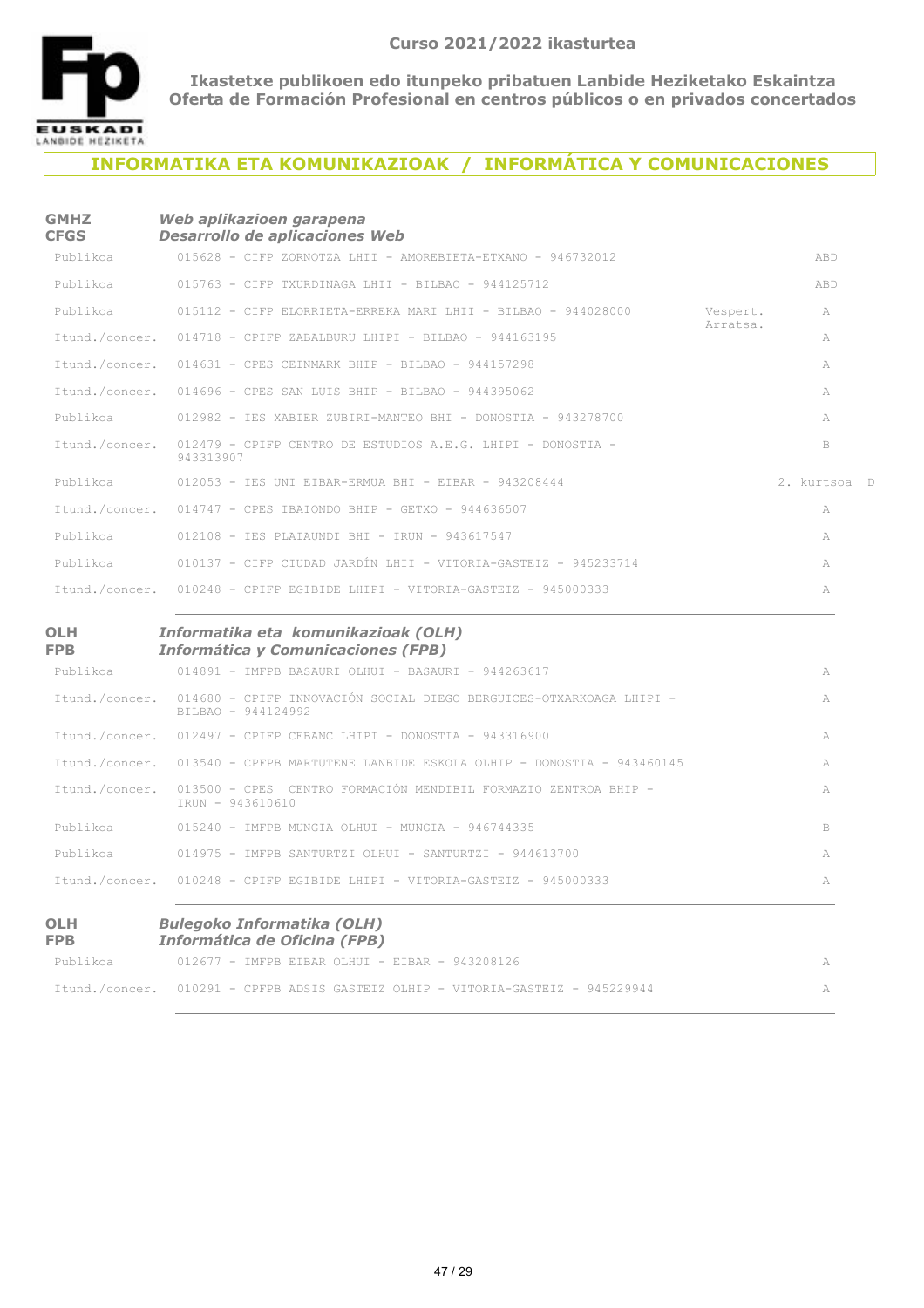

## **INSTALATZE ETA MANTENTZE LANAK / INSTALACIÓN Y MANTENIMIENTO**

| <b>EMHZ</b><br><b>CFGM</b> | Beroa sortzeko instalazioak<br>Instalaciones de producción de calor                       |          |     |
|----------------------------|-------------------------------------------------------------------------------------------|----------|-----|
|                            | Itund./concer. 015069 - CPIFP PEÑASCAL LHIPI - BILBAO - 944700704                         |          | A   |
|                            | Itund./concer. 014775 - CPIFP LEA-ARTIBAI LHIPI - MARKINA-XEMEIN - 946169002              |          | D   |
| Publikoa                   | 015666 - CIFP REPELEGA LHII - PORTUGALETE - 944955903                                     |          | A   |
| Publikoa                   | $013022$ - CIFP USURBIL LHII - USURBIL - 943364600                                        |          | ABD |
| Publikoa                   | 010296 - CIFP CONSTRUCCIÓN LHII - VITORIA-GASTEIZ - 945001200                             |          | A   |
|                            | Itund./concer. 014828 - CPEIPS MARISTAS HLBHIP - ZALLA - 946390029                        |          | A   |
| <b>EMHZ</b><br><b>CFGM</b> | Hozteko eta girotzeko instalazioak<br>Instalaciones frigoríficas y de climatización       |          |     |
| Itund./concer.             | 014680 - CPIFP INNOVACIÓN SOCIAL DIEGO BERGUICES-OTXARKOAGA LHIPI -<br>BILBAO - 944124992 |          | A   |
| Publikoa                   | 012468 - CIFP DON BOSCO LHII - ERRENTERIA - 943510450                                     |          | AD  |
| Publikoa                   | $015666$ - CIFP REPELEGA LHII - PORTUGALETE - 944955903                                   |          | A   |
| Publikoa                   | 010296 - CIFP CONSTRUCCIÓN LHII - VITORIA-GASTEIZ - 945001200                             |          | A   |
| <b>EMHZ</b><br><b>CFGM</b> | Mantentze-lan elektromekanikoa<br><b>Mantenimiento Electromecánico</b>                    |          |     |
| Publikoa                   | 015628 - CIFP ZORNOTZA LHII - AMOREBIETA-ETXANO - 946732012                               |          | ABD |
| Publikoa                   | 010319 - IES ZARAOBE BHI - AMURRIO - 945393000                                            |          | ABD |
| Itund./concer.             | $012746$ - CPIFP LA SALLE-BERROZPE LHIPI - ANDOAIN - 943590557                            |          | B   |
| Publikoa                   | 014069 - CIFP NICOLÁS LARBURU LHII - BARAKALDO - 944180266                                |          | A   |
| Publikoa                   | $014205$ - CIFP EMILIO CAMPUZANO LHII - BILBAO - 944333305                                | Vespert. | A   |
| Itund./concer.             | $012529$ - CPES ORTZADAR - DONOSTIA - 943287423                                           | Arratsa. | B   |
| Publikoa                   | 012763 - CIFP MÁO.-HERRAM./MAKINA-ERREMINTA LHII - ELGOIBAR -<br>943744132                |          | ABD |
| Publikoa                   | $014279$ - CIFP ANDRA MARI LHII - GALDAKAO - 944562720                                    |          | ABD |
| Publikoa                   | 013534 - CIFP INNOVACIÓN SOCIAL LHII - HERNANI - 943551958                                |          | D   |
| Itund./concer.             | 012742 - CPIFP IRUNGO LA SALLE LHIPI - IRUN - 943628411                                   |          | B   |
| Publikoa                   | 010201 - IES LAUDIOALDE LANBIDE ESKOLA BHI - LAUDIO - 946720505                           |          | A   |
|                            | Itund./concer. 014775 - CPIFP LEA-ARTIBAI LHIPI - MARKINA-XEMEIN - 946169002              |          | D   |
|                            | Itund./concer. 014779 - CPIFP SOMORROSTRO LHIPI - MUSKIZ - 946706045                      |          | A   |
| Publikoa                   | 013015 - IES OÑATE BHI - OÑATI - 943899300                                                |          | D   |
| Itund./concer.             | 012581 - CPIFP DEL GOIERRI LHIPI - ORDIZIA - 943880062                                    |          | D   |
|                            | Itund./concer. 012572 - CPES SALESIANOS URNIETA BHIP - URNIETA - 943551789                |          | B   |
| Publikoa                   | $010138$ - CIFP MENDIZABALA LHII - VITORIA-GASTEIZ - 945000440                            |          | ABD |
|                            | Itund./concer. 010248 - CPIFP EGIBIDE LHIPI - VITORIA-GASTEIZ - 945000333                 |          | AB  |
|                            | Itund./concer. 010248 - CPIFP EGIBIDE LHIPI - VITORIA-GASTEIZ - 945000333                 | Nocturno | A   |
| Itund./concer.             | 012593 - CPIFP UROLA GARAIKO LANBIDE ESKOLA LHIPI - ZUMARRAGA -<br>943725477              | Gauez    | B   |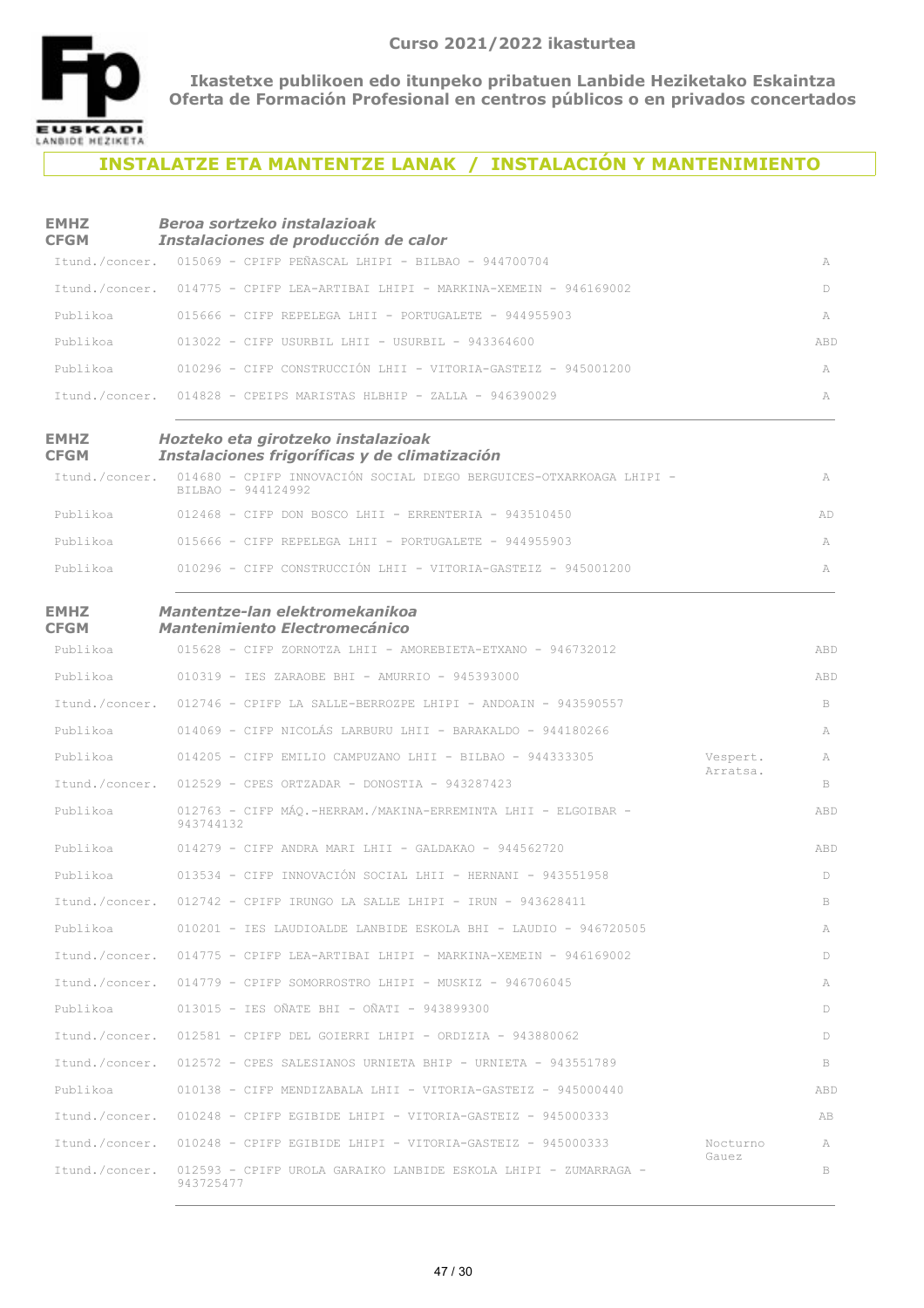

## **INSTALATZE ETA MANTENTZE LANAK / INSTALACIÓN Y MANTENIMIENTO**

| <b>GMHZ</b><br><b>CFGS</b> | <b>LAN ARRISKUEN PREBENTZIOA</b><br>PREVENCIÓN DE RIESGOS PROFESIONALES                                                  |              |
|----------------------------|--------------------------------------------------------------------------------------------------------------------------|--------------|
| Publikoa                   | 014945 - CIFP CONSTRUCCIÓN BIZKAIA LHII - ARRIGORRIAGA - 944013840                                                       | A            |
| Publikoa                   | $012229$ - CIFP POLITÉCNICO FASO LHII - DONOSTIA - 943455422                                                             | ABD          |
|                            | Itund./concer. 014779 - CPIFP SOMORROSTRO LHIPI - MUSKIZ - 946706045                                                     | A            |
| Publikoa                   | $010296$ - CIFP CONSTRUCCIÓN LHII - VITORIA-GASTEIZ - 945001200                                                          | $\mathbb{A}$ |
| <b>GMHZ</b><br><b>CFGS</b> | Instalazio termiko eta fluidodunen proiektuen garapena<br>Desarrollo de proyectos de instalaciones térmicas y de fluidos |              |
| Publikoa                   | $015666$ - CIFP REPELEGA LHII - PORTUGALETE - 944955903                                                                  | A            |
| <b>GMHZ</b><br><b>CFGS</b> | Instalazio termiko eta fluidodunen mantenimendua<br>Mantenimiento de instalaciones térmicas y de fluidos                 |              |
| Publikoa                   | $015112 - C$ TFP ELORRIETA-ERREKA MARI LHII - BILBAO - 944028000                                                         | A            |
|                            | Itund./concer. 014680 - CPIFP INNOVACIÓN SOCIAL DIEGO BERGUICES-OTXARKOAGA LHIPI -<br>BILBAO - 944124992                 | AB           |
| Publikoa                   | $012468$ - CIFP DON BOSCO LHII - ERRENTERIA - 943510450                                                                  | ABD          |
| Publikoa                   | 014441 - IES SATURNINO DE LA PEÑA BHI - SESTAO - 944961355                                                               | A            |
| Publikoa                   | $013023$ - CIFP TOLOSALDEA LHII - TOLOSA - 943651147                                                                     | $\mathbb{D}$ |
| Publikoa                   | $013022$ - CIFP USURBIL LHII - USURBIL - 943364600                                                                       | $\mathbb{D}$ |
| Publikoa                   | 010296 - CIFP CONSTRUCCIÓN LHII - VITORIA-GASTEIZ - 945001200                                                            | ABD          |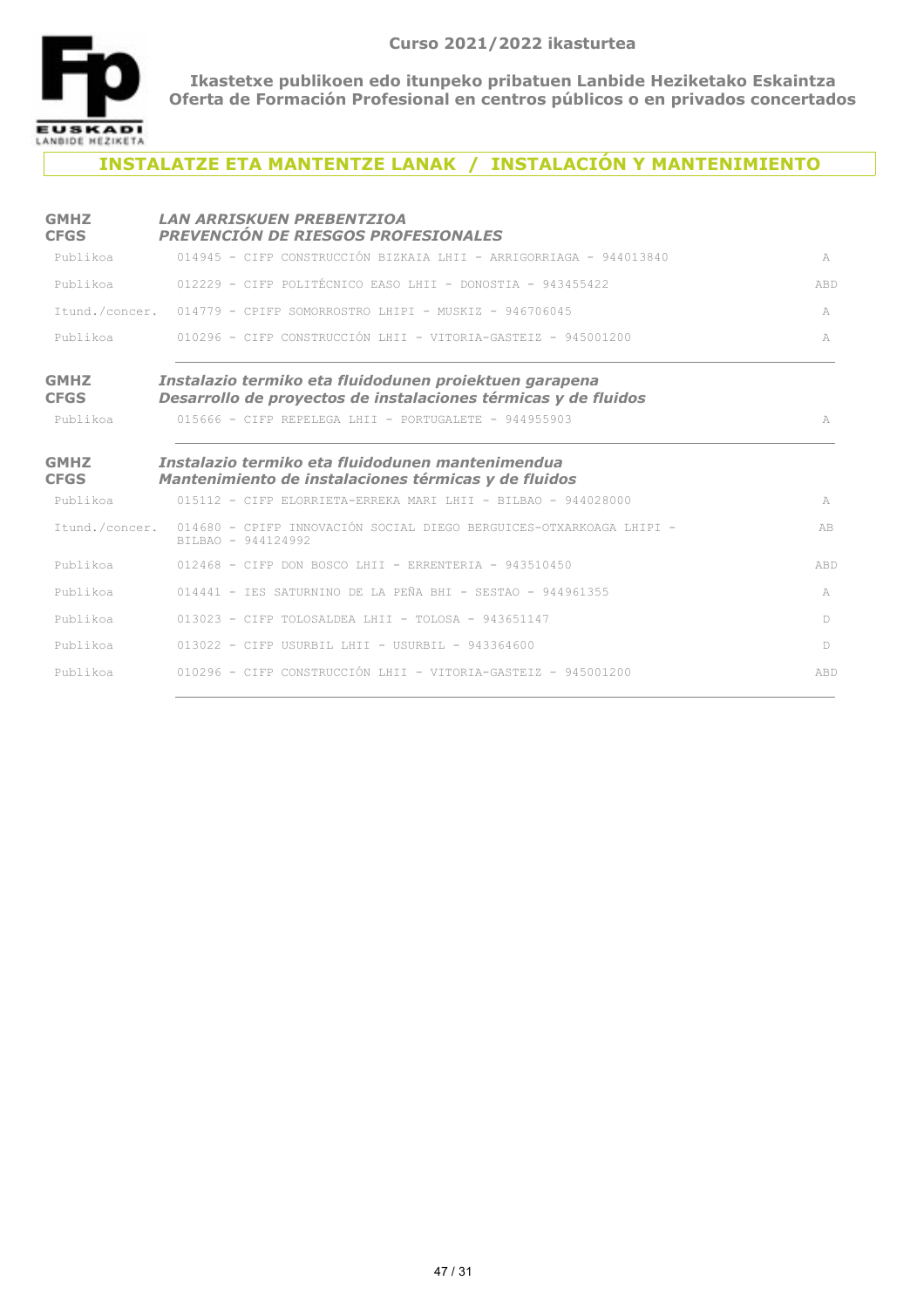

#### **INSTALATZE ETA MANTENTZE LANAK / INSTALACIÓN Y MANTENIMIENTO**

#### **GMHZ CFGS** *Mekatronika industriala Mecatrónica Industrial*

| Publikoa       | 015628 - CIFP ZORNOTZA LHII - AMOREBIETA-ETXANO - 946732012                               |                      | AD  |
|----------------|-------------------------------------------------------------------------------------------|----------------------|-----|
| Publikoa       | 010319 - IES ZARAOBE BHI - AMURRIO - 945393000                                            |                      | ABD |
| Itund./concer. | 012456 - CPIFP MONDRAGON GOI ESK.POLITEK., J.M.A., S.COOP LHIPI -<br>ARRASATE - 943794700 |                      | D   |
| Publikoa       | 013556 - CIFP IZARRAITZ LANBIDE HEZIKETA LHII - AZKOITIA - 943852174                      |                      | D   |
| Publikoa       | 014069 - CIFP NICOLÁS LARBURU LHII - BARAKALDO - 944180266                                |                      | A   |
| Publikoa       | 014069 - CIFP NICOLÁS LARBURU LHII - BARAKALDO - 944180266                                | Vespert.<br>Arratsa. | A   |
| Publikoa       | $013020$ - CIFP MIGUEL ALTUNA LHII - BERGARA - 943762491                                  |                      | D   |
| Itund./concer. | 014664 - CPIFP SALESIANOS DEUSTO-M. AUX.-SA LHIPI - BILBAO -<br>944472650                 |                      | A   |
| Publikoa       | $012054$ - CIFP ARMERÍA ESKOLA LHII - EIBAR - 943203244                                   |                      | AD  |
| Publikoa       | 012763 - CIFP MAO.-HERRAM./MAKINA-ERREMINTA LHII - ELGOIBAR -<br>943744132                |                      | D.  |
| Publikoa       | $012468$ - CIFP DON BOSCO LHII - ERRENTERIA - 943510450                                   |                      | AD  |
| Publikoa       | $014279$ - CIFP ANDRA MARI LHII - GALDAKAO - 944562720                                    |                      | AD  |
| Publikoa       | 010201 - IES LAUDIOALDE LANBIDE ESKOLA BHI - LAUDIO - 946720505                           |                      | A   |
| Itund./concer. | $014775$ - CPIFP LEA-ARTIBAI LHIPI - MARKINA-XEMEIN - 946169002                           |                      | D   |
| Itund./concer. | 014779 - CPIFP SOMORROSTRO LHIPI - MUSKIZ - 946706045                                     |                      | A   |
| Itund./concer. | $012581$ - CPIFP DEL GOIERRI LHIPI - ORDIZIA - 943880062                                  |                      | D   |
| Publikoa       | $013023$ - CIFP TOLOSALDEA LHII - TOLOSA - 943651147                                      |                      | D   |
| Publikoa       | 010138 - CIFP MENDIZABALA LHII - VITORIA-GASTEIZ - 945000440                              |                      | AD  |
| Itund./concer. | $010248$ - CPIFP EGIBIDE LHIPI - VITORIA-GASTEIZ - 945000333                              |                      | AB  |
| Itund./concer. | $010248$ - CPIFP EGIBIDE LHIPI - VITORIA-GASTEIZ - 945000333                              | Nocturno             | A   |
| Itund./concer. | $013380$ - CPIFP OTEITZA POLITEKNIKOA LHIPI - ZARAUTZ - 943111000                         | Gauez                | D.  |
| Itund./concer. | 012593 - CPIFP UROLA GARAIKO LANBIDE ESKOLA LHIPI - ZUMARRAGA -<br>943725477              |                      | A   |

#### **OLH FPB**

#### *Iturgintza eta beroa (OLH)*

#### *Fontanería-calor (FPB)*

|          | Itund./concer. 012345 - CPEIPS SAN FRANTZISKO XABIER LBHIP - ARRASATE - 943772025                        | A  |
|----------|----------------------------------------------------------------------------------------------------------|----|
|          | Publikoa 644789494 - IMFPB BITURITXA-BARAKALDO OLHUI - BARAKALDO - 944789494                             | A  |
|          | Publikoa 614891 - IMFPB BASAURI OLHUI - BASAURI - 944263617                                              | A  |
|          | Itund./concer. 015069 - CPIFP PEÑASCAL LHIPI - BILBAO - 944700704                                        | A  |
|          | Itund./concer. 014680 - CPIFP INNOVACIÓN SOCIAL DIEGO BERGUICES-OTXARKOAGA LHIPI -<br>BILBAO - 944124992 | A  |
|          | Publikoa 612677 - IMFPB EIBAR OLHUI - EIBAR - 943208126                                                  | A  |
|          | Itund./concer. 015794 - CPFPB PEÑASCAL MARKINA OLHIP - MARKINA-XEMEIN - 946169652                        | A  |
| Publikoa | 015240 - IMFPB MUNGTA OLHUI - MUNGTA - 946744335                                                         | B. |
|          | Itund./concer. 014779 - CPIFP SOMORROSTRO LHIPI - MUSKIZ - 946706045                                     | A  |
| Publikoa | 012680 - IMFPB PASAIA OLHUI - PASAIA - 943404894                                                         | A  |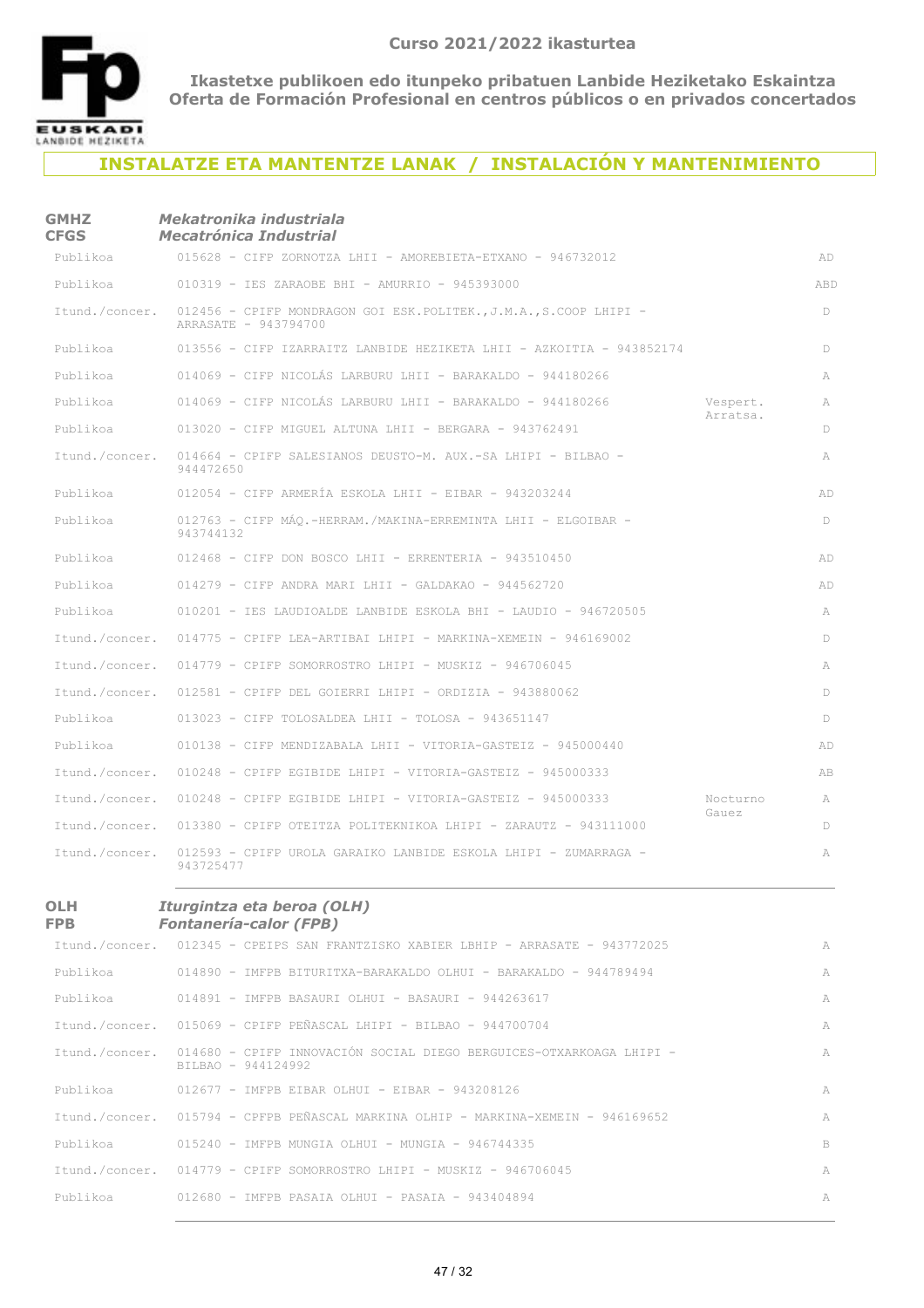

**INSTALATZE ETA MANTENTZE LANAK / INSTALACIÓN Y MANTENIMIENTO**

#### **OLH FPB** *Hotze sistema (OLH) Refrigeración (FPB)*

| Itund./concer. 015069 - CPIFP PEÑASCAL LHIPI - BILBAO - 944700704     |  |
|-----------------------------------------------------------------------|--|
| Itund./concer. 014893 - CPFPB ADSIS BILBAO OLHIP - BILBAO - 944222833 |  |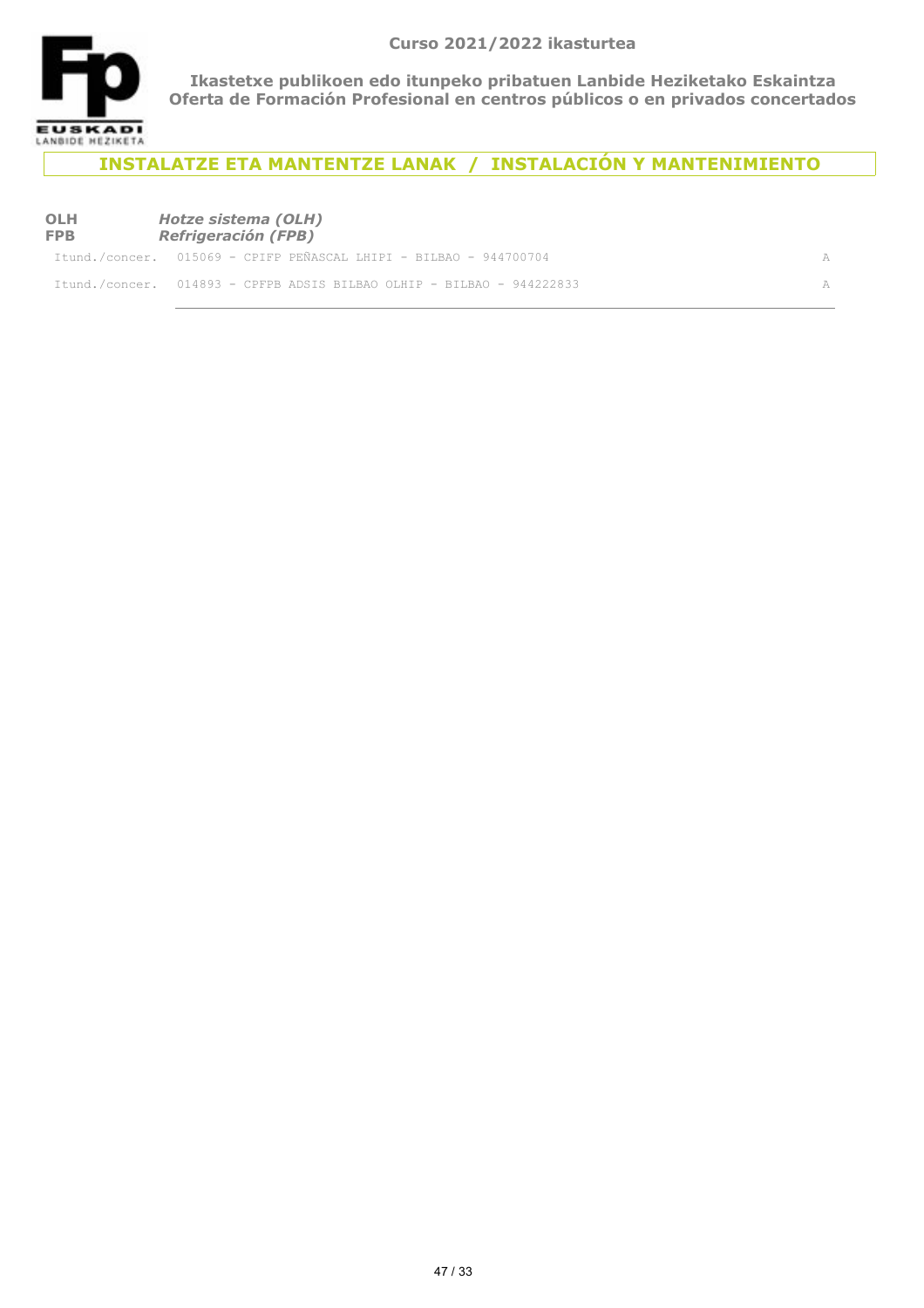

### **ZURGINTZA, ALTZARIGINTZA ETA KORTXOA / MADERA, MUEBLE Y CORCHO**

| <b>EMHZ</b><br><b>CFGM</b> | Arotzeria eta altzarigintza<br>Carpintería y mueble                                        |     |
|----------------------------|--------------------------------------------------------------------------------------------|-----|
| Publikoa                   | 013556 - CIFP IZARRAITZ LANBIDE HEZIKETA LHII - AZKOITIA - 943852174                       | D   |
| Publikoa                   | 012229 - CIFP POLITÉCNICO EASO LHII - DONOSTIA - 943455422                                 | ABD |
| <b>EMHZ</b><br><b>CFGM</b> | Instalazioa eta altzari-hornikuntza<br><b>Instalación y Amueblamiento</b>                  |     |
| Publikoa                   | 015021 - IES BARRUTIALDE BHI - ARRATZU - 946251143                                         | D   |
| Publikoa                   | 014069 - CIFP NICOLÁS LARBURU LHII - BARAKALDO - 944180266                                 | A   |
| Itund./concer.             | 014680 - CPIFP INNOVACIÓN SOCIAL DIEGO BERGUICES-OTXARKOAGA LHIPI -<br>BILBAO - 944124992  | AB  |
| Itund./concer.             | 015069 - CPIFP PEÑASCAL LHIPI - BILBAO - 944700704                                         | A   |
| Publikoa                   | 012229 - CIFP POLITÉCNICO EASO LHII - DONOSTIA - 943455422                                 | ABD |
| Publikoa                   | 013021 - CIFP BIDASOA LHII - IRUN - 943666010                                              | ABD |
| Publikoa                   | 010296 - CIFP CONSTRUCCIÓN LHII - VITORIA-GASTEIZ - 945001200                              | ABD |
| <b>GMHZ</b><br><b>CFGS</b> | Diseinua eta altzari-hornikuntza<br>Diseño y Amueblamiento                                 |     |
| Publikoa                   | 012229 - CIFP POLITÉCNICO EASO LHII - DONOSTIA - 943455422                                 | AD  |
| Publikoa                   | 013021 - CIFP BIDASOA LHII - IRUN - 943666010                                              | ABD |
| <b>OLH</b><br><b>FPB</b>   | <b>Neurriko arotzera (OLH)</b><br>Carpintería a medida (FPB)                               |     |
| Publikoa                   | 010319 - IES ZARAOBE BHI - AMURRIO - 945393000                                             | A   |
| Publikoa                   | 014890 - IMFPB BITURITXA-BARAKALDO OLHUI - BARAKALDO - 944789494                           | A   |
| Itund./concer.             | 014680 - CPIFP INNOVACIÓN SOCIAL DIEGO BERGUICES-OTXARKOAGA LHIPI -<br>BILBAO - 944124992  | A   |
|                            | Itund./concer. 015069 - CPIFP PEÑASCAL LHIPI - BILBAO - 944700704                          | A   |
|                            | Itund./concer. 012727 - CPFPB DEIKAGEST ERRENTERIA OLHIP - ERRENTERIA - 943510067          | A   |
|                            | Itund./concer. 014895 - CPFPB ADSIS LEIOA OLHIP - LEIOA - 944806030                        | A   |
| Publikoa                   | $010258$ - CEPA N <sup>a</sup> S <sup>a</sup> DEL CARMEN HHI - VITORIA-GASTEIZ - 945287399 | A   |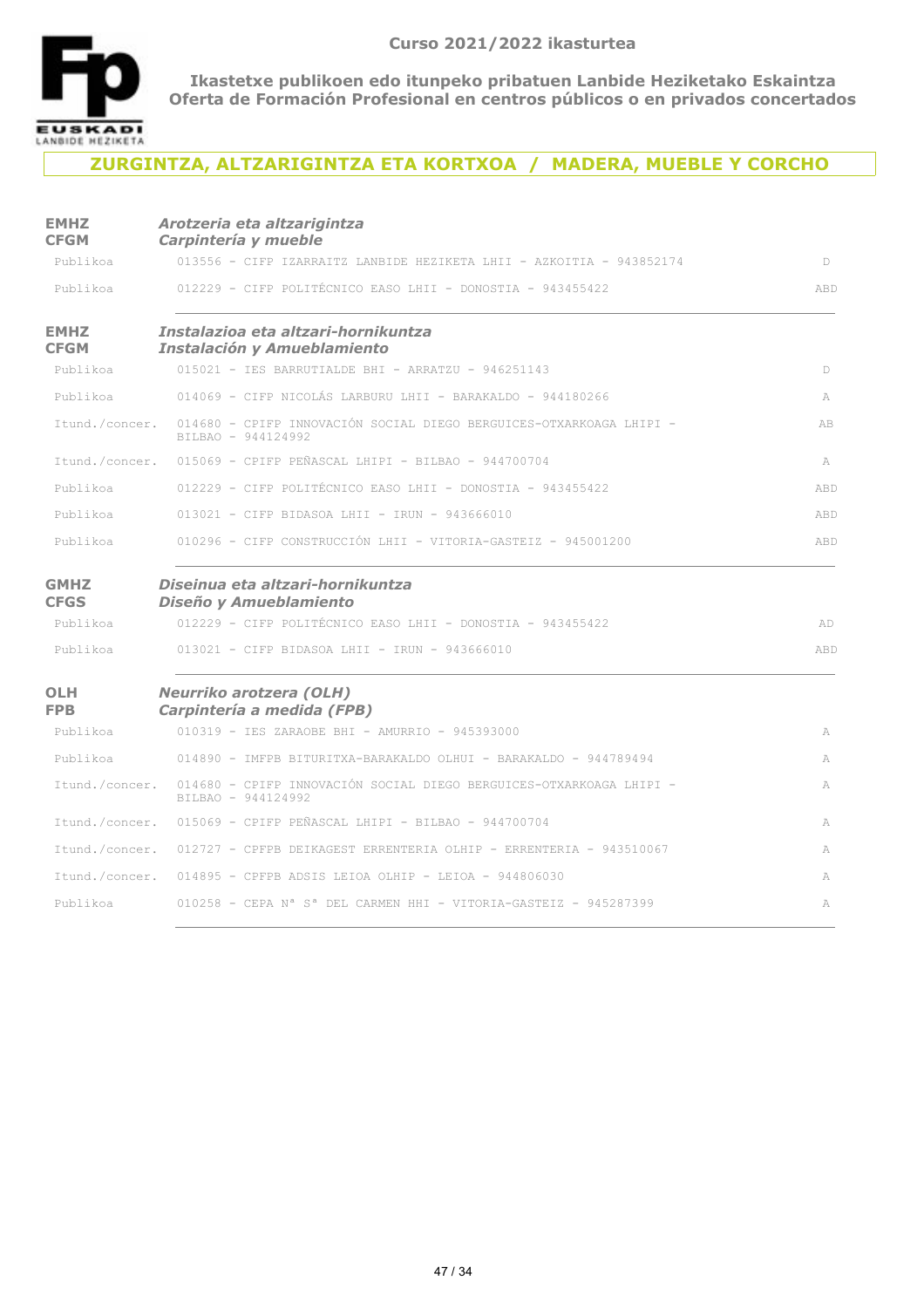

## **ITSASOA ETA ARRANTZA / MARÍTIMO PESQUERA**

| <b>EMHZ</b><br><b>CFGM</b> | Itsasertzeko nabigazioa eta arrantza<br>Navegación y Pesca de Litoral                                                                                           |              |
|----------------------------|-----------------------------------------------------------------------------------------------------------------------------------------------------------------|--------------|
| Publikoa                   | 014601 - IES ESCUELA DE FP NÁUTICO PESOUERA DE BERMEO / BERMEOKO<br>NAUTIKA ETA ARRANTZAKO LH ESKOLA BHI - BERMEO - 946881862                                   | A            |
| Publikoa                   | 012151 - IES Náutico Pesquero de Pasaia - Blas de Lezo BHI - PASAIA -<br>943399340                                                                              | $\mathbb{A}$ |
| <b>EMHZ</b><br><b>CFGM</b> | Itsasontzien eta ontzien makineria mantentzea eta kontrolatzea<br>Mantenimiento y Control de la Maguinaria de Bugues y Embarcaciones                            |              |
| Publikoa                   | 014601 - IES ESCUELA DE FP NÁUTICO PESOUERA DE BERMEO / BERMEOKO<br>NAUTIKA ETA ARRANTZAKO LH ESKOLA BHI - BERMEO - 946881862                                   | A            |
| Itund./concer.             | $014781$ - CPES NTRA. SRA. DE LA ANTIGUA BHIP - ONDARROA - 946830206                                                                                            | B            |
| Publikoa                   | 012151 - IES Náutico Pesquero de Pasaia - Blas de Lezo BHI - PASAIA -<br>943399340                                                                              | A            |
| <b>EMHZ</b><br><b>CFGM</b> | Urpeko eragiketak eta eragiketa hiperbarikoak<br>Operaciones Subacuáticas e Hiperbáricas<br>BERARIAZKO PROBA GAINDITU BEHAR DA / PRUEBA ESPECÍFICA PARA ACCEDER |              |
| Publikoa                   | 012151 - IES Náutico Pesquero de Pasaia - Blas de Lezo BHI - PASAIA -<br>943399340                                                                              | A            |
| <b>GMHZ</b><br><b>CFGS</b> | Itsas garraioa eta alturako arrantza<br>Transporte Marítimo y Pesca de Altura                                                                                   |              |
| Publikoa                   | 014601 - IES ESCUELA DE FP NÁUTICO PESQUERA DE BERMEO / BERMEOKO<br>NAUTIKA ETA ARRANTZAKO LH ESKOLA BHI - BERMEO - 946881862                                   | A            |
|                            | Itund./concer. 014781 - CPES NTRA. SRA. DE LA ANTIGUA BHIP - ONDARROA - 946830206                                                                               | A            |
| Publikoa                   | 012151 - IES Náutico Pesquero de Pasaia - Blas de Lezo BHI - PASAIA -<br>943399340                                                                              | A            |
| <b>GMHZ</b><br><b>CFGS</b> | Akuikultura<br><b>Acuicultura</b>                                                                                                                               |              |
| Publikoa                   | 013533 - CIFP KARDALA LHII - MUTRIKU - 943603545                                                                                                                | ABD          |
| <b>GMHZ</b><br><b>CFGS</b> | Itsasontzien eta ontzien makineria mantentzeko lanak antolatzea<br>Organización y Mantenimiento de Maquinaria de Buques y Embarcaciones                         |              |
| Publikoa                   | 014601 - IES ESCUELA DE FP NÁUTICO PESOUERA DE BERMEO / BERMEOKO<br>NAUTIKA ETA ARRANTZAKO LH ESKOLA BHI - BERMEO - 946881862                                   | A            |
| Itund./concer.             | $014781$ - CPES NTRA. SRA. DE LA ANTIGUA BHIP - ONDARROA - 946830206                                                                                            | A            |
| Publikoa                   | 012151 - IES Náutico Pesquero de Pasaia - Blas de Lezo BHI - PASAIA -<br>943399340                                                                              | ABD          |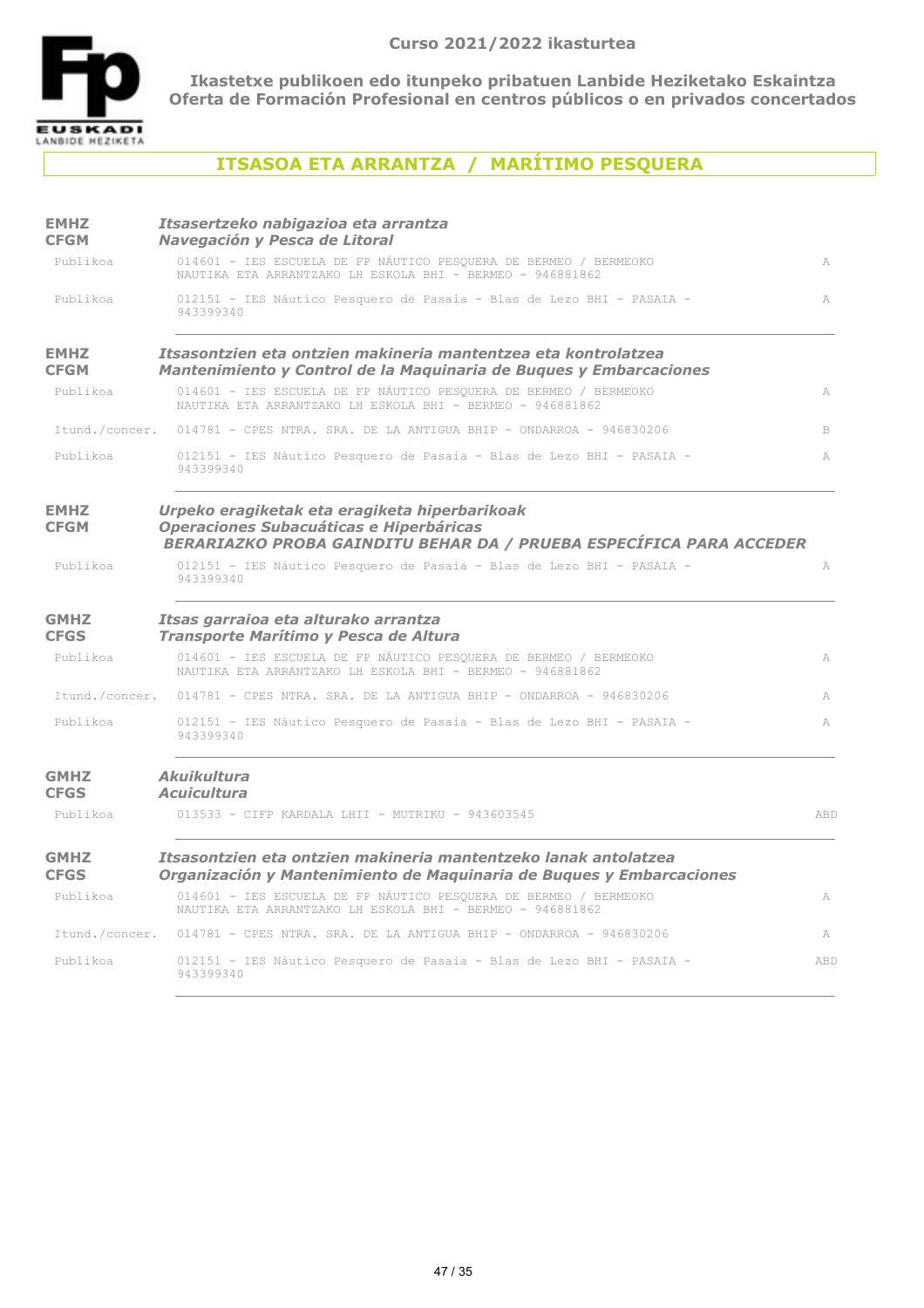

# **KIMIKA / QUÍMICA**

| <b>EMHZ</b><br><b>CFGM</b> | Kimikagintza<br>Planta química                                                                                                         |                      |     |
|----------------------------|----------------------------------------------------------------------------------------------------------------------------------------|----------------------|-----|
| Publikoa                   | $012468$ - CIFP DON BOSCO LHII - ERRENTERIA - 943510450                                                                                |                      | ABD |
| <b>EMHZ</b><br><b>CFGM</b> | Laborategiko eragiketak<br>Operaciones de Laboratorio                                                                                  |                      |     |
| Publikoa                   | 015112 - CIFP ELORRIETA-ERREKA MARI LHII - BILBAO - 944028000                                                                          |                      | ABD |
| Publikoa                   | 010133 - IES FEDERICO BARAIBAR BHI - VITORIA-GASTEIZ - 945230250                                                                       |                      | A   |
| <b>GMHZ</b><br><b>CFGS</b> | Analisiko eta kalitate kontroleko laborategia<br>Laboratorio de análisis y de control de calidad                                       |                      |     |
| Publikoa                   | $015112 - CTFP$ FLORRIETA-ERREKA MARI LHII - BILBAO - 944028000                                                                        |                      | A   |
| Publikoa                   | $015763$ - CIFP TXURDINAGA LHII - BILBAO - 944125712                                                                                   |                      | ABD |
|                            | Itund./concer. 014634 - CPIFP JESUITAK POLITEKNIKOA LHIPI - BILBAO - 944415978                                                         | Vespert.             | A   |
| Itund./concer.             | $014718$ - CPIFP ZABALBURU LHIPI - BILBAO - 944163195                                                                                  | Arratsa.             | A   |
| Publikoa                   | $012468$ - CIFP DON BOSCO LHII - ERRENTERIA - 943510450                                                                                |                      | AD  |
| Publikoa                   | $014422$ - CIFP SAN JORGE LHII - SANTURTZI - 944618422                                                                                 |                      | A   |
|                            | Itund./concer. 010248 - CPIFP EGIBIDE LHIPI - VITORIA-GASTEIZ - 945000333                                                              |                      | A   |
| <b>GMHZ</b><br><b>CFGS</b> | Kimika industriala<br>Química industrial                                                                                               |                      |     |
|                            | Itund./concer. 014634 - CPIFP JESUITAK POLITEKNIKOA LHIPI - BILBAO - 944415978                                                         | Vespert.<br>Arratsa. | B   |
| Publikoa                   | $012468$ - CIFP DON BOSCO LHII - ERRENTERIA - 943510450                                                                                |                      | ABD |
| <b>GMHZ</b><br><b>CFGS</b> | Produktu farmazeutikoak, bioteknologikoak eta antzkoak fabrikatzea<br>Fabricación de productos farmaceúticos, biotecnológicos y afines |                      |     |
| Publikoa                   | $012468$ - CIFP DON BOSCO LHIT - ERRENTERIA - 943510450                                                                                |                      | AD  |
| Publikoa                   | $014422$ - CIFP SAN JORGE LHII - SANTURTZI - 944618422                                                                                 |                      | ABD |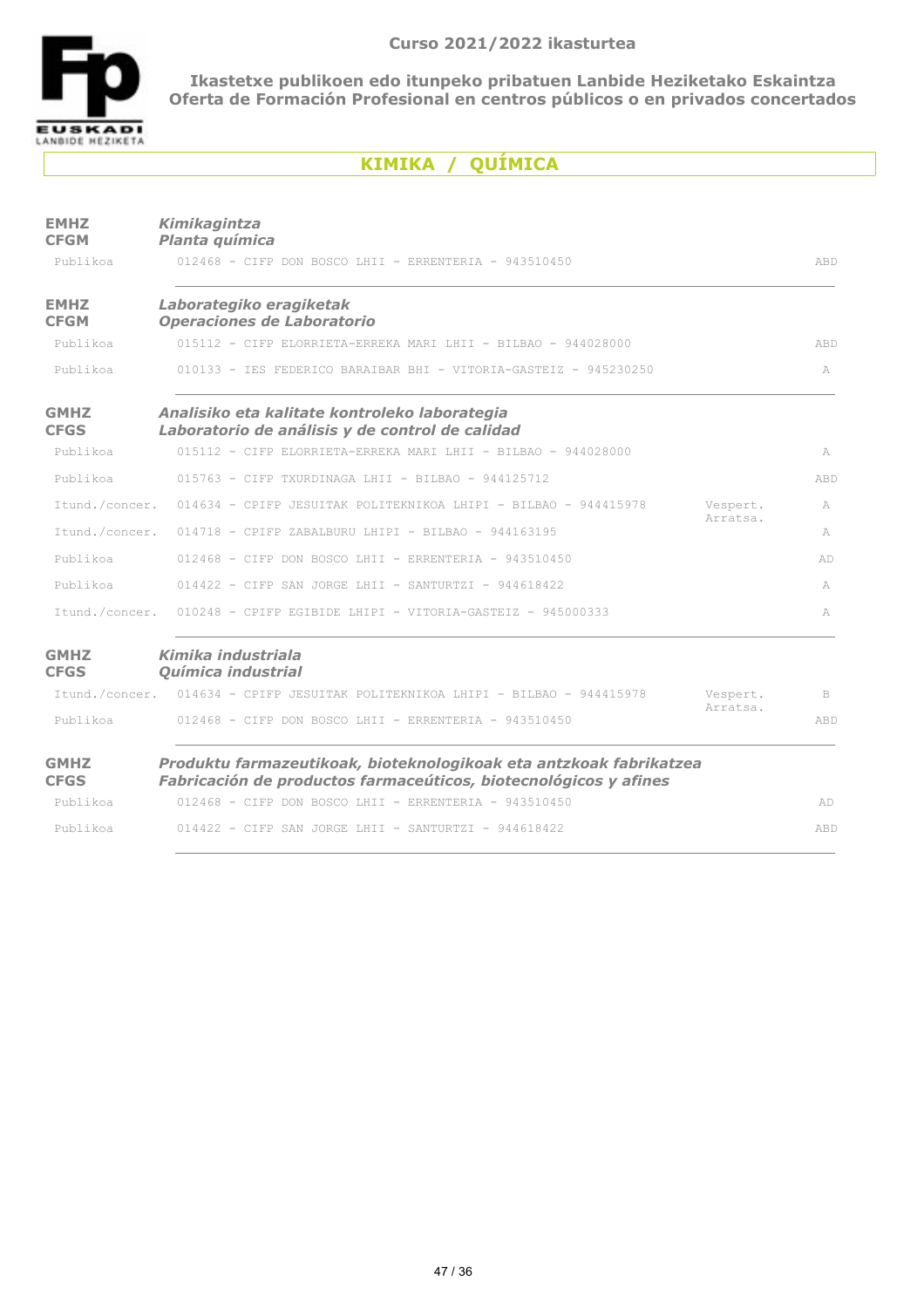

# **OSASUNGINTZA / SANIDAD**

## **EMHZ CFGM** *ERIZAINTZAREN LAGUNTZA CUIDADOS AUXILIARES DE ENFERMERÍA* 015628 - CIFP ZORNOTZA LHII - AMOREBIETA-ETXANO - 946732012 ADPublikoa 013255 - CIFP ARETXABALETA LHII - ARETXABALETA - 943797900 DPublikoa Itund./concer. 012345 - CPEIPS SAN FRANTZISKO XABIER LBHIP - ARRASATE - 943772025 A 014069 - CIFP NICOLÁS LARBURU LHII - BARAKALDO - 944180266 APublikoa Publikoa 614069 - CIFP NICOLÁS LARBURU LHII - BARAKALDO - 944180266 Despert. DPublikoa DPublikoa DPu Arratsa. 014088 - CIFP BIDEBIETA LHII - BASAURI - 944262777 DPublikoa Itund./concer. 014615 - CPES ALMI BHIP - BILBAO - 944232089 **AITUN Vespert.** A Arratsa. 014619 - CPEIPS ANGELES CUSTODIOS HLBHIP - BILBAO - 944339803 ABItund./concer. Itund./concer. 014633 - CPES CRUZ ROJA BHIP - BILBAO - 944247614 AITUND. Itund./concer. 015326 - CPES BAGABILTZA BHIP - BILBAO - 944731444 AITUND.  $I$ <sub>1</sub>  $I$ <sub>14665</sub> - CPES MARIA INMACULADA BHIP - BILBAO - 944459923 012229 - CIFP POLITÉCNICO EASO LHII - DONOSTIA - 943455422 DPublikoa Itund./concer. 012544 - CPES ELIZARAN IKASTETXEA BHIP - DONOSTIA - 943422427 BITUND. Itund./concer. 012490 - CPIFP NAZARET LANBIDE HEZIKETA LHIPI - DONOSTIA - 943326666 BBD ublikoa 013432 - CIFP MEKA LHII - ELGOIBAR - 943748019 ADP blikoa 014301 - CIFP FADURA LHII - GETXO - 944069000 ADPu Itund./concer. 012432 - CPEIPS LA INMACULADA HLBHIP - HERNANI - 943550233 A blikoa 012108 - IES PLAIAUNDI BHI - IRUN - 943617547 ADPu 010349 - IES SAMANIEGO-LAGUARDIA BHI - LAGUARDIA - 945187026 APublikoa Publikoa 015623 - IES ONDARROA BHI - ONDARROA - 946830098 D Itund./concer. 014810 - CPIFP CALASANZ LANBIDE IKASTEGIA LHIPI - SANTURTZI - TANTO ANGLE ANGLE ANGLE ANGLE ANGLE A 944837811 Itund./concer. 015385 - CPES BAGABILTZA BHIP - SESTAO - 944731444 AITUND. Vespert. A Arratsa. Itund./concer. 012566 - CPIFP TOLOSAKO INMAKULADA LANBIDE IKASTOLA LHIPI - TOLOSA -  $D$ 943673629 012286 - IES J.M. IPARRAGIRRE BHI - URRETXU - 943721403 ABDPublikoa 010134 - IES FRANCISCO DE VITORIA BHI - VITORIA-GASTEIZ - 945270655 ADPublikoa Itund./concer. 010248 - CPIFP EGIBIDE LHIPI - VITORIA-GASTEIZ - 945000333 Vespert. A Arratsa. Itund./concer. 010248 - CPIFP EGIBIDE LHIPI - VITORIA-GASTEIZ - 945000333 ATTION A Itund./concer. 010248 - CPIFP EGIBIDE LHIPI - VITORIA-GASTEIZ - 945000333 Mocturno A Gauez Itund./concer. 015337 - CPES BAGABILTZA BHIP - ZALLA - 944731444 2. kurtsoa A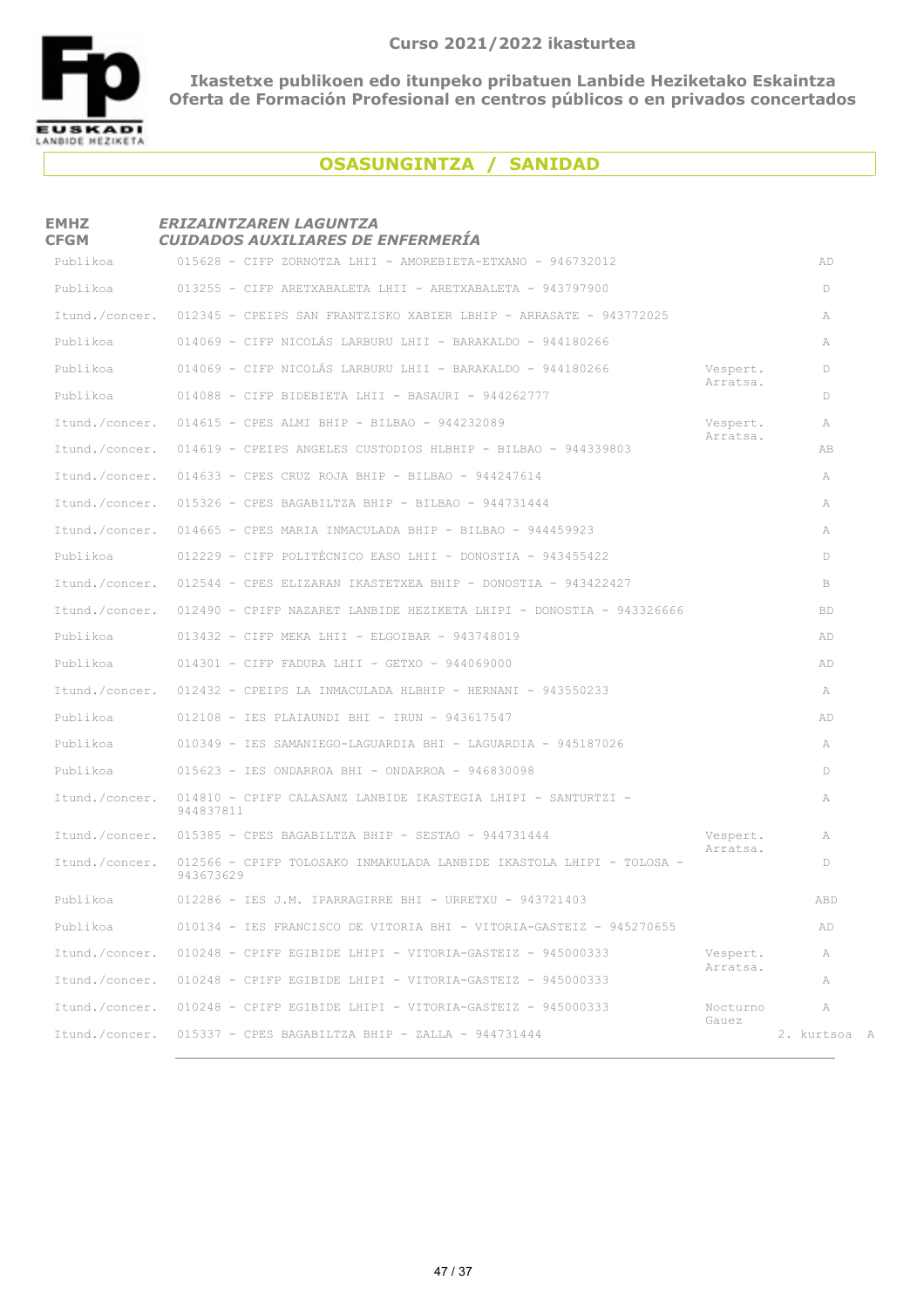

## **OSASUNGINTZA / SANIDAD**

| <b>EMHZ</b><br><b>CFGM</b>                   | Osasun-larrialdiak<br><b>Emergencias Sanitarias</b>                                                                                     |          |     |
|----------------------------------------------|-----------------------------------------------------------------------------------------------------------------------------------------|----------|-----|
|                                              | Itund./concer. 012345 - CPEIPS SAN FRANTZISKO XABIER LBHIP - ARRASATE - 943772025                                                       |          | B   |
|                                              | Itund./concer. 014633 - CPES CRUZ ROJA BHIP - BILBAO - 944247614                                                                        |          | A   |
| Publikoa                                     | 012229 - CIFP POLITÉCNICO EASO LHII - DONOSTIA - 943455422                                                                              |          | D   |
| Publikoa                                     | 012229 - CIFP POLITÉCNICO EASO LHII - DONOSTIA - 943455422                                                                              | Vespert. | A   |
| Publikoa                                     | $014301$ - CIFP FADURA LHII - GETXO - 944069000                                                                                         | Arratsa. | AD  |
| Publikoa                                     | 010134 - IES FRANCISCO DE VITORIA BHI - VITORIA-GASTEIZ - 945270655                                                                     |          | ABD |
| <b>EMHZ</b><br><b>CFGM</b>                   | Farmazia eta parafarmazia<br><b>Farmacia y Parafarmacia</b>                                                                             |          |     |
|                                              | Itund./concer. 014619 - CPEIPS ANGELES CUSTODIOS HLBHIP - BILBAO - 944339803                                                            |          | A   |
| Publikoa                                     | 014339 - IES JOSE MIGUEL BARANDIARAN BHI - LEIOA - 944648933                                                                            |          | A   |
| Publikoa                                     | 014398 - IES JUAN ANTONIO ZUNZUNEGUI BHI - PORTUGALETE - 944936281                                                                      |          | A   |
| Itund./concer.                               | 014810 - CPIFP CALASANZ LANBIDE IKASTEGIA LHIPI - SANTURTZI -<br>944837811                                                              |          | B   |
| Itund./concer.                               | 012566 - CPIFP TOLOSAKO INMAKULADA LANBIDE IKASTOLA LHIPI - TOLOSA -<br>943673629                                                       |          | D   |
| Publikoa                                     | 010134 - IES FRANCISCO DE VITORIA BHI - VITORIA-GASTEIZ - 945270655                                                                     |          | A   |
| <b>GMHZ</b><br><b>CFGS</b>                   | <b>DIETETIKA</b><br><b>DIETÉTICA</b>                                                                                                    |          |     |
| Publikoa                                     | 014069 - CIFP NICOLÁS LARBURU LHII - BARAKALDO - 944180266                                                                              |          | ABD |
|                                              | Itund./concer. 014633 - CPES CRUZ ROJA BHIP - BILBAO - 944247614                                                                        |          | A   |
|                                              | Itund./concer. 012497 - CPIFP CEBANC LHIPI - DONOSTIA - 943316900                                                                       |          | B   |
| Publikoa                                     | $013432$ - CIFP MEKA LHII - ELGOIBAR - 943748019                                                                                        |          | D   |
| Publikoa                                     | 012108 - IES PLAIAUNDI BHI - IRUN - 943617547                                                                                           |          | A   |
| Publikoa                                     | 014339 - IES JOSE MIGUEL BARANDIARAN BHI - LEIOA - 944648933                                                                            |          | ABD |
| Publikoa                                     | 010134 - IES FRANCISCO DE VITORIA BHI - VITORIA-GASTEIZ - 945270655                                                                     |          | A   |
| <b>GMHZ</b><br><b>CFGS</b><br>Itund./concer. | Ortoprotesia eta laguntza produktuak<br>Ortoprótesis y Productos de Apoyo<br>010248 - CPIFP EGIBIDE LHIPI - VITORIA-GASTEIZ - 945000333 |          | A   |
|                                              |                                                                                                                                         |          |     |
| <b>GMHZ</b><br><b>CFGS</b>                   | Anatomia patologikoa eta zitodiagnosia<br>Anatomía Patológica y Citodiagnóstico                                                         |          |     |
|                                              | Itund./concer. 014620 - CPES ARANGOYA BHIP - BILBAO - 944230033                                                                         |          | A   |
|                                              | Itund./concer. 014634 - CPIFP JESUITAK POLITEKNIKOA LHIPI - BILBAO - 944415978                                                          | Vespert. | B   |
| Publikoa                                     | 012229 - CIFP POLITÉCNICO EASO LHII - DONOSTIA - 943455422                                                                              | Arratsa. | D   |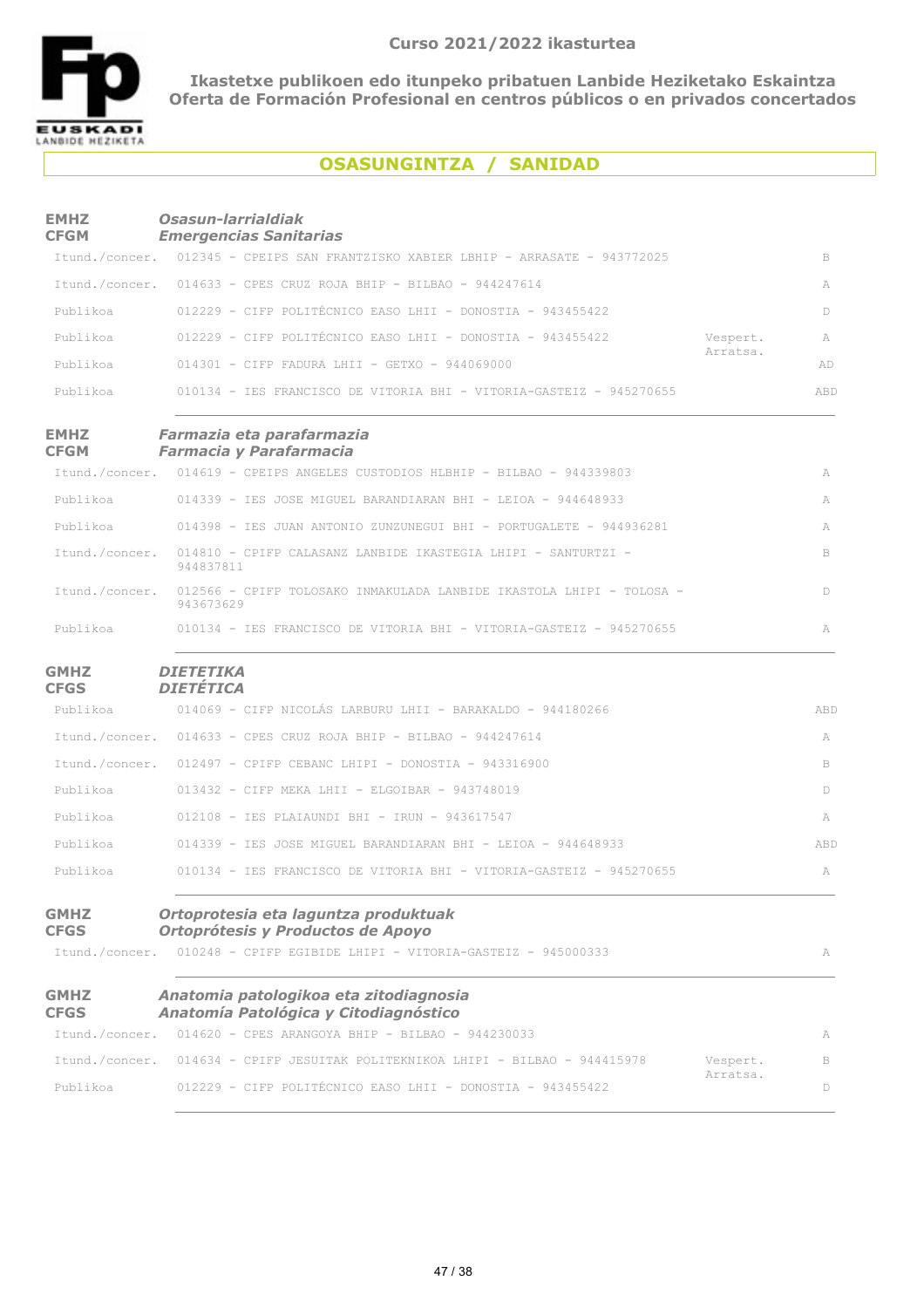

## **OSASUNGINTZA / SANIDAD**

| <b>GMHZ</b><br><b>CFGS</b> | Osasun-dokumentazioa eta administrazioa<br>Documentación y Administración Sanitarias      |                      |              |
|----------------------------|-------------------------------------------------------------------------------------------|----------------------|--------------|
| Publikoa                   | 014301 - CIFP FADURA LHII - GETXO - 944069000                                             |                      | A            |
| Itund./concer.             | 014810 - CPIFP CALASANZ LANBIDE IKASTEGIA LHIPI - SANTURTZI -<br>944837811                |                      | A            |
| Itund./concer.             | 012566 - CPIFP TOLOSAKO INMAKULADA LANBIDE IKASTOLA LHIPI - TOLOSA -<br>943673629         |                      | D            |
| <b>GMHZ</b><br><b>CFGS</b> | Ahoaren eta hortzen higienea<br><b>Higiene Bucodental</b>                                 |                      |              |
| Publikoa                   | 014069 - CIFP NICOLÁS LARBURU LHII - BARAKALDO - 944180266                                |                      | A            |
| Publikoa                   | 014069 - CIFP NICOLÁS LARBURU LHII - BARAKALDO - 944180266                                | Vespert.<br>Arratsa. | D            |
| Itund./concer.             | 014619 - CPEIPS ANGELES CUSTODIOS HLBHIP - BILBAO - 944339803                             |                      | AB           |
| Publikoa                   | 012229 - CIFP POLITÉCNICO EASO LHII - DONOSTIA - 943455422                                |                      | $\mathbb{D}$ |
| Publikoa                   | 012229 - CIFP POLITÉCNICO EASO LHII - DONOSTIA - 943455422                                | Vespert.             | A            |
| Publikoa                   | 010134 - IES FRANCISCO DE VITORIA BHI - VITORIA-GASTEIZ - 945270655                       | Arratsa.             | AD           |
| <b>GMHZ</b><br><b>CFGS</b> | Diagnosi irudia eta medikuntza nuklearra<br>Imagen para el Diagnóstico y Medicina Nuclear |                      |              |
| Itund./concer.             | 014810 - CPIFP CALASANZ LANBIDE IKASTEGIA LHIPI - SANTURTZI -<br>944837811                |                      | A            |
| Itund./concer.             | 012566 - CPIFP TOLOSAKO INMAKULADA LANBIDE IKASTOLA LHIPI - TOLOSA -<br>943673629         |                      | D            |
| <b>GMHZ</b><br><b>CFGS</b> | Laborategi kliniko eta biomedikoa<br>Laboratorio Clínico y Biomédico                      |                      |              |
|                            | Itund./concer. 014633 - CPES CRUZ ROJA BHIP - BILBAO - 944247614                          |                      | AB           |
|                            | Itund./concer. 014634 - CPIFP JESUITAK POLITEKNIKOA LHIPI - BILBAO - 944415978            | Vespert.             | A            |
|                            | Itund./concer. 014718 - CPIFP ZABALBURU LHIPI - BILBAO - 944163195                        | Arratsa.             | B            |
| Publikoa                   | $015630$ - CIFP TARTANGA LHII - ERANDIO - 944675311                                       |                      | ABD          |
| Publikoa                   | 012108 - IES PLAIAUNDI BHI - IRUN - 943617547                                             |                      | ABD          |
| Itund./concer.             | 014810 - CPIFP CALASANZ LANBIDE IKASTEGIA LHIPI - SANTURTZI -<br>944837811                |                      | B            |
| Itund./concer.             | $010248$ - CPIFP EGIBIDE LHIPI - VITORIA-GASTEIZ - 945000333                              |                      | A            |
| <b>GMHZ</b><br><b>CFGS</b> | Erradioterapia eta dosimetria<br>Radioterapia y Dosimetría                                |                      |              |
| Publikoa                   | $015630$ - CIFP TARTANGA LHII - ERANDIO - 944675311                                       |                      | A            |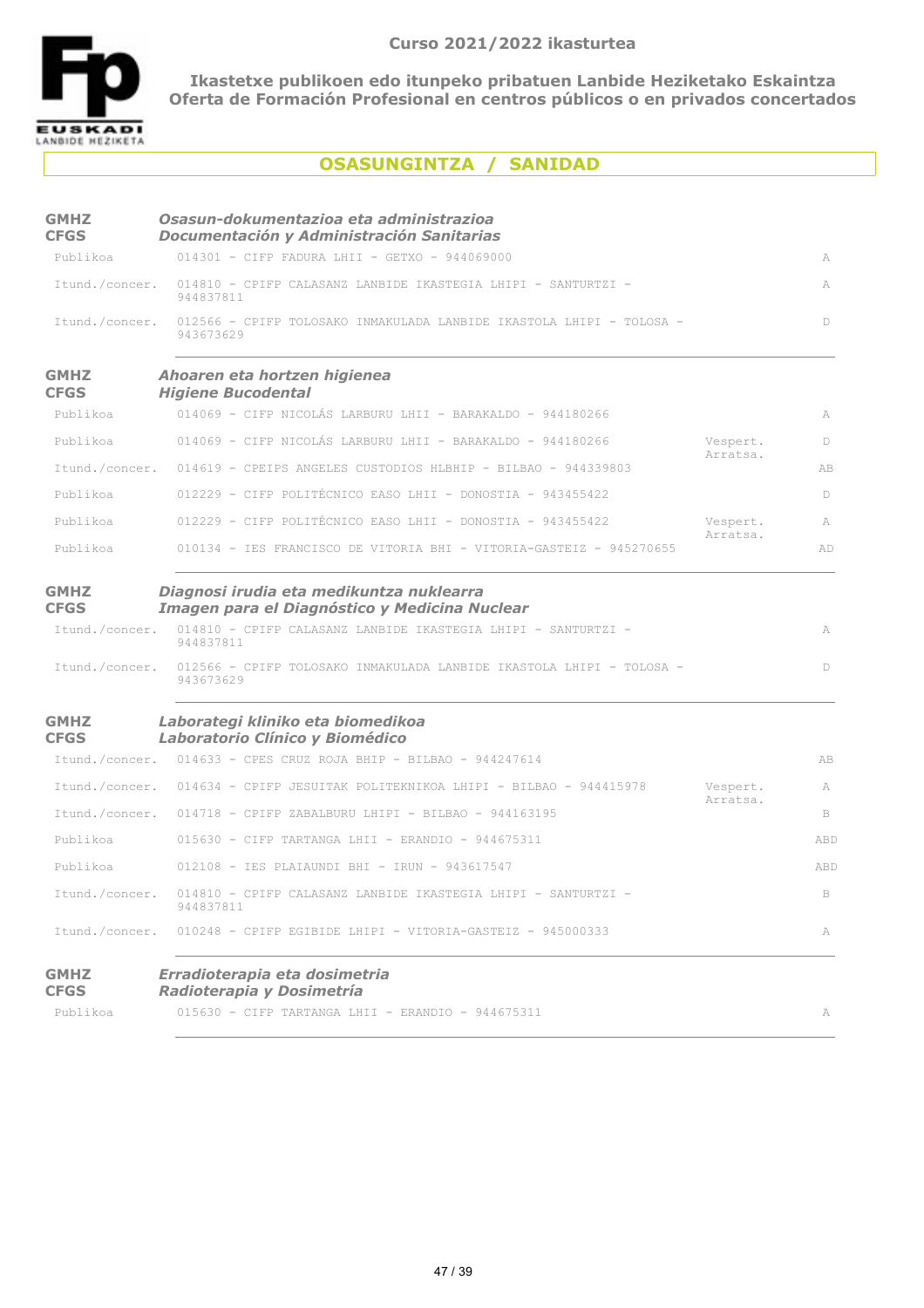

## **SEGURTASUNA ETA INGURUMENA / SEGURIDAD Y MEDIO AMBIENTE**

| <b>GMHZ</b><br><b>CFGS</b> | Ingurumen-hezkuntza eta kontrola<br><b>Educación y Control Ambiental</b>         |     |
|----------------------------|----------------------------------------------------------------------------------|-----|
|                            | Itund./concer. 014837 - CPIFP TXORIERRI S. COOP. LTDA. LHIPI - DERIO - 944034060 | A   |
| Publikoa                   | $012229$ - CIFP POLITECNICO EASO LHII - DONOSTIA - 943455422                     | ABD |
|                            | Itund./concer. 014779 - CPIFP SOMORROSTRO LHIPI - MUSKIZ - 946706045             | B   |
|                            | Itund./concer. 010248 - CPIFP EGIBIDE LHIPI - VITORIA-GASTEIZ - 945000333        | A   |
| <b>GMHZ</b><br><b>CFGS</b> | Kimika eta ingurumen osasuna<br>Química y Salud Ambiental                        |     |
| Publikoa                   | $015630 - C$ TFP TARTANGA LHII - ERANDIO - 944675311                             | B   |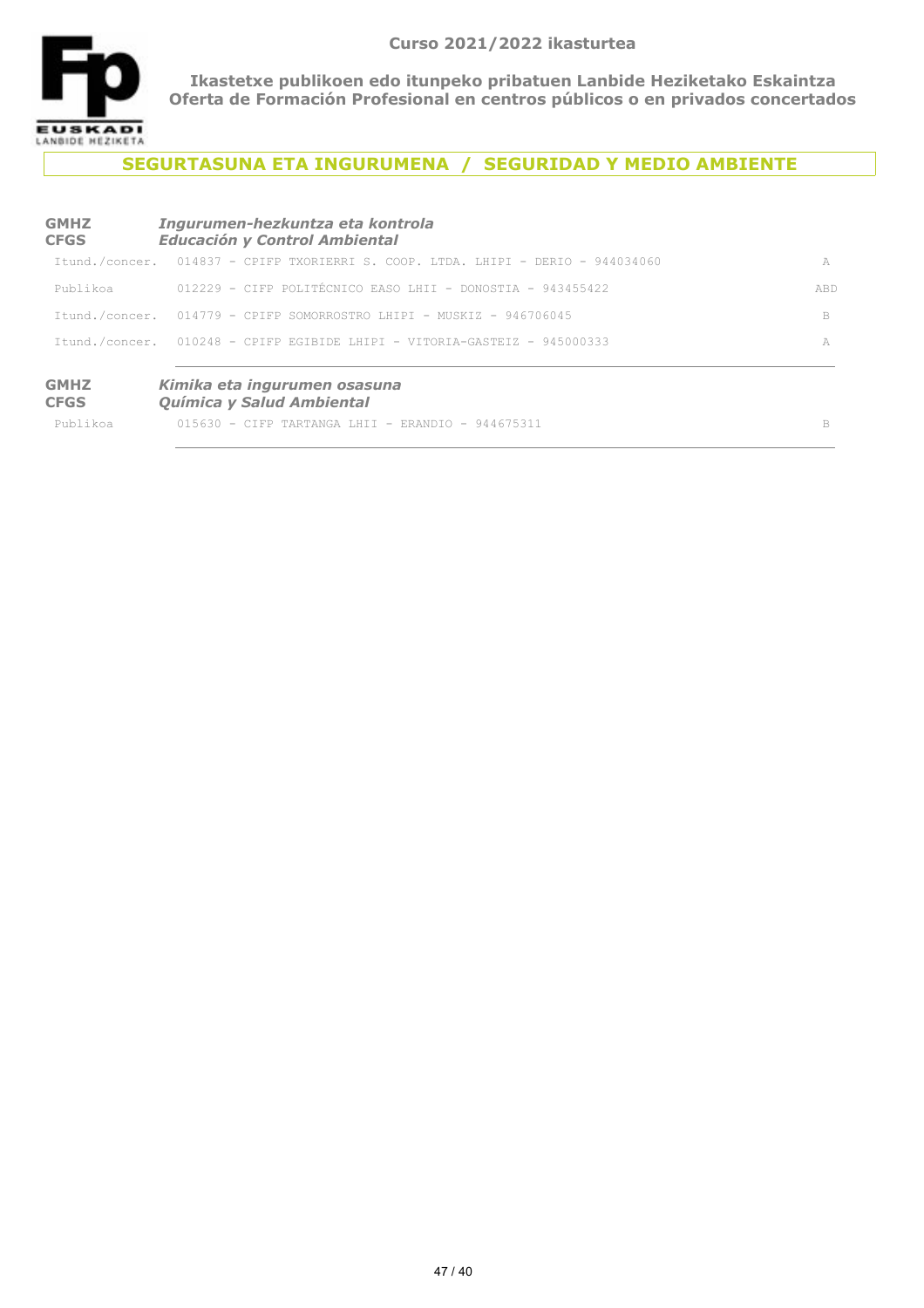

| <b>EMHZ</b><br><b>CFGM</b> | Mendekotasun-egoeran dauden pertsonentzako arreta<br>Atención a Personas en Situación de Dependencia |                      |            |
|----------------------------|------------------------------------------------------------------------------------------------------|----------------------|------------|
| Publikoa                   | 010319 - IES ZARAOBE BHI - AMURRIO - 945393000                                                       |                      | <b>ABD</b> |
| Publikoa                   | 013255 - CIFP ARETXABALETA LHII - ARETXABALETA - 943797900                                           |                      | ABD        |
| Publikoa                   | 013556 - CIFP IZARRAITZ LANBIDE HEZIKETA LHII - AZKOITIA - 943852174                                 |                      | D          |
| Itund./concer.             | $015476$ - CPES BAGABILTZA BHIP - BALMASEDA - 944731444                                              |                      | А          |
| Itund./concer.             | 012380 - CPEIPS MARIAREN LAGUNDIA IKASTOLA HLBHIP - BERGARA -<br>943762540                           |                      | D          |
| Publikoa                   | $014200 - IES ESKURIZE BHI - BILBAO - 944444408$                                                     |                      | AD         |
| Itund./concer.             | $014665$ - CPES MARIA INMACULADA BHIP - BILBAO - 944459923                                           |                      | A          |
| Publikoa                   | 012229 - CIFP POLITÉCNICO EASO LHII - DONOSTIA - 943455422                                           |                      | D.         |
| Publikoa                   | $013432$ - CIFP MEKA LHII - ELGOIBAR - 943748019                                                     |                      | D          |
| Publikoa                   | 014320 - IES GERNIKA BHI - GERNIKA-LUMO - 946250589                                                  |                      | D          |
| Publikoa                   | 012108 - IES PLAIAUNDI BHI - IRUN - 943617547                                                        | Vespert.<br>Arratsa. | ABD        |
| Publikoa                   | $014950$ - CIFP IURRETA LHII - IURRETA - 944668800                                                   |                      | D          |
| Ttund./concer.             | $014779$ - CPIFP SOMORROSTRO LHIPI - MUSKIZ - 946706045                                              |                      | A          |
| Itund./concer.             | $012581$ - CPIFP DEL GOIERRI LHIPI - ORDIZIA - 943880062                                             |                      | B.         |
| Itund./concer.             | 014810 - CPIFP CALASANZ LANBIDE IKASTEGIA LHIPI - SANTURTZI -<br>944837811                           |                      | A          |
| Itund./concer.             | 012566 - CPIFP TOLOSAKO INMAKULADA LANBIDE IKASTOLA LHIPI - TOLOSA -<br>943673629                    |                      | D          |
| Publikoa                   | 010134 - IES FRANCISCO DE VITORIA BHI - VITORIA-GASTEIZ - 945270655                                  |                      | A          |
|                            | Itund./concer. 010248 - CPIFP EGIBIDE LHIPI - VITORIA-GASTEIZ - 945000333                            |                      | A          |
| Itund./concer.             | 014723 - CPES ARRATIAKO ZULAIBAR LANBIDE IKASTEGIA BHIP - ZEANURI -<br>946739116                     |                      | B          |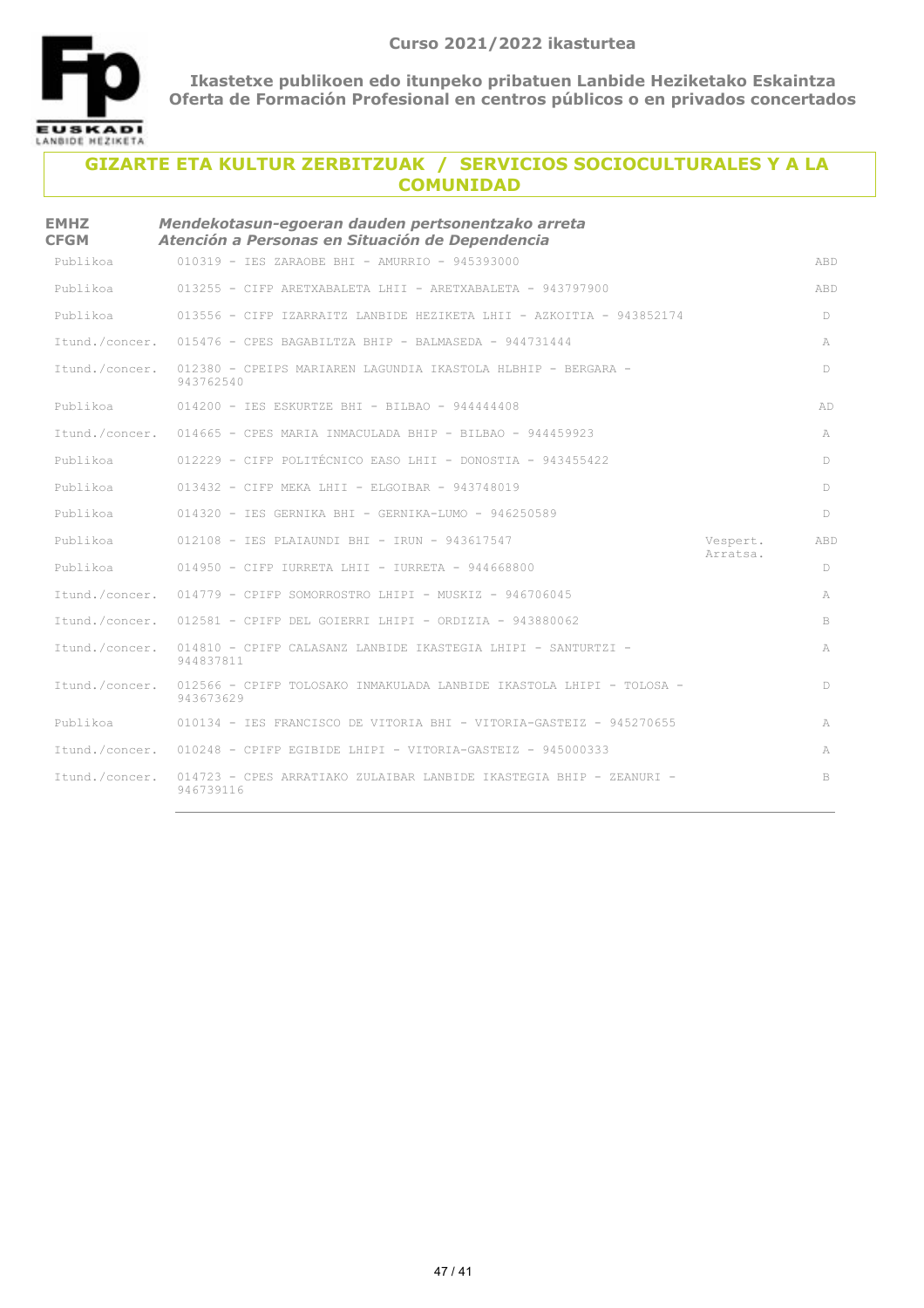

| <b>GMHZ</b><br><b>CFGS</b> | <b>Haur hezkuntza</b><br>Educación infantil                                         |                      |              |
|----------------------------|-------------------------------------------------------------------------------------|----------------------|--------------|
| Publikoa                   | 014069 - CIFP NICOLÁS LARBURU LHII - BARAKALDO - 944180266                          |                      | D            |
| Publikoa                   | $014200 -$ TES ESKURTZE BHT - BILBAO - 944444408                                    |                      | AD           |
|                            | Itund./concer. 014665 - CPES MARIA INMACULADA BHIP - BILBAO - 944459923             |                      | AB           |
|                            | Itund./concer. 014620 - CPES ARANGOYA BHIP - BILBAO - 944230033                     |                      | A            |
| Publikoa                   | $012229$ - CIFP POLITÉCNICO EASO LHII - DONOSTIA - 943455422                        | Vespert.<br>Arratsa. | $\mathbb{D}$ |
| Itund./concer.             | 015220 - CPES IBAIZABAL IKASTOLA BHIP - DURANGO - 946215877                         |                      | $\mathbb{D}$ |
| Publikoa                   | $013432$ - CIFP MEKA LHII - ELGOIBAR - 943748019                                    |                      | D            |
| Publikoa                   | $014320 - TES$ GERNIKA BHI - GERNIKA-LUMO - 946250589                               |                      | D            |
| Publikoa                   | $014301$ - CIFP FADURA LHII - GETXO - 944069000                                     |                      | $\mathbb{D}$ |
| Publikoa                   | 012108 - IES PLAIAUNDI BHI - IRUN - 943617547                                       |                      | D            |
| Publikoa                   | $015623$ - IES ONDARROA BHI - ONDARROA - 946830098                                  |                      | D            |
| Publikoa                   | $012282$ - IES OIANGUREN BHI - ORDIZIA - 943880862                                  |                      | D            |
| Itund./concer.             | 014810 - CPIFP CALASANZ LANBIDE IKASTEGIA LHIPI - SANTURTZI -<br>944837811          |                      | B            |
|                            | Itund./concer. 014824 - CPIFP SAN VIATOR LHIPI - SOPUERTA - 946104800               |                      | B            |
| Publikoa                   | 010134 - IES FRANCISCO DE VITORIA BHI - VITORIA-GASTEIZ - 945270655                 |                      | D            |
| Itund./concer.             | 010228 - CPEIPS PRESENTACIÓN DE MARIA HLBHIP - VITORIA-GASTEIZ -<br>945217394       |                      | D            |
|                            | Itund./concer. 010229 - CPEIPS SAGRADO CORAZÓN HLBHIP - VITORIA-GASTEIZ - 945282942 |                      | A            |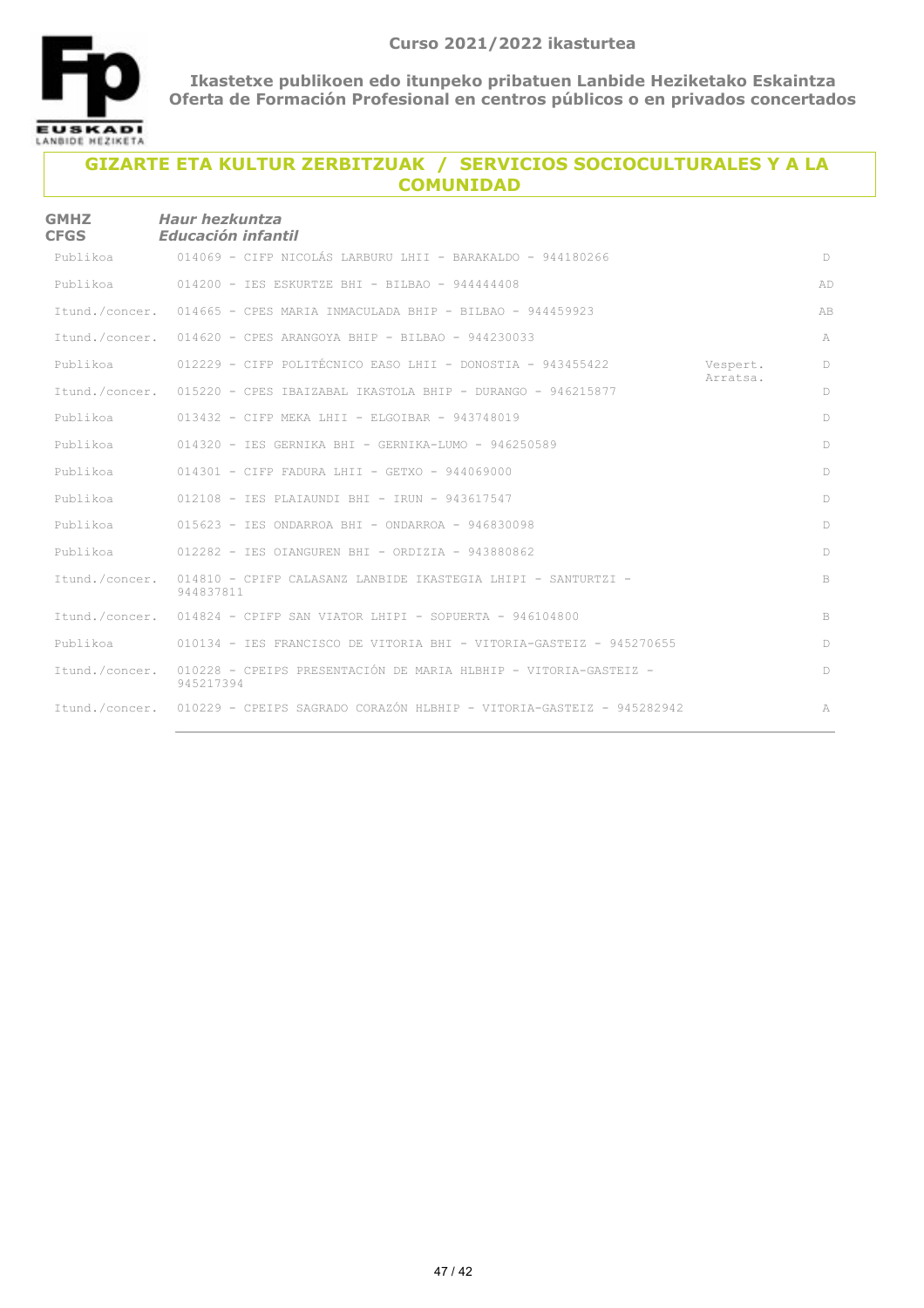

| <b>GMHZ</b><br><b>CFGS</b> | <b>Gizarteratzea</b><br><b>Integración social</b>                                    |                      |     |
|----------------------------|--------------------------------------------------------------------------------------|----------------------|-----|
|                            | Itund./concer. 015572 - CPES ORUE ESKOLA BHIP - AMOREBIETA-ETXANO - 946308199        |                      | D   |
| Publikoa                   | 010319 - IES ZARAOBE BHI - AMURRIO - 945393000                                       |                      | ABD |
| Publikoa                   | $012740$ - IES LEIZARAN BHI - ANDOAIN - 943300078                                    |                      | AD  |
| Publikoa                   | 013556 - CIFP IZARRAITZ LANBIDE HEZIKETA LHII - AZKOITIA - 943852174                 |                      | D   |
| Itund./concer.             | 012380 - CPEIPS MARIAREN LAGUNDIA IKASTOLA HLBHIP - BERGARA -<br>943762540           |                      | D   |
| Publikoa                   | $015763$ - CIFP TXURDINAGA LHII - BILBAO - 944125712                                 | Vespert.<br>Arratsa. | AD  |
| Itund./concer.             | 014633 - CPES CRUZ ROJA BHIP - BILBAO - 944247614                                    |                      | B   |
| Itund./concer.             | 014696 - CPES SAN LUIS BHIP - BILBAO - 944395062                                     |                      | B   |
| Itund./concer.             | $014704$ - CPES STA. MARIA DE ARTAGAN BHIP - BILBAO - 944450650                      |                      | B   |
| Publikoa                   | 012229 - CIFP POLITÉCNICO EASO LHII - DONOSTIA - 943455422                           |                      | D   |
| Itund./concer.             | 012490 - CPIFP NAZARET LANBIDE HEZIKETA LHIPI - DONOSTIA - 943326666                 |                      | AD  |
| Publikoa                   | $015630$ - CIFP TARTANGA LHII - ERANDIO - 944675311                                  |                      | AD  |
| Publikoa                   | 012108 - IES PLAIAUNDI BHI - IRUN - 943617547                                        |                      | ABD |
| Publikoa                   | $015623 - IES ONDARROA BHI - ONDARROA - 946830098$                                   |                      | D   |
| Itund./concer.             | 014810 - CPIFP CALASANZ LANBIDE IKASTEGIA LHIPI - SANTURTZI -<br>944837811           |                      | B   |
| Itund./concer.             | 012566 - CPIFP TOLOSAKO INMAKULADA LANBIDE IKASTOLA LHIPI - TOLOSA -<br>943673629    |                      | D   |
| Publikoa                   | 010134 - IES FRANCISCO DE VITORIA BHI - VITORIA-GASTEIZ - 945270655                  |                      | AD  |
| Itund./concer.             | $010248$ - CPIFP EGIBIDE LHIPI - VITORIA-GASTEIZ - 945000333                         |                      | A   |
| Itund./concer.             | 014723 - CPES ARRATIAKO ZULAIBAR LANBIDE IKASTEGIA BHIP - ZEANURI -<br>946739116     |                      | B   |
| <b>GMHZ</b><br><b>CFGS</b> | Animazio soziokulturala eta turistikoa<br><b>Animación Sociocultural y Turística</b> |                      |     |
| Publikoa                   | 015188 - IES IBARREKOLANDA BHI - BILBAO - 944477016                                  |                      | ABD |
| Publikoa                   | 013534 - CIFP INNOVACIÓN SOCIAL LHII - HERNANI - 943551958                           |                      | D   |
| Publikoa                   | 014441 - IES SATURNINO DE LA PEÑA BHI - SESTAO - 944961355                           |                      | ABD |
| <b>GMHZ</b><br><b>CFGS</b> | Genero-berdintasuna sustatzea<br>Promoción de Igualdad de Género                     |                      |     |
| Publikoa                   | 014069 - CIFP NICOLÁS LARBURU LHII - BARAKALDO - 944180266                           | Vespert.             | D   |
| Publikoa                   | 013432 - CIFP MEKA LHII - ELGOIBAR - 943748019                                       | Arratsa.             | D   |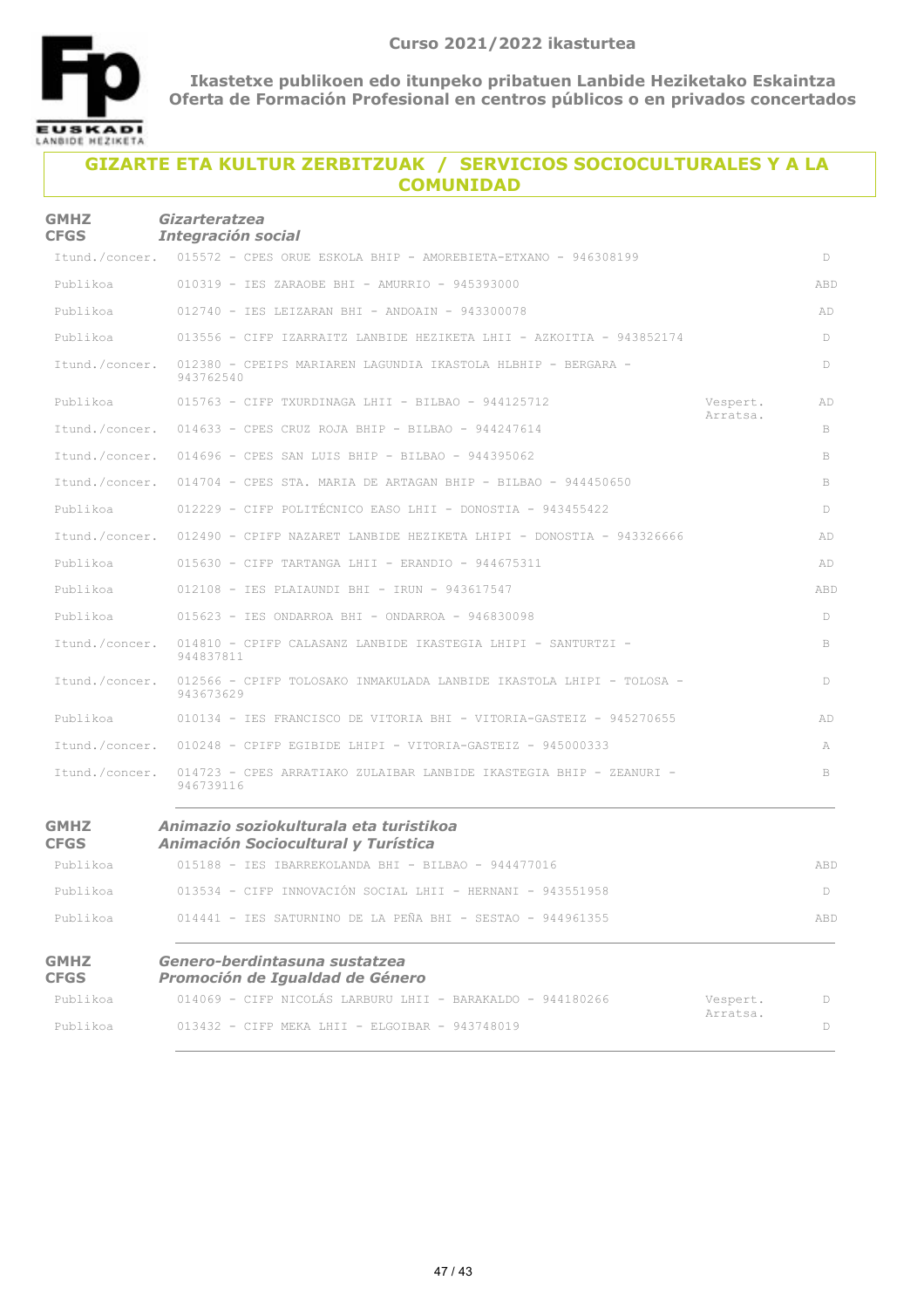

| OLH<br><b>FPB</b> | Etxeko lanak eta eraikinak garbitzea (OLH)<br>Actividades domésticas y limpieza de edificios (FPB) |   |
|-------------------|----------------------------------------------------------------------------------------------------|---|
|                   | Itund./concer. 014619 - CPEIPS ANGELES CUSTODIOS HLBHIP - BILBAO - 944339803                       | A |
|                   | Itund./concer. 014665 - CPES MARIA INMACULADA BHIP - BILBAO - 944459923                            | A |
| Itund./concer.    | 014810 - CPIFP CALASANZ LANBIDE IKASTEGIA LHIPI - SANTURTZI -<br>944837811                         | A |
|                   | Itund./concer. 010214 - CPFPB BERMAR OLHIP - VITORIA-GASTEIZ - 945230780                           | A |
|                   | Itund./concer. 010244 - CPEIPS PAULA MONTAL HLBHIP - VITORIA-GASTEIZ - 945242942                   | A |
| Itund./concer.    | -012593 - CPIFP UROLA GARAIKO LANBIDE ESKOLA LHIPI - ZUMARRAGA -<br>943725477                      | A |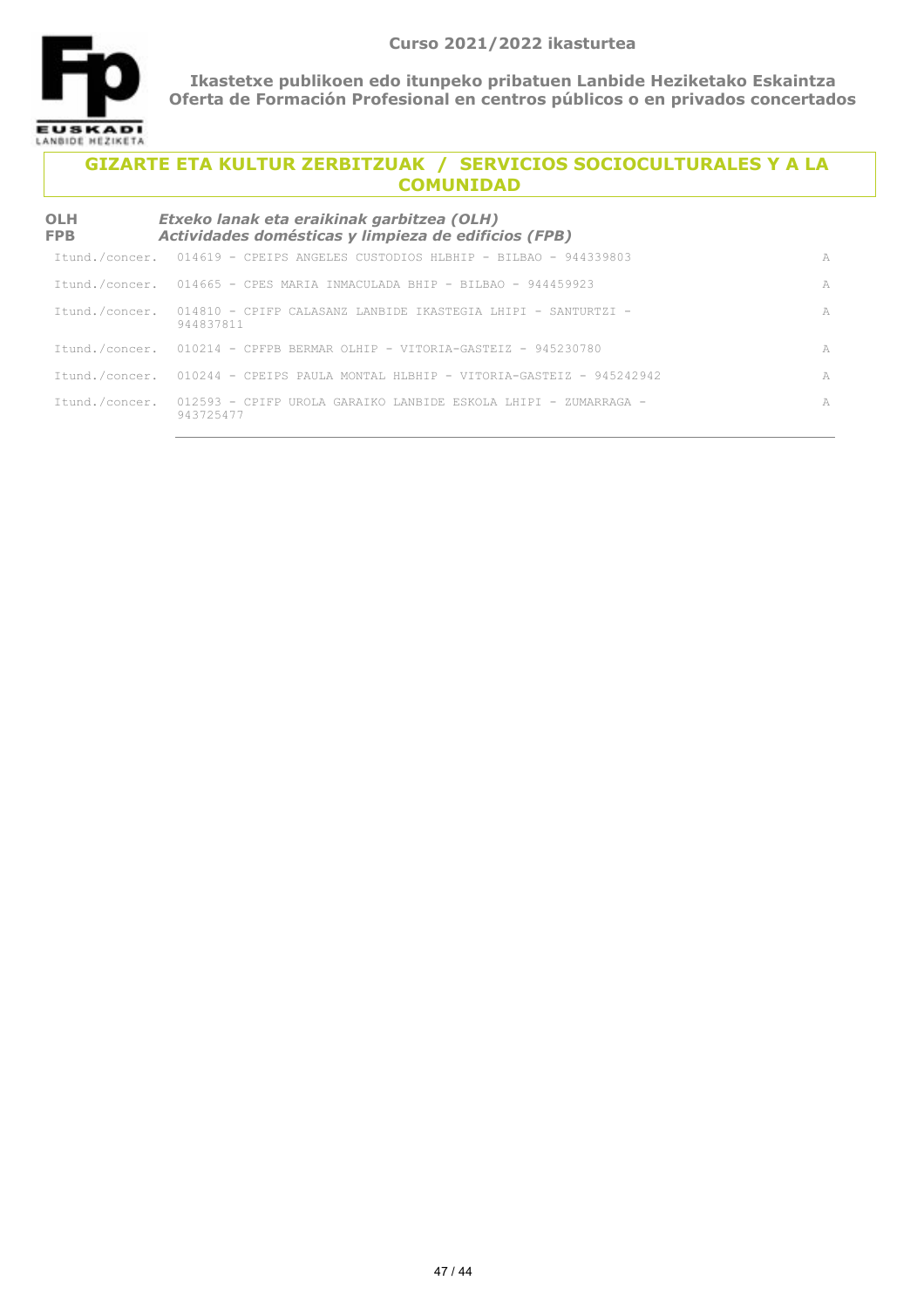

## **EHUNGINTZA, JANTZIGINTZA ETA LARRUGINTZA / TEXTIL, CONFECCIÓN Y PIEL**

| <b>EMHZ</b><br><b>CFGM</b> | Jantzigintza eta Moda<br><b>Confección y Moda</b><br>Itund./concer. 015069 - CPIFP PEÑASCAL LHIPI - BILBAO - 944700704 | A |
|----------------------------|------------------------------------------------------------------------------------------------------------------------|---|
| <b>GMHZ</b><br><b>CFGS</b> | Patroigintza eta moda<br>Patronaje y moda                                                                              |   |
| Publikoa                   | 014069 - CIFP NICOLÁS LARBURU LHII - BARAKALDO - 944180266                                                             | A |
|                            | Itund./concer. 012479 - CPIFP CENTRO DE ESTUDIOS A.E.G. LHIPI - DONOSTIA -<br>943313907                                | B |
| <b>GMHZ</b><br><b>CFGS</b> | Neurriko jantziak eta ikuskizunetakoak<br>Vestuario a medida y de espectáculos                                         |   |
|                            | Ttund./concer. 012479 - CPIFP CENTRO DE ESTUDIOS A.E.G. LHIPI - DONOSTIA -<br>943313907                                | A |
| <b>OLH</b><br><b>FPB</b>   | Ehunezko eta larruzko artikuluak konpontzea (OLH)<br>Arreglo y Reparación de Artículos Textiles y de Piel (FPB)        |   |
|                            | Itund./concer. 015069 - CPIFP PEÑASCAL LHIPI - BILBAO - 944700704                                                      | A |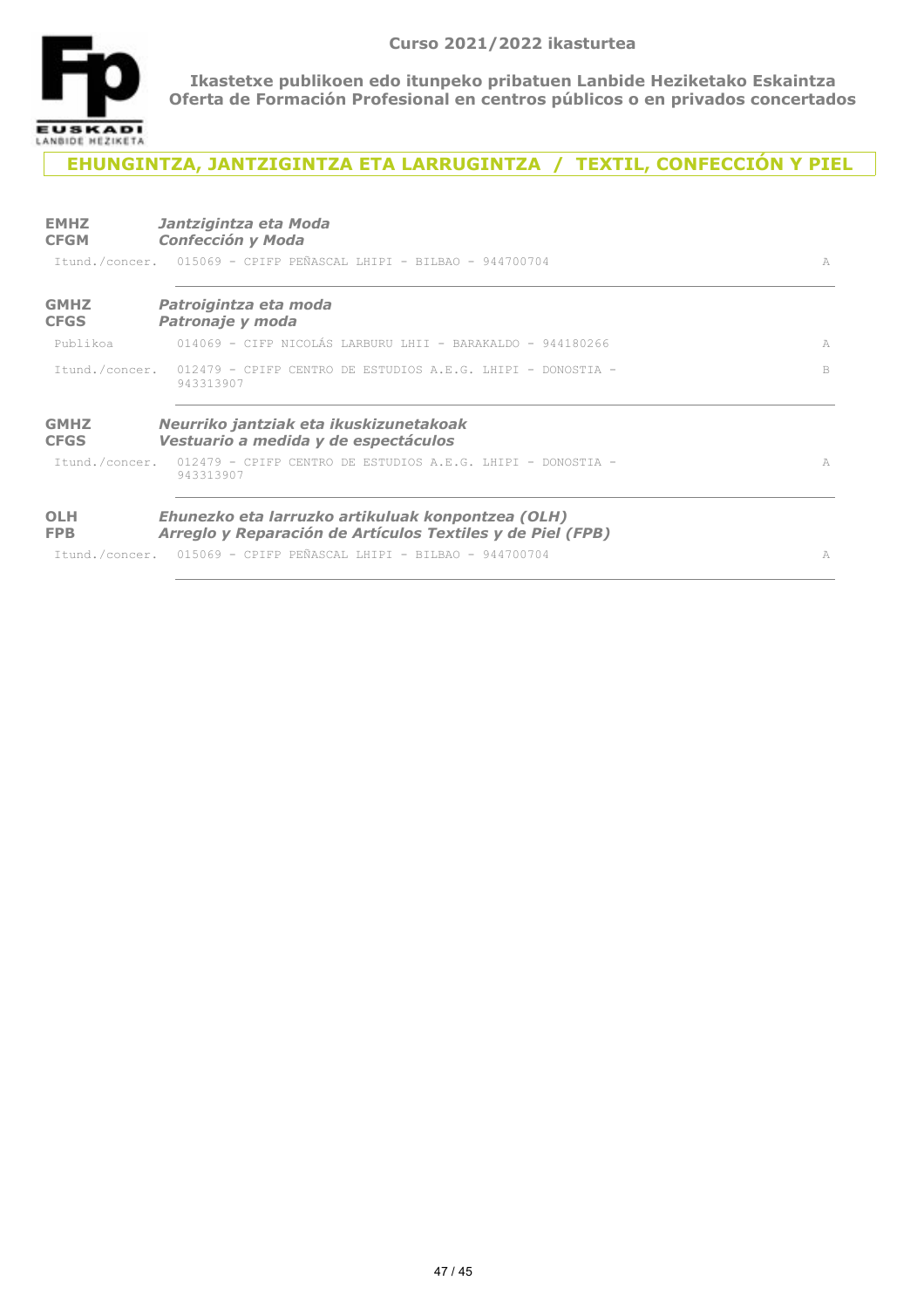

## **GARRAIOA ETA IBILGAILUEN MANTENTZE LANAK / TRANSPORTE Y MANTENIMIENTO DE VEHÍCULOS**

| <b>EMHZ</b><br><b>CFGM</b> | Karrozeria<br>Carrocería                                                                  |                     |
|----------------------------|-------------------------------------------------------------------------------------------|---------------------|
|                            | Publikoa 613255 - CIFP ARETXABALETA LHII - ARETXABALETA - 943797900                       | $\Box$              |
|                            | Publikoa 614088 - CIFP BIDEBIETA LHII - BASAURI - 944262777                               | ABD.                |
| Ttund./concer.             | 014680 - CPIFP INNOVACIÓN SOCIAL DIEGO BERGUICES-OTXARKOAGA LHIPI -<br>BILBAO - 944124992 | $\overline{\wedge}$ |
|                            | Publikoa 613432 - CIFP MEKA LHII - ELGOIBAR - 943748019                                   | D                   |
|                            | Publikoa 612468 - CIFP DON BOSCO LHII - ERRENTERIA - 943510450                            | AD                  |
|                            | Publikoa $014301 - CIFP FADURA LHII - GETXO - 944069000$                                  | A                   |
|                            | Itund./concer. 014824 - CPIFP SAN VIATOR LHIPI - SOPUERTA - 946104800                     | $\mathbb{A}$        |
|                            | Publikoa 610138 - CIFP MENDIZABALA LHII - VITORIA-GASTEIZ - 945000440                     | A                   |
| Itund./concer.             | -012593 - CPIFP UROLA GARAIKO LANBIDE ESKOLA LHIPI - ZUMARRAGA -<br>943725477             | B.                  |

| <b>EMHZ</b> | Ibilgailu automobilen elektromekanika    |
|-------------|------------------------------------------|
| <b>CFGM</b> | Electromecánica de vehículos automóviles |

| Publikoa | $013255$ - CIFP ARETXABALETA LHII - ARETXABALETA - 943797900              |                   | D   |
|----------|---------------------------------------------------------------------------|-------------------|-----|
|          | Publikoa 614088 - CIFP BIDEBIETA LHII - BASAURI - 944262777               |                   | ABD |
|          | Publikoa 614200 - IES ESKURTZE BHI - BILBAO - 944444408                   |                   | A   |
| Publikoa | 014205 - CIFP EMILIO CAMPUZANO LHII - BILBAO - 944333305                  |                   | ABD |
|          | Publikoa 614205 - CIFP EMILIO CAMPUZANO LHII - BILBAO - 944333305         | Nocturno<br>Gauez | A   |
|          | Itund./concer. 012529 - CPES ORTZADAR - DONOSTIA - 943287423              |                   | B   |
|          | Publikoa $013432 - CIFP MEKA LHII - ELGOIBAR - 943748019$                 |                   | D   |
|          | Publikoa $012468$ - CIFP DON BOSCO LHII - ERRENTERIA - 943510450          |                   | AD  |
|          | Publikoa $014301 - CIFF FADURA LHT - GETXO - 944069000$                   |                   | AD  |
|          | Publikoa $014950 - C$ EFP TURRETA LHIT - TURRETA - 944668800              |                   | D   |
|          | Itund./concer. 014779 - CPIFP SOMORROSTRO LHIPI - MUSKIZ - 946706045      |                   | A   |
|          | Publikoa $014422 - C$ FP SAN JORGE LHIT - SANTURTZI - 944618422           |                   | ABD |
|          | Itund./concer. 014824 - CPIFP SAN VIATOR LHIPI - SOPUERTA - 946104800     |                   | A   |
|          | Publikoa 610138 - CIFP MENDIZABALA LHII - VITORIA-GASTEIZ - 945000440     |                   | ABD |
|          | Itund./concer. 010248 - CPIFP EGIBIDE LHIPI - VITORIA-GASTEIZ - 945000333 |                   | A   |
|          |                                                                           |                   |     |

#### **EMHZ CFGM**

| Makineriako elektromekanika   |  |  |
|-------------------------------|--|--|
| Electromecánica de Maquinaria |  |  |

| Publikoa | $014088$ - CIFP BIDEBIETA LHII - BASAURI - 944262777 | ABD |
|----------|------------------------------------------------------|-----|
| Publikoa | $013432$ - CIFP MEKA LHII - ELGOIBAR - 943748019     |     |